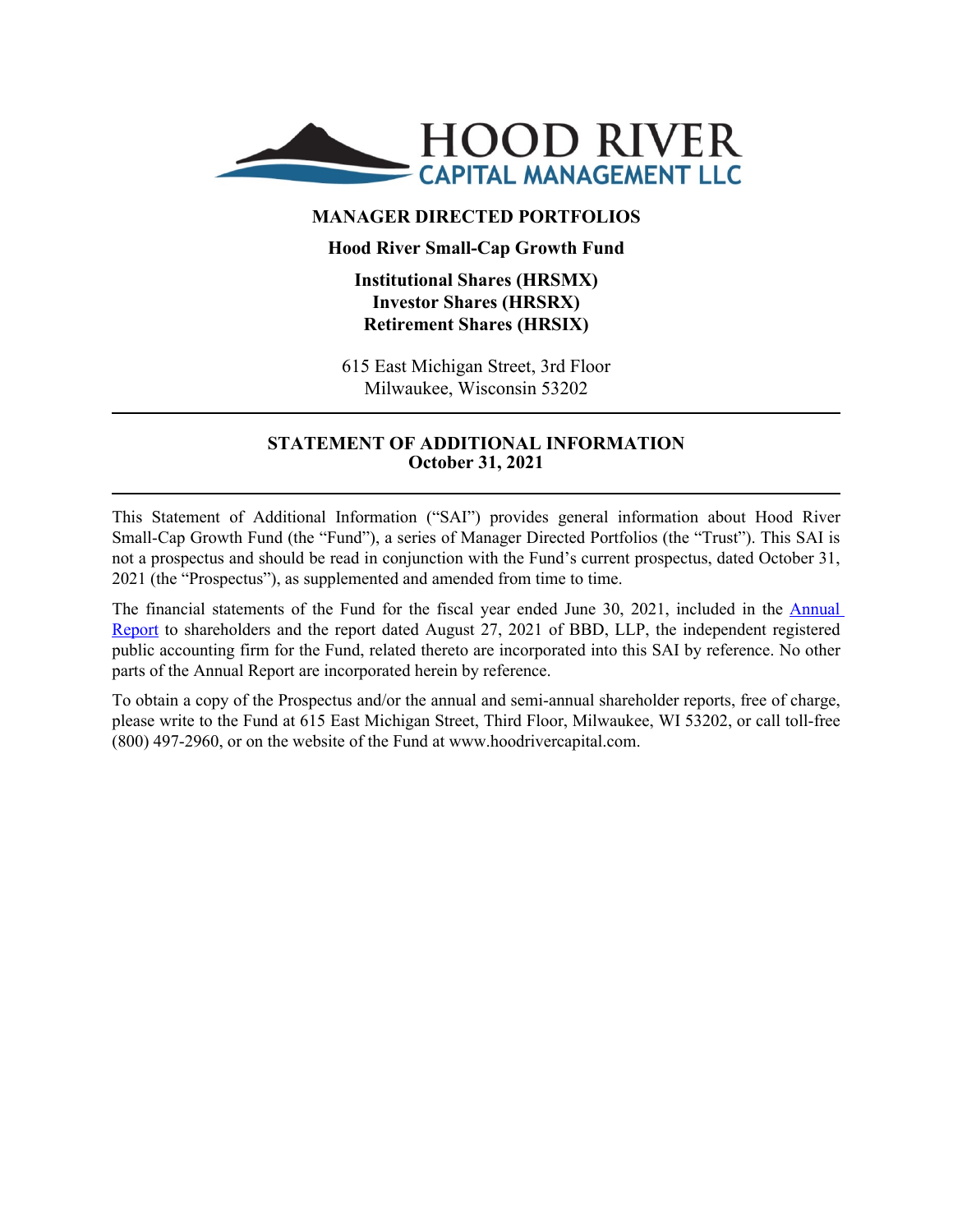# **TABLE OF CONTENTS**

| PROXY VOTING 21         |  |
|-------------------------|--|
|                         |  |
|                         |  |
| SERVICE PROVIDERS 24    |  |
|                         |  |
|                         |  |
|                         |  |
|                         |  |
|                         |  |
|                         |  |
|                         |  |
|                         |  |
| DISTRIBUTIONS 25        |  |
| TAXATION OF THE FUND 36 |  |
|                         |  |
|                         |  |
|                         |  |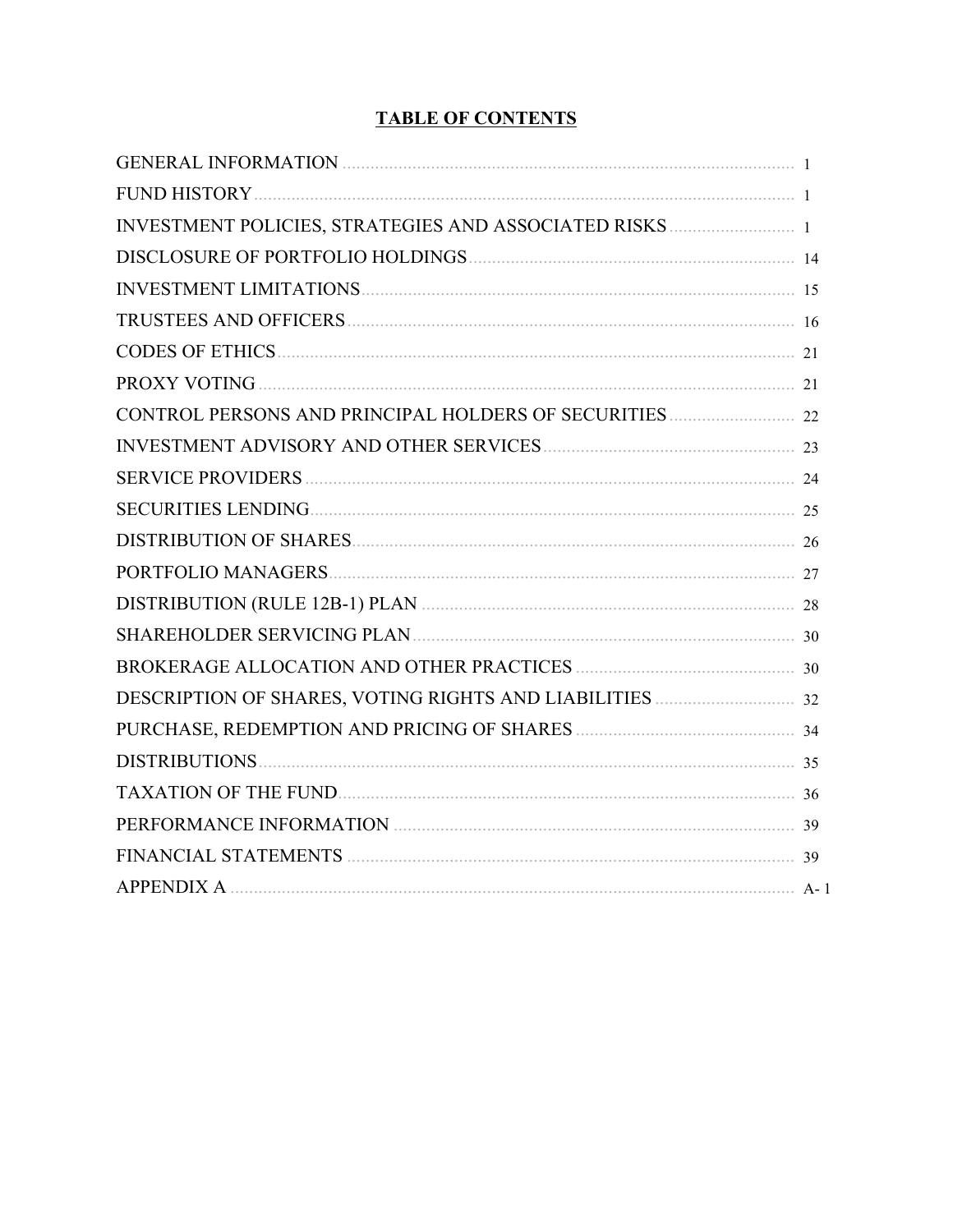### **GENERAL INFORMATION**

<span id="page-2-0"></span>The Fund is a mutual fund that is a diversified, separate series of Manager Directed Portfolios (the "Trust"). The Trust is registered as an open-end management investment company under the Investment Company Act of 1940, as amended (the "1940 Act"). The Trust was organized as a Delaware statutory trust on April 4, 2006. Effective July 1, 2016, the Trust changed its name from The Roxbury Funds to Manager Directed Portfolios. The Declaration of Trust permits the Board of Trustees of the Trust (the "Board") to establish series of shares, each of which constitutes a series separate and distinct from the shares of the other series. The Fund has established Institutional Shares, Investor Shares, and Retirement Shares.

### **FUND HISTORY**

The Fund began operations as a series of WT Mutual Fund, a separate Delaware statutory trust. In connection with a reorganization that was completed on February 2, 2007, the Fund received all of the assets and liabilities of the Roxbury Small-Cap Growth Fund (the "Predecessor Fund"), a series of WT Mutual Fund.

Institutional Shares of the Predecessor Fund commenced operations on January 2, 2003. The Institutional Shares of the Fund have adopted the accounting and performance history of the Predecessor Fund, for periods prior to the completion of the reorganization mentioned above.

Prior to July 1, 2005, the Predecessor Fund operated as a feeder fund in a master-feeder structure pursuant to which the Predecessor Fund invested in a corresponding "master series" of WT Investment Trust I (the "Master Trust"), which invested directly in investment securities. The investment objective, strategies, policies, and limitations of the master series were identical to the Small-Cap Growth Fund.

Roxbury Capital Management, LLC ("Roxbury") served as the primary investment adviser to the Fund from its inception (January 2, 2003) to January 20, 2015. In 2013, Roxbury's Small-Cap Growth Investment Team formed Hood River Capital Management LLC (the "Adviser") and Hood River Capital Management LLC became the Fund's sub-adviser effective May 30, 2013. Effective January 20, 2015, the Adviser replaced Roxbury as the primary investment adviser to the Fund. Effective April 9, 2015, the Fund changed its name from the Roxbury/Hood River Small-Cap Growth Fund to the Hood River Small-Cap Growth Fund.

### **INVESTMENT POLICIES, STRATEGIES AND ASSOCIATED RISKS**

The following information supplements the information concerning the Fund's investment objective, policies and limitations found in the Prospectus.

#### **Investment Objective**

The Fund seeks superior long-term growth of capital. The Fund's investment objective may not be changed without shareholder approval.

Under normal market conditions, the Fund invests at least 80% of its net assets plus any borrowings for investment purposes in securities of companies with market capitalizations, at the time of purchase, consistent with the capitalization ranges of small-cap companies. The Fund considers small-cap companies to be those companies that make up the S&P SmallCap  $600^{\circ}$  and Russell  $2000^{\circ}$  Growth Indices. The foregoing investment policy may be changed upon 60 days' written notice to shareholders. The Fund may include in its 80% calculation derivative instruments that are tied economically to smallcap companies.

As a non-fundamental policy, no more than 15% of the Fund's total assets may at any time be committed or exposed to derivative strategies, which includes options and futures contracts. The value of such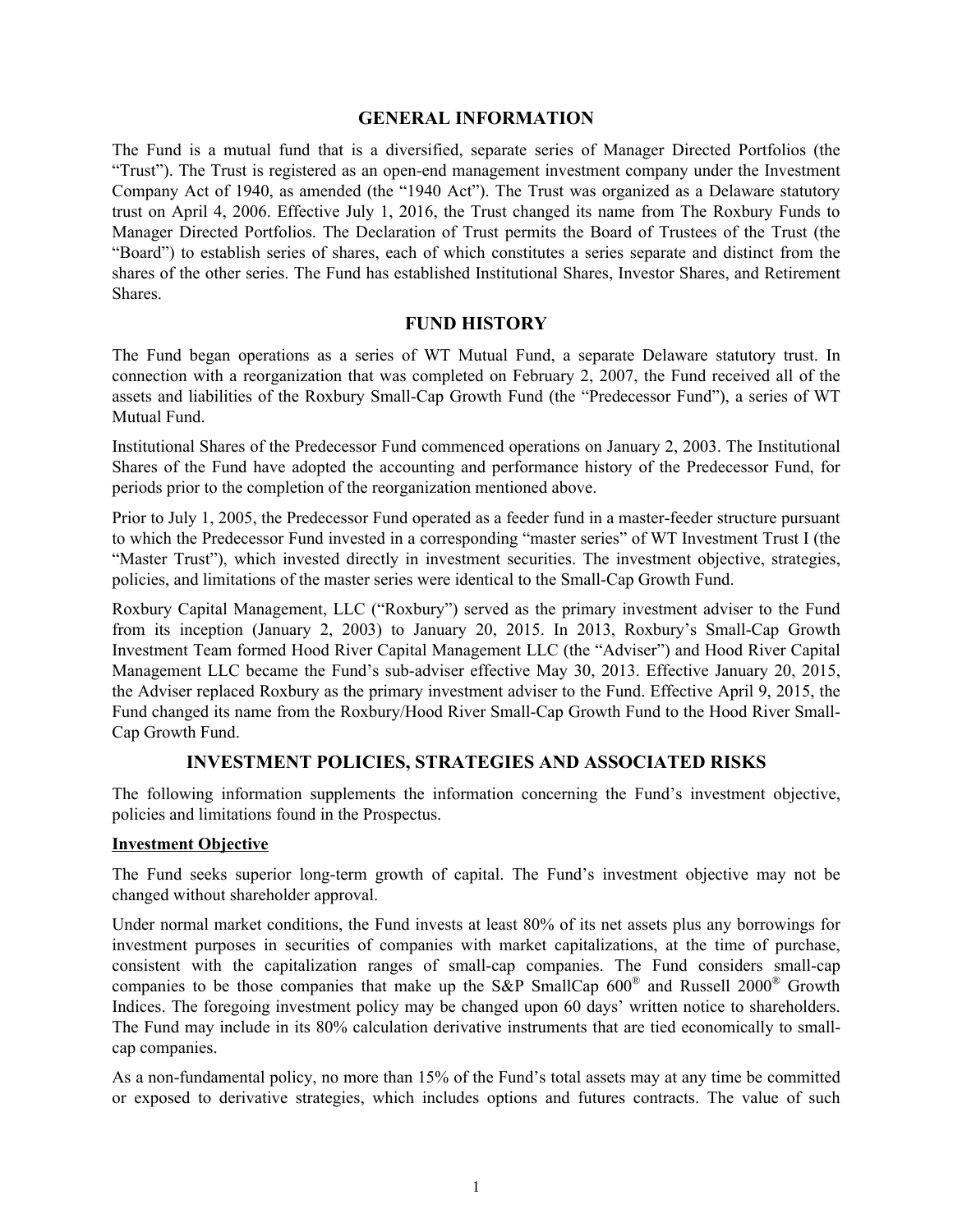derivative instruments will be counted toward the Fund's 80% policy discussed above to the extent they have economic characteristics similar to the securities included within that policy. For purposes of the Fund's 80% policy discussed above, (1) options held by the Fund will be calculated based on the most recent sale price rather than the notional value of such options, and (2) futures contracts will be calculated based on the most recent settlement price. The Fund may invest in such instruments for a number of reasons, including for hedging purposes, risk management or other fund management purposes consistent with the Fund's objective.

### **Diversification Status**

The Fund is diversified. Under applicable federal laws, to qualify as a diversified fund, the Fund, with respect to 75% of its total assets, may not invest more than 5% of its total assets in any one issuer and may not hold more than 10% of the voting securities of any one such issuer. The remaining 25% of the Fund's total assets does not need to be "diversified" and may be invested in securities of a single issuer, subject to other applicable laws. The diversification of the Fund's holdings is measured at the time the Fund purchases a security. However, if the Fund purchases a security and holds it for a period of time, the security may become a larger percentage of the Fund's total assets due to movements in the financial markets. If the market affects several securities held by the Fund, the Fund may have a greater percentage of its assets invested in securities of fewer issuers. The Fund's classification as a diversified fund is a fundamental policy, and cannot be changed without the prior approval of the Fund's shareholders, as described under "Investment Limitations," below.

### **General Market Risks**

U.S. and international markets have experienced significant volatility in recent years. The securities markets have experienced reduced liquidity, price volatility, credit downgrades, increased likelihood of default and valuation difficulties, all of which may increase the risk of investing in securities held by the Fund.

**Market and Regulatory Risk.** Events in the financial markets and economy may cause volatility and uncertainty and affect performance. Such adverse effect on performance could include a decline in the value and liquidity of securities held by the Fund, unusually high and unanticipated levels of redemptions, an increase in portfolio turnover, a decrease in net asset value ("NAV"), and an increase in Fund expenses. It may also be unusually difficult to identify both investment risks and opportunities, in which case investment objectives may not be met. Market events may affect a single issuer, industry, sector, or the market as a whole. Traditionally liquid investments may experience periods of diminished liquidity. During a general downturn in the financial markets, multiple asset classes may decline in value and the Fund may lose value, regardless of the individual results of the securities and other instruments in which the Fund invests. It is impossible to predict whether or for how long such market events will continue, particularly if they are unprecedented, unforeseen or widespread events or conditions. Therefore, it is important to understand that the value of your investment may fall, sometimes sharply and for extended periods, and you could lose money.

Governmental and regulatory actions, including tax law changes, may also impair portfolio management and have unexpected or adverse consequences on particular markets, strategies, or investments. Policy and legislative changes in the United States and in other countries are affecting many aspects of financial regulation and may in some instances contribute to decreased liquidity and increased volatility in the financial markets. The impact of these changes on the markets, and the practical implications for market participants, may not be fully known for some time. In addition, economies and financial markets throughout the world are becoming increasingly interconnected. As a result, whether or not the Fund invests in securities of issuers located in or with significant exposure to countries experiencing economic and financial difficulties, the value and liquidity of the Fund's investments may be negatively affected.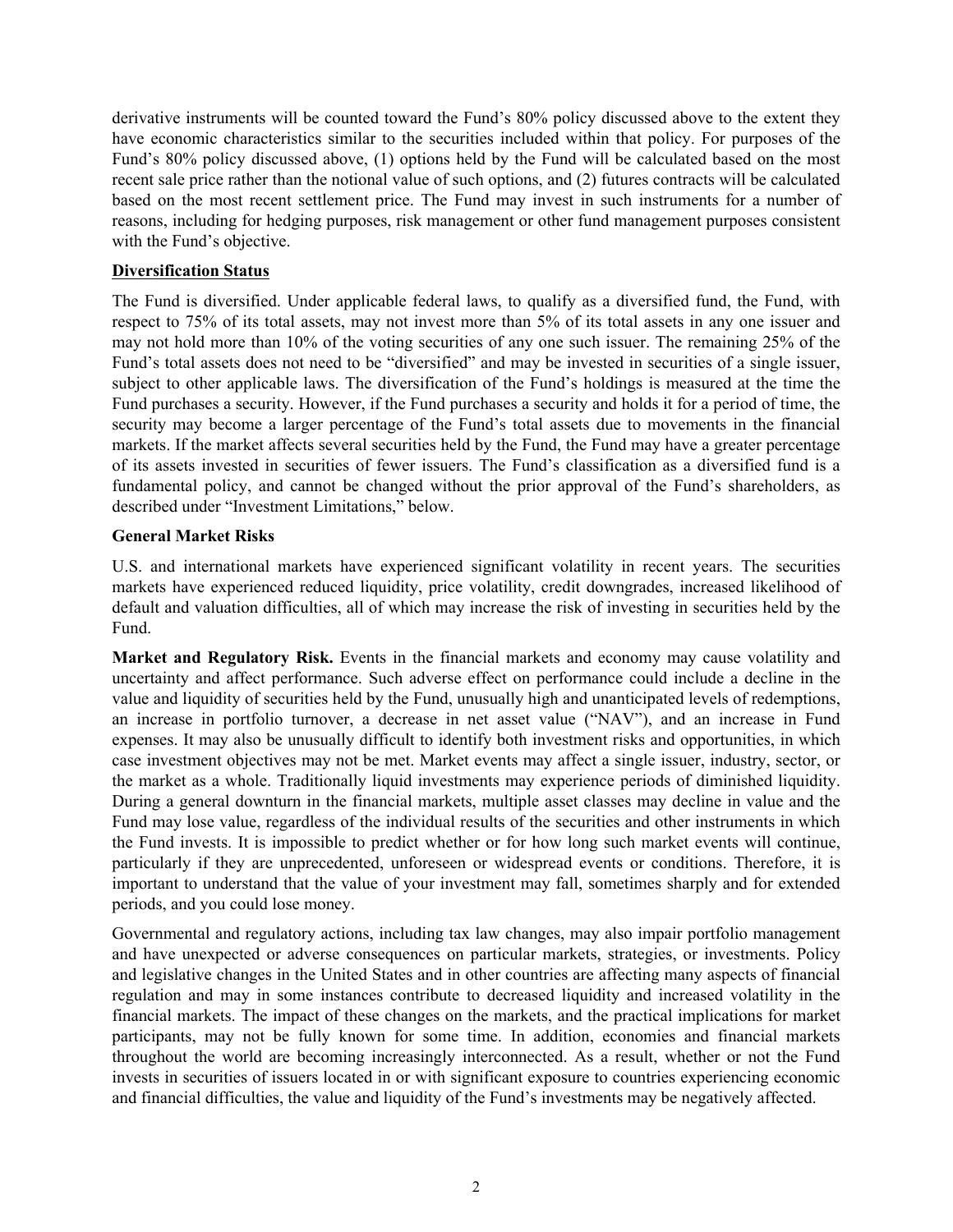**Cash Management.** Under normal market conditions, the Fund will, invest no more than 15% of its total assets in cash and cash equivalents including high-quality money market instruments and money market funds in order to manage cash flow. Certain types of these instruments are described below. This percentage restriction does not include any cash collateral holdings relating to the Fund's securities lending arrangements.

**Money Market Funds.** The Fund may invest in the securities of money market funds, within the limits prescribed by the 1940 Act.

**U.S. Government Obligations.** The Fund may invest in debt securities issued or guaranteed by the U.S. Government, its agencies or instrumentalities. Although not all obligations of agencies and instrumentalities are direct obligations of the U.S. Treasury, the U.S. Government may provide support for payment of the interest and principal on these obligations directly or indirectly. This support can range from securities supported by the full faith and credit of the U.S. (for example, securities of the Government National Mortgage Association or "Ginnie Mae" securities), to securities that are supported solely or primarily by the creditworthiness of the issuer, such as securities issued by the Federal National Mortgage Association ("Fannie Mae"), the Federal Home Loan Mortgage Corporation ("Freddie Mac"), the Tennessee Valley Authority, Federal Farm Credit Banks and the Federal Home Loan Banks ("FHLBs"). In the case of obligations not backed by the full faith and credit of the U.S., a Fund must look principally to the agency or instrumentality issuing or guaranteeing the obligation for ultimate repayment and may not be able to assert a claim against the U.S. itself in the event the agency or instrumentality does not meet its commitments. Whether backed by full faith and credit of the U.S. Treasury or not, U.S. Government obligations are not guaranteed against price movements due to fluctuating interest rates.

*Fannie Mae and Freddie Mac***.** Fannie Mae and Freddie Mac were placed into conservatorship by the Federal Housing Finance Agency (FHFA), an independent regulator, in 2008, and FHFA succeeded to all of their rights, titles, powers, and privileges. At the time Fannie Mae and Freddie Mac were placed in conservatorship, the U.S. Treasury established preferred stock purchase agreements pursuant to which the U.S. Treasury will contribute cash capital to maintain a positive net worth in each enterprise. These agreements were amended in December 2009 to permit the U.S. Treasury's funding commitment to increase as necessary to accommodate any cumulative reduction in net worth of the enterprises for a three-year period. FHFA has the right to transfer or sell any asset or liability of Fannie Mae or Freddie Mac without any approval, assignment or consent, although FHFA has stated that it has no present intention to do so. In addition, holders of mortgage-backed securities issued by Fannie Mae or Freddie Mac may not enforce certain rights related to such securities against FHFA, or the enforcement of such rights may be delayed, during the conservatorship.

**Commercial Paper.** The Fund may invest in commercial paper. Commercial paper consists of short-term (up to 270 days) unsecured promissory notes issued by corporations in order to finance their current operations. The Fund may invest only in commercial paper rated A-1 or higher by Standard & Poor's Ratings Service ("S&P") or Moody's Investors Service, Inc. ("Moody's") or if not rated, determined by the investment adviser to be of comparable quality.

**Bank Obligations.** The Fund may invest in U.S. dollar-denominated obligations of major banks, including certificates of deposit, time deposits and bankers' acceptances of major U.S. and foreign banks and their branches located outside of the U.S., of U.S. branches of foreign banks, of foreign branches of foreign banks, of U.S. agencies of foreign banks and of wholly-owned banking subsidiaries of such foreign banks located in the U.S. Obligations of foreign branches of U.S. banks and U.S. branches of wholly-owned subsidiaries of foreign banks may be general obligations of the parent bank, or the issuing branch or subsidiary, or both, or may be limited by the terms of a specific obligation or by government regulation. Because such obligations are issued by foreign entities, they are subject to the risks of foreign investing. A brief description of some typical types of bank obligations follows: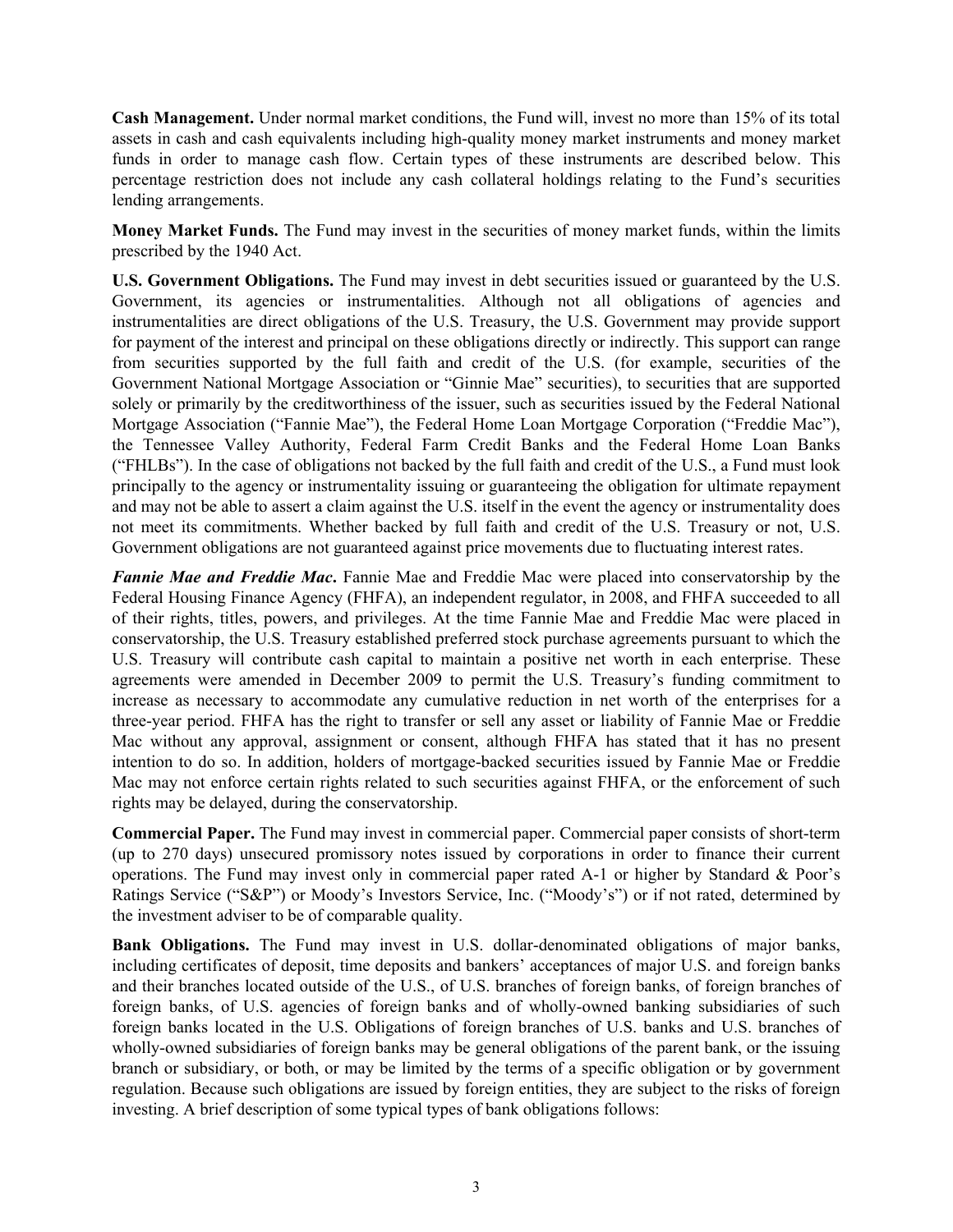- Bankers' Acceptances. Bankers' acceptances are credit instruments evidencing the obligation of a bank to pay a draft that has been drawn on it by a customer. These instruments reflect the obligation of both the bank and the drawer to pay the face amount of the instrument upon maturity.
- Certificates of Deposit. Certificates of deposit are certificates evidencing the indebtedness of a commercial bank to repay funds deposited with it for a definite period of time (usually from 14 days to one year) at a stated or variable interest rate. Variable rate certificates of deposit provide that the interest rate will fluctuate on designated dates based on changes in a designated base rate (such as the composite rate for certificates of deposit established by the Federal Reserve Bank of New York).
- Time Deposits. Time deposits are bank deposits for fixed periods of time.

**Convertible Securities**. Convertible securities have characteristics similar to both fixed income and equity securities. Because of the conversion feature, the market value of convertible securities tends to move together with the market value of the underlying stock. As a result, the Fund's selection of convertible securities is based, to a great extent, on the potential for capital appreciation that may exist in the underlying stock. The value of convertible securities is also affected by prevailing interest rates, the credit quality of the issuers and any call provisions.

The Fund may invest in convertible securities that are rated, at the time of purchase, in the three highest rating categories by a nationally recognized statistical rating organization ("NRSRO") such as Moody's or S&P, or if unrated, are determined by the investment adviser to be of comparable quality (see "Appendix A - Description of Ratings"). Ratings represent the rating agency's opinion regarding the quality of the security and are not a guarantee of quality. Should the rating of a security be downgraded subsequent to the Fund's purchase of the security, the investment adviser will determine whether it is in the best interest of the Fund to retain the security.

**Debt Securities.** Debt securities represent money borrowed that obligates the issuer (*e.g.*, a corporation, municipality, government, government agency) to repay the borrowed amount at maturity (when the obligation is due and payable) and usually to pay the holder interest at specific times.

The value of debt securities may be affected significantly by changes in interest rates. Generally, when interest rates rise, a debt security's value declines and when interest rates decline, its market value rises. Generally, the longer a debt security's maturity, the greater the interest rate risk and the higher its yield. Conversely, the shorter a debt security's maturity, the lower the interest rate risk and the lower its yield. Individual debt securities may be subject to the credit risk of the issuer. The underlying issuer may experience unanticipated financial problems and may be unable to meet its payment obligations. Debt securities receiving a lower rating compared to higher rated debt securities, may have a weakened capacity to make principal and interest payments due to changes in economic conditions or other adverse circumstances. Ratings agencies such as Moody's, Fitch and S&P provide ratings on debt obligations based on their analyses of information they deem relevant. Ratings are essentially opinions or judgments of the credit quality of an issuer and may prove to be inaccurate.

**Depositary Receipts**. American Depositary Receipts ("ADRs") as well as other "hybrid" forms of ADRs, including European Depositary Receipts ("EDRs") and Global Depositary Receipts ("GDRs"), are certificates evidencing ownership of shares of a foreign issuer. These certificates are issued by depository banks and generally trade on an established market in the U.S. or elsewhere. The underlying shares are held in trust by a custodian bank or similar financial institution. The depository bank may not have physical custody of the underlying securities at all times and may charge fees for various services, including forwarding dividends and interest and corporate actions. ADRs may be available through "sponsored" facilities. A sponsored facility is established jointly by the issuer of the security underlying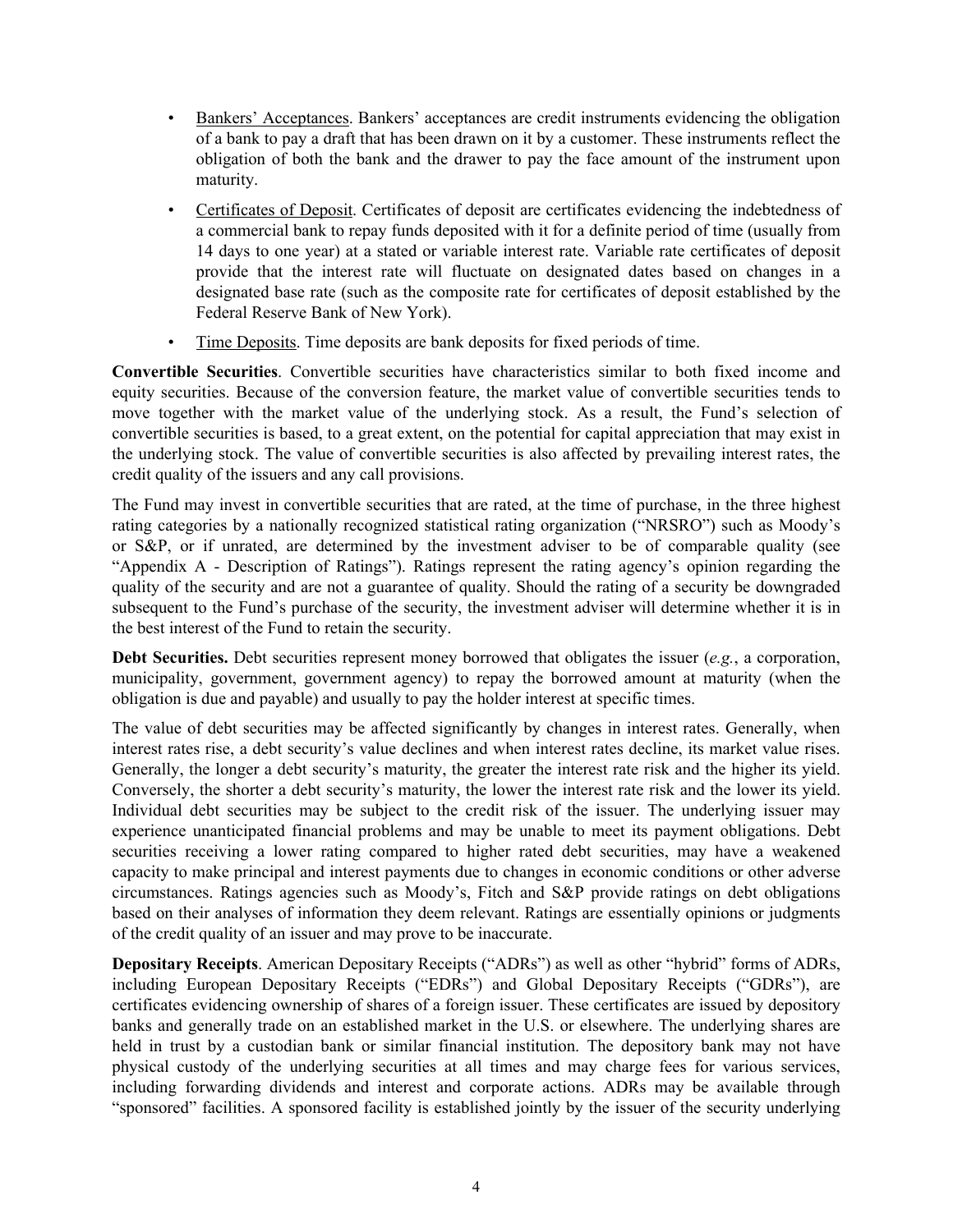the receipt and a depositary. ADRs are alternatives to directly purchasing the underlying foreign securities in their national markets and currencies. However, ADRs continue to be subject to many of the risks associated with investing directly in foreign securities. These risks include foreign exchange risk as well as the political and economic risks of the underlying issuer's country.

**Equity Securities.** Equity securities, such as the common stocks of an issuer, are subject to stock market fluctuations and therefore may experience volatile changes in value as market conditions, consumer sentiment or the financial condition of the issuers change. A decrease in value of the equity securities in the Fund's portfolio may also cause the value of Shares to decline.

An investment in the Fund should be made with an understanding of the risks inherent in an investment in equity securities, including the risk that the financial condition of issuers may become impaired or that the general condition of the stock market may deteriorate (either of which may cause a decrease in the value of the Fund's portfolio securities and therefore a decrease in the value of Shares). Common stocks are susceptible to general stock market fluctuations and to volatile increases and decreases in value as market confidence and perceptions change. These investor perceptions are based on various and unpredictable factors, including expectations regarding government, economic, monetary and fiscal policies; inflation and interest rates; economic expansion or contraction; and global or regional political, economic or banking crises.

### **Types of Equity Securities:**

*Common Stocks.* Common stock represents a proportionate share of the ownership of a company and its value is based on the success of the company's business, any income paid to stockholders, the value of its assets, and general market conditions. In addition to the general risks set forth above, investments in common stocks are subject to the risk that in the event a company in which the Fund invests is liquidated, the holders of preferred stock and creditors of that company will be paid in full before any payments are made to the Fund as a holder of common stock. It is possible that all assets of that company will be exhausted before any payments are made to the Fund.

*Preferred Stocks.* Preferred stocks are also units of ownership in a company. Preferred stocks normally have preference over common stock in the payment of dividends and the liquidation of the company. However, in all other respects, preferred stocks are subordinated to the liabilities of the issuer. Unlike common stocks, preferred stocks are generally not entitled to vote on corporate matters. Types of preferred stocks include adjustable-rate preferred stock, fixed dividend preferred stock, perpetual preferred stock, and sinking fund preferred stock.

Generally, the market values of preferred stock with a fixed dividend rate and no conversion element vary inversely with interest rates and perceived credit risk.

Holders of common stocks incur more risk than holders of preferred stocks and debt obligations because common stockholders, as owners of the issuer, generally have inferior rights to receive payments from the issuer in comparison with the rights of creditors or holders of debt obligations or preferred stocks. Further, unlike debt securities, which typically have a stated principal amount payable at maturity (whose value, however, is subject to market fluctuations prior thereto), or preferred stocks, which typically have a liquidation preference and which may have stated optional or mandatory redemption provisions, common stocks have neither a fixed principal amount nor a maturity. Common stock values are subject to market fluctuations as long as the common stock remains outstanding.

*When-Issued Securities.* A when-issued security is one whose terms are available and for which a market exists, but which has not been issued. When the Fund engages in when-issued transactions, it relies on the other party to consummate the sale. If the other party fails to complete the sale, the Fund may miss the opportunity to obtain the security at a favorable price or yield.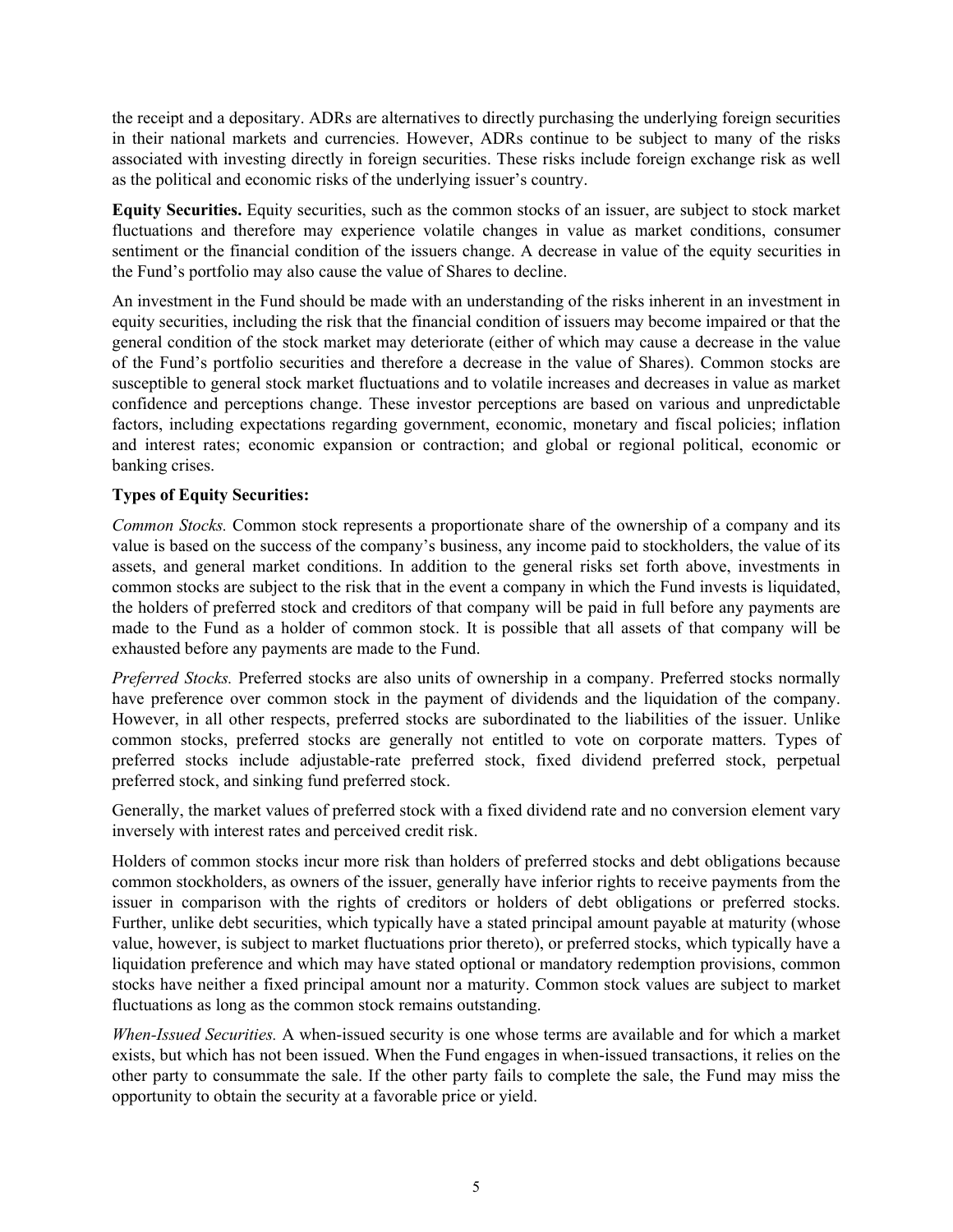When purchasing a security on a when-issued basis, the Fund assumes the rights and risks of ownership of the security, including the risk of price and yield changes. At the time of settlement, the value of the security may be more or less than the purchase price. The yield available in the market when the delivery takes place also may be higher than those obtained in the transaction itself. Because the Fund does not pay for the security until the delivery date, these risks are in addition to the risks associated with its other investments.

Decisions to enter into "when-issued" transactions will be considered on a case-by-case basis when necessary to maintain continuity in a company's index membership. The Fund will segregate cash or liquid securities equal in value to commitments for the when-issued transactions. The Fund will segregate additional liquid assets daily so that the value of such assets is equal to the amount of the commitments.

*Rights and Warrants.* A right is a privilege granted to existing shareholders of a corporation to subscribe to shares of a new issue of common stock before it is issued. Rights normally have a short life of usually two to four weeks, are freely transferable and entitle the holder to buy the new common stock at a lower price than the public offering price. Warrants are securities that are usually issued together with a debt security or preferred stock and that give the holder the right to buy proportionate amount of common stock at a specified price. Warrants are freely transferable and are traded on major exchanges. Unlike rights, warrants normally have a life that is measured in years and entitles the holder to buy common stock of a company at a price that is usually higher than the market price at the time the warrant is issued. Corporations often issue warrants to make the accompanying debt security more attractive.

An investment in warrants and rights may entail greater risks than certain other types of investments. Generally, rights and warrants do not carry the right to receive dividends or exercise voting rights with respect to the underlying securities, and they do not represent any rights in the assets of the issuer. In addition, their value does not necessarily change with the value of the underlying securities, and they cease to have value if they are not exercised on or before their expiration date. Investing in rights and warrants increases the potential profit or loss to be realized from the investment as compared with investing the same amount in the underlying securities.

*Small-Capitalization Companies.* Small-capitalization companies may have narrower markets for their goods and/or services and may have more limited managerial and financial resources than larger, more established companies. Furthermore, such companies may have limited product lines, services, markets, or financial resources or may be dependent on a small management group. In addition, because these stocks may not be well-known to the investing public, do not have significant institutional ownership or are typically followed by fewer security analysts, there will normally be less publicly available information concerning these securities compared to what is available for the securities of larger companies. Adverse publicity and investor perceptions, whether or not based on fundamental analysis, can decrease the value and liquidity of securities held by the Fund. As a result, small-capitalization company performance can be more volatile and they may face greater risk of business failure, which could increase the volatility of the Fund's portfolio.

**Derivatives**. Generally derivative securities are investments that derive their value on the value of an underlying asset, reference rate or index. All derivative investments are subject to a number risks such as liquidity, operational, counterparty, accounting and tax risks. The use of derivatives is a highly specialized investment activity. The Fund may invest in derivative instruments as a non-principal investment strategy. Examples of derivatives the Fund can invest in are (i) options on, or securities convertible into, the common stock of small-cap companies (such as convertible preferred stock, convertible bonds, warrants, and debentures); (ii) options on indices of the common stock of small-cap companies; and (iii) contracts for either the future delivery, or payment in respect of the future market value, of indices of common stock of small-cap companies, and options upon such futures contracts. The Fund may also enter into other derivative investments such as swaps. The use of derivatives may expose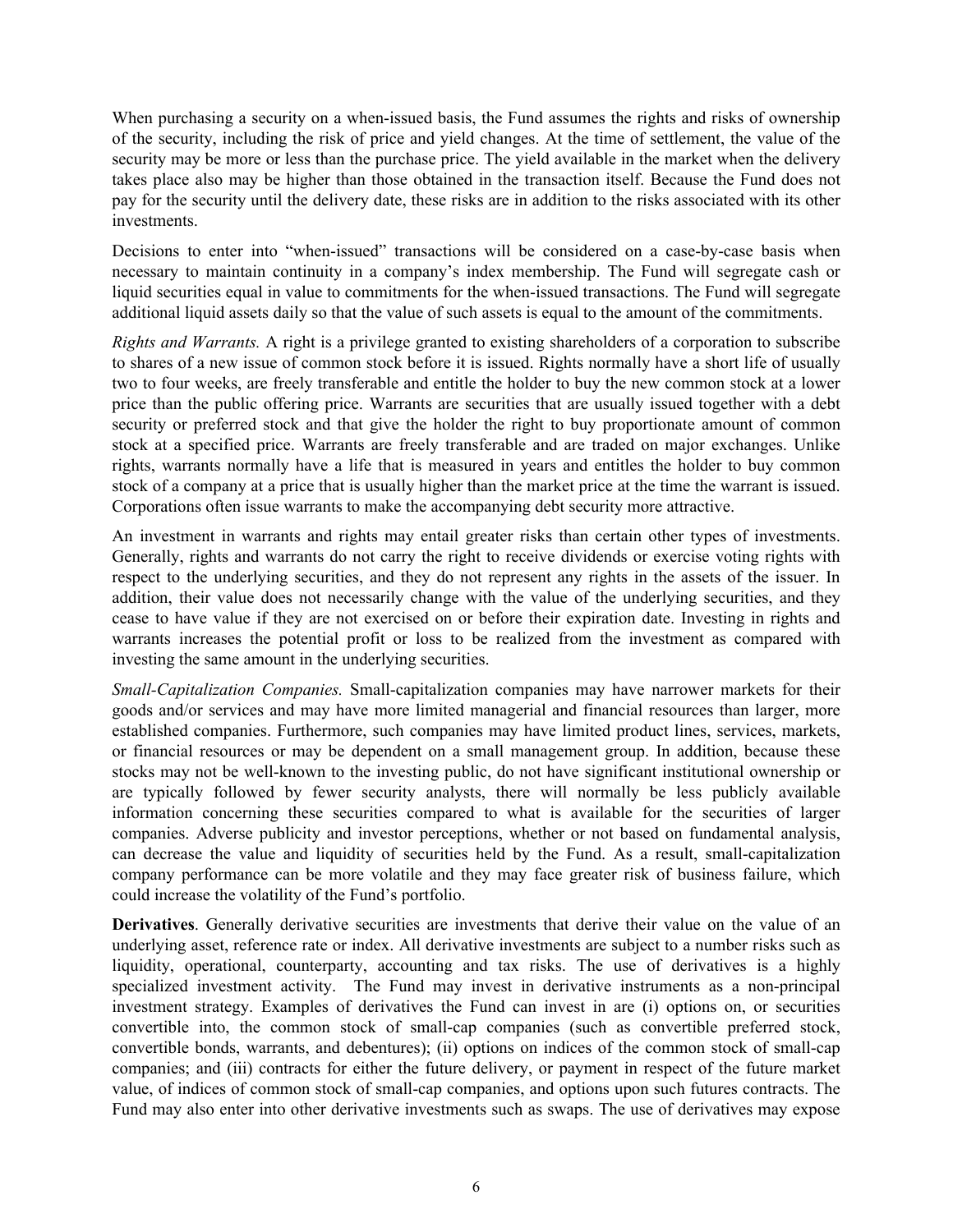the Fund to additional risks that it would not be subject to if it invested directly in securities underlying those derivatives. Derivatives can be volatile, illiquid and difficult to value, and an imperfect correlation may exist between changes in the value of a derivative held by the Fund and the Fund's other investments. These risks may cause the Fund to experience higher losses than a fund that does not use derivatives. Future contracts and options may not always be successful hedges and using them could lower the Fund's total return. The potential loss from the use of futures can exceed the Fund's initial investment in such contracts.

The regulation of the U.S. and non-U.S. derivatives markets has undergone substantial change in recent years and such change may continue. In particular, new Rule 18f-4 (the "Derivatives Rule"), adopted by the SEC on October 28, 2020, replaces the asset segregation regime of Investment Company Act Release No. 10666 (Release 10666) with a new framework for the use of derivatives by registered funds. The Derivatives Rule provides an exception for a fund that limits its derivatives exposure to 10% of its net assets, excluding certain currency and interest rate hedging transactions. On August 19, 2022, the SEC will rescind Release 10666 and withdraw staff letters and similar guidance addressing a fund's use of derivatives and require funds to satisfy the requirements of the Derivatives Rule. Unless the Fund elects to comply early with the Derivatives Rule, the Fund may continue to engage in certain asset segregation practices in accordance with Release 10666 and related staff letters and guidance until August 19, 2022.

**Futures and Options on Futures.** The Fund may purchase futures and options on futures. Futures contracts provide for the future sale by one party and purchase by another party of a specified amount of a specific instrument at a specified future time and at a specified price. An option on a futures contract gives the purchaser the right, in exchange for a premium, to assume a position in a futures contract at a specified exercise price during the term of the option. The Fund may use futures contracts and related options for: bona fide hedging; attempting to offset changes in the value of securities held or expected to be acquired or be disposed of; attempting to minimize fluctuations in foreign currencies; attempting to gain exposure to a particular market, index or instrument; or other risk management purposes.

An index futures contract is a bilateral agreement pursuant to which two parties agree to take or make delivery of an amount of cash equal to a specified dollar amount multiplied by the difference between the index value at the close of trading of the contract and the price at which the futures contract is originally struck. No physical delivery of the securities comprising the index is made; generally contracts are closed out prior to the expiration date of the contract.

When the Fund purchases or sells a futures contract, or sells an option thereon, the Fund is required to "cover" its position in order to limit leveraging and related risks. To cover its position, the Fund may segregate (and mark-to-market on a daily basis) cash or liquid securities that, when added to any amounts deposited with a futures commission merchant as margin, are equal to the market value of the futures contract or otherwise "cover" its position in a manner consistent with the 1940 Act or the rules and U.S. Securities and Exchange Commission ("SEC") interpretations thereunder. The segregated account functions as a practical limit on the amount of leverage which the Fund may undertake and on the potential increase in the speculative character of the Fund's outstanding portfolio securities. Additionally, such segregated accounts will generally assure the availability of adequate funds to meet the obligations of the Fund arising from such investment activities.

The Fund may also cover its long position in a futures contract by purchasing a put option on the same futures contract with a strike price (*i.e.*, an exercise price) as high or higher than the price of the futures contract. In the alternative, if the strike price of the put is less than the price of the futures contract, the Fund will segregate cash or liquid securities equal in value to the difference between the strike price of the put and the price of the futures contract. The Fund may also cover its long position in a futures contract by taking a short position in the instruments underlying the futures contract, or by taking positions in instruments with prices which are expected to move relatively consistently with the futures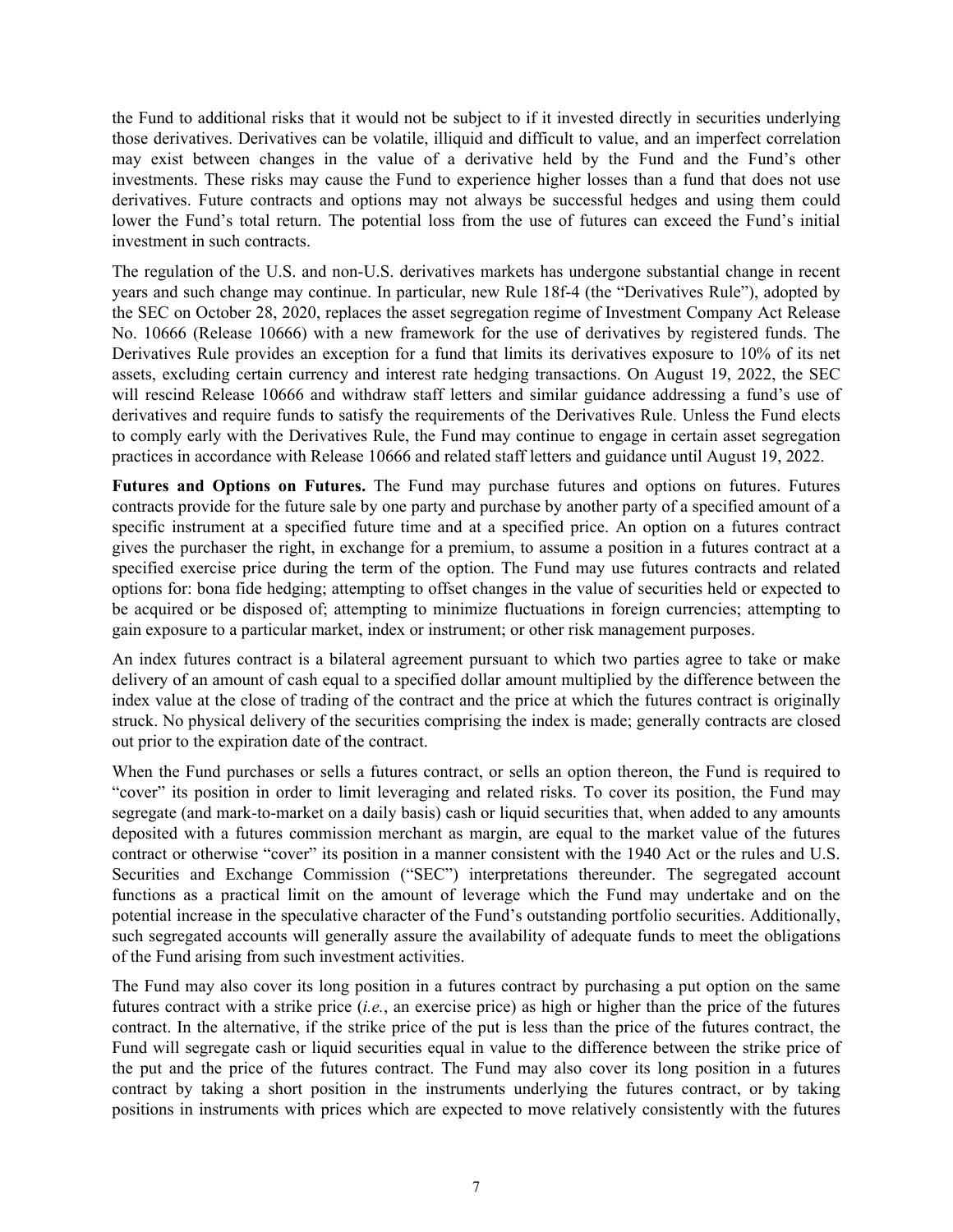contract. The Fund may cover its short position in a futures contract by taking a long position in the instruments underlying the futures contracts, or by taking positions in instruments with prices which are expected to move relatively consistently with the futures contract.

The Fund may cover its sale of a call option on a futures contract by taking a long position in the underlying futures contract at a price less than or equal to the strike price of the call option. In the alternative, if the long position in the underlying futures contract is established at a price greater than the strike price of the written (sold) call, the Fund will maintain in a segregated account cash or liquid securities equal in value to the difference between the strike price of the call and the price of the futures contract. The Fund may also cover its sale of a call option by taking positions in instruments with prices which are expected to move relatively consistently with the call option. The Fund may cover its sale of a put option on a futures contract by taking a short position in the underlying futures contract at a price greater than or equal to the strike price of the put option, or, if the short position in the underlying futures contract is established at a price less than the strike price of the written put, the Fund will maintain in a segregated account cash or liquid securities equal in value to the difference between the strike price of the put and the price of the futures contract. The Fund may also cover its sale of a put option by taking positions in instruments with prices which are expected to move relatively consistently with the put option.

There are significant risks associated with a Fund's use of futures contracts and related options, including the following: (1) the success of a hedging strategy may depend on the adviser's ability to predict movements in the prices of individual securities, fluctuations in markets and movements in interest rates; (2) there may be an imperfect or no correlation between the changes in market value of the securities held by the Fund and the prices of futures and options on futures; (3) there may not be a liquid secondary market for a futures contract or option; (4) trading restrictions or limitations may be imposed by an exchange; and (5) government regulations may restrict trading in futures contracts and options on futures. In addition, some strategies reduce a Fund's exposure to price fluctuations, while others tend to increase its market exposure.

**Hedging Strategies**. The Fund may engage in certain hedging strategies that involve options and futures. The Fund will engage in transactions in futures contracts and related options only to the extent such transactions are consistent with the requirements of the Internal Revenue Code of 1986, as amended, (the "Code") for maintaining its qualifications as a regulated investment company for federal income tax purposes. Under rules adopted by the U.S. Commodity Futures Trading Commission ("CFTC"), the adviser of an investment company is subject to registration with the CFTC as a "commodity pool operator" ("CPO") under the Commodity Exchange Act if the investment company is unable to comply with certain trading and marketing limitations.

With respect to investments in swap transactions, commodity futures, commodity options or certain other derivatives used for purposes other than *bona fide* hedging purposes, an investment company must meet one of the following tests under the amended regulations in order to claim an exemption from being considered a "commodity pool" or a CPO. First, the aggregate initial margin and premiums required to establish an investment company's positions in such investments may not exceed five percent (5%) of the liquidation value of the investment company's portfolio (after accounting for unrealized profits and unrealized losses on any such investments). Alternatively, the aggregate net notional value of such instruments, determined at the time of the most recent position established, may not exceed one hundred percent (100%) of the liquidation value of the investment company's portfolio (after accounting for unrealized profits and unrealized losses on any such positions). In addition to meeting one of the foregoing trading limitations, the investment company may not market itself as a commodity pool or otherwise as a vehicle for trading in the commodity futures, commodity options or swaps and derivatives markets. In the event that an investment adviser was required to register as a CPO, the disclosure and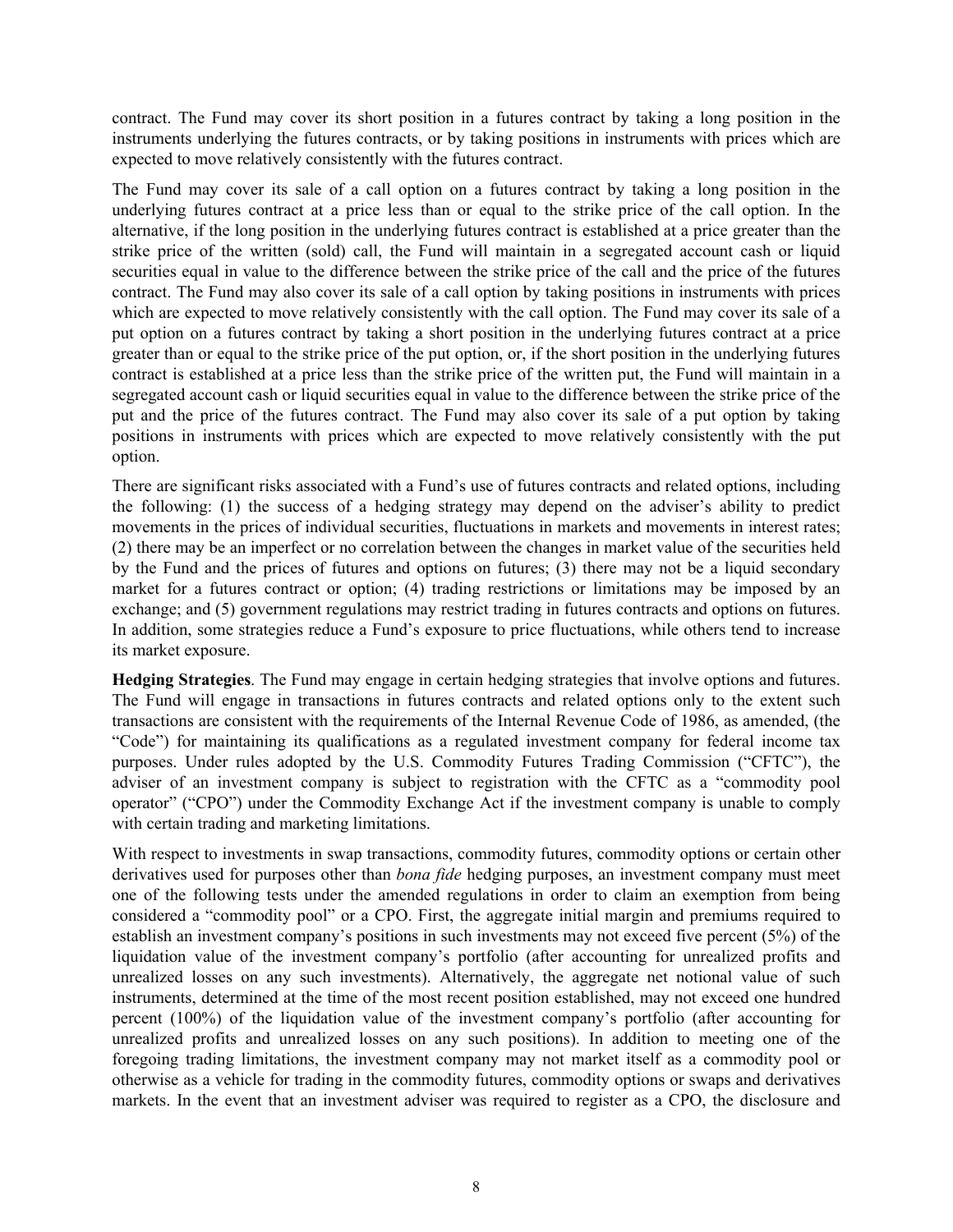operations of the Fund would need to comply with all applicable CFTC regulations. Compliance with these additional registration and regulatory requirements would increase operational expenses. Other potentially adverse regulatory initiatives could also develop. If CPO registration is required, the adviser may avail itself of the CFTC's rules for CPOs which seek to harmonize CFTC reporting, disclosure and recordkeeping obligations with overlapping SEC regulations.

**Illiquid Securities.** The Fund may not knowingly invest more than 15% of its net assets in illiquid securities. An illiquid security is a security which the Fund reasonably expects cannot be sold or disposed of in current market conditions in seven calendar days or less without the sale or disposition significantly changing the market value of the security. The Adviser makes the day to day determinations of liquidity pursuant to the Fund's liquidity risk management program, monitors the liquidity of securities held by the Fund and reports periodically on the Fund's liquidity to the Board. If the limitations on illiquid securities are exceeded, other than by a change in market values, the condition will be reported by the Adviser to the Board. Illiquid securities include securities issued by private companies and restricted securities (securities where the disposition of which is restricted under the federal securities laws). Rule 144A securities may be treated as liquid securities if they meet the criteria in the Fund's liquidity risk management program. External market conditions may impact the liquidity of portfolio securities and may cause the Fund to sell or divest certain illiquid securities in order to comply with its limitation on holding illiquid securities, which may result in realized losses to the Fund.

Restricted securities may be sold only in privately negotiated transactions or in a public offering with respect to which a registration statement is in effect under the Securities Act. Where registration is required, the Fund may be obligated to pay all or part of the registration expenses and a considerable period may elapse between the time of the decision to sell a security and the time the Fund may be permitted to sell a security under an effective registration statement. If, during such a period, adverse market conditions were to develop, the Fund might obtain a less favorable price than that which prevailed when it decided to sell. Restricted securities will be priced at fair value as determined in good faith by the Board. If, through the appreciation of restricted securities or the depreciation of unrestricted securities, the Fund should be in a position where more than 15% of the value of its net assets are invested in illiquid securities, including restricted securities which are not readily marketable, the Fund will take such steps as is deemed advisable, if any, to protect liquidity.

**Initial Public Offerings.** The Fund may purchase shares in initial public offerings ("IPOs"). Because IPO shares frequently are volatile in price, the Fund may hold IPO shares for a very short period of time. This may increase the turnover of the Fund's portfolio and may lead to increased expenses to the Fund, such as brokerage commissions and transaction costs. By selling shares, the Fund may realize taxable short-term capital gains that, to the extent not offset by losses, will be distributed to the shareholders and taxable to them at ordinary income rates. Investing in IPOs increases risk because IPO shares are frequently volatile in price. As a result, their performance can be more volatile and they face greater risk of business failure, which could increase the volatility of the Fund's portfolio.

**Investment Company Securities and Exchange-Traded Funds**. The Fund may invest in investment company securities, including exchange-traded funds ("ETFs"), to the extent permitted by the 1940 Act and the rules thereunder. Generally, the Fund may not purchase shares of an investment company if (a) such a purchase would cause the Fund to own in the aggregate more than 3% of the total outstanding voting stock of the investment company, (b) such a purchase would cause the Fund to have more than 5% of its total assets invested in the investment company, or (c) more than 10% of the Fund's total assets would be invested in investment companies. As a shareholder in an investment company, the Fund would bear its pro rata portion of the investment company's expenses, including advisory fees, in addition to its own expenses. Although the 1940 Act restricts investments by registered investment companies in the securities of other investment companies, including ETFs, registered investment companies may be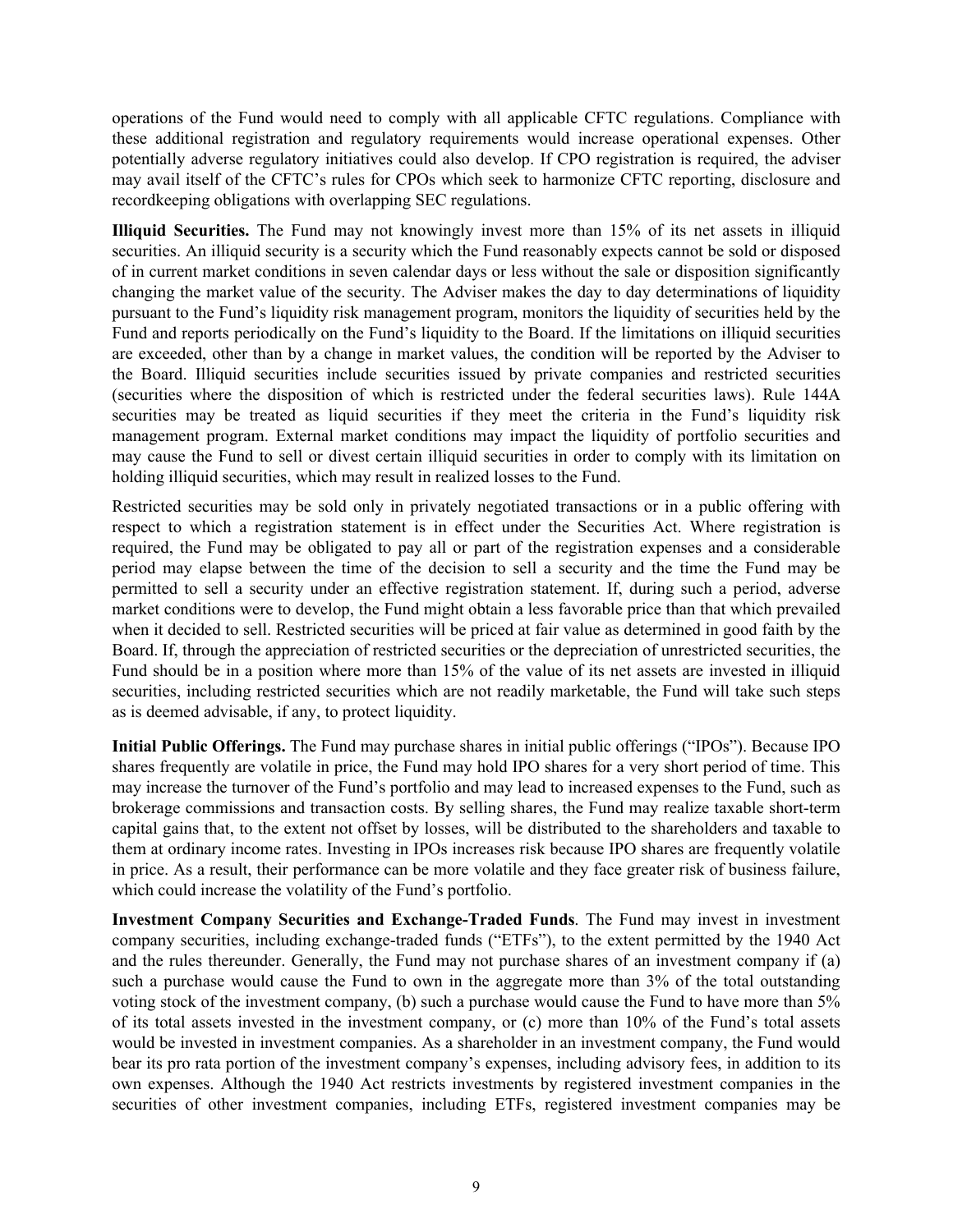permitted to invest in certain investment companies beyond the limits set forth in Section  $12(d)(1)$ pursuant to the "fund of funds" rules promulgated thereunder, including Rule 12d1-4. Rule 12d1-4 provides an exemption from Section  $12(d)(1)$  that allows a registered investment company to invest all of its assets in other registered investment companies, including ETFs, if the registered investment company satisfies certain conditions specified in the rule, including, among other conditions, that the registered investment company and its advisory group will not control (individually or in the aggregate) an acquired fund (e.g., hold more than 25% of the outstanding voting securities of an acquired fund that is a registered open-end management investment company).

**Non-U.S. Securities.** The Fund may invest in the securities of non-U.S. issuers ("foreign securities") either directly by purchasing securities or indirectly by purchasing depositary receipts or depositary shares of foreign securities (see "Depositary Receipts" above). Foreign securities include equity securities issued by issuers that are primarily traded on a non-U.S. exchange, debt securities issued by issuers located outside the U.S., and securities issued in the form of ADRs and EDRs. Direct investments in foreign securities may be made either on foreign securities exchanges or in the over-the-counter markets.

*Risks of Investing in Foreign Securities*. Investments in foreign securities involve certain inherent risks, including the following:

*Political and Economic Factors.* Individual foreign economies of certain countries may differ favorably or unfavorably from the U.S. economy in such respects as growth of gross national product, rate of inflation, capital reinvestment, resource self-sufficiency, diversification and balance of payments position. The internal policies of certain foreign countries may not be as stable as those of the United States. Governments in certain foreign countries also continue to participate to a significant degree, through ownership interest or regulation, in their respective economies. Action by these governments could include restrictions on foreign investment, nationalization, expropriation of goods or imposition of taxes, and could have a significant effect on market prices of securities and payment of interest. The economies of many foreign countries are heavily dependent upon international trade and are accordingly affected by the trade policies and economic conditions of their trading partners. Enactment by these trading partners of protectionist trade legislation could have a significant adverse effect upon the securities markets of such countries.

For example, the United Kingdom (UK) withdrew from the EU on January 31, 2020 following a June 2016 referendum referred to as "Brexit." Although the UK and EU have made a trade agreement that was entered into force on May 1, 2021, certain post-EU arrangements were outside the scope of the negotiating mandate and remain unresolved and subject to further negotiation and agreement. There is significant market uncertainty regarding Brexit's ramifications, and the range of possible political, regulatory, economic and market outcomes are difficult to predict. The uncertainty surrounding the UK's economy, and its legal, political, and economic relationship with the remaining member states of the EU, may continue to be a source of instability and cause considerable disruption in securities markets, including increased volatility and illiquidity, as well as currency fluctuations in the British pound's exchange rate against the U.S. dollar.

*Currency Fluctuations.* The Fund may invest in securities denominated in foreign currencies. Accordingly, a change in the value of any such currency against the U.S. dollar will result in a corresponding change in the U.S. dollar value of the Fund's assets denominated in that currency. Such changes will also affect the Fund's income. The value of the Fund's assets may also be affected significantly by currency restrictions and exchange control regulations enacted from time to time.

*Market Characteristics.* Foreign securities in which the Fund invests may be purchased in over-thecounter markets or on exchanges located in the countries in which the principal offices of the issuers of the various securities are located, if that is the best available market. Foreign exchanges and markets may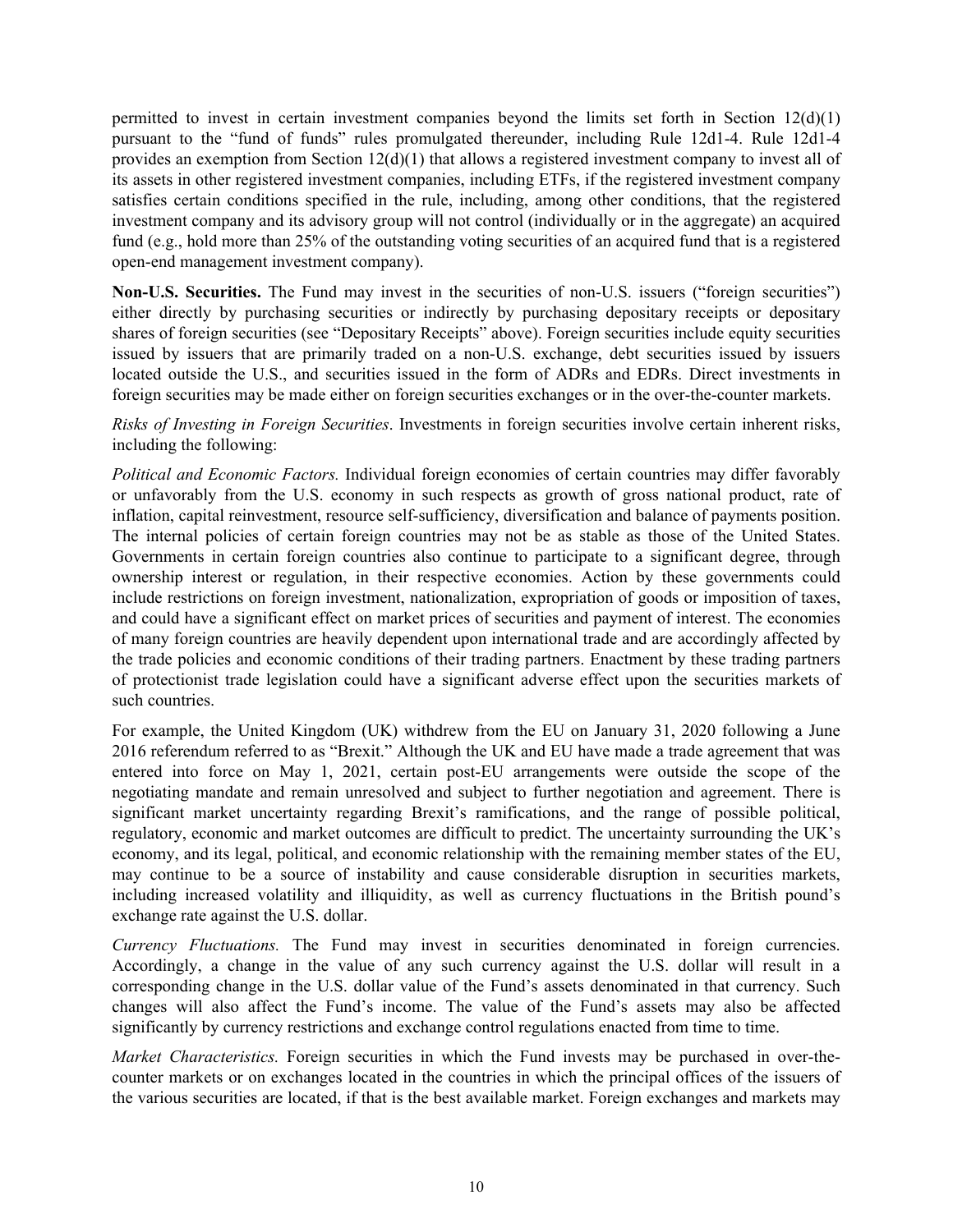be more volatile than those in the U.S. While growing in volume, they usually have substantially less volume than U.S. markets, and the Fund's foreign securities may be less liquid and more volatile than U.S. securities. Moreover, settlement practices for transactions in foreign markets may differ from those in United States markets, and may include delays beyond periods customary in the United States. Foreign security trading practices, including those involving securities settlement where Fund assets may be released prior to receipt of payment or securities may expose the Fund to increased risk in the event of a failed trade or the insolvency of a foreign broker-dealer.

*Legal and Regulatory Matters*. Certain foreign countries may have less supervision of securities markets, brokers and issuers of securities, and less financial information available from issuers, than is available in the U.S.

*Taxes*. The interest and dividends payable on certain of the Fund's foreign portfolio securities may be subject to foreign withholding taxes, thus reducing the net amount of income available for distribution to Fund shareholders.

*Costs*. To the extent that the Fund invests in foreign securities, its expense ratio is likely to be higher than those of investment companies investing only in domestic securities, because the cost of maintaining the custody of foreign securities is higher.

*Public Health Threats.* Various countries throughout the world are vulnerable economically to the impact of a public health crisis, which could depress consumer demand, reduce economic output, and potentially lead to market closures, travel restrictions, and quarantines, all of which would negatively impact the country's economy and could affect the economies of its trading partners.

*Emerging Markets*. Some of the securities in which the Fund may invest may be located in developing or emerging markets and therefore entail additional risks, including less social, political and economic stability; smaller securities markets and lower trading volume, which may result in less liquidity and greater price volatility; national policies that may restrict the Fund's investment opportunities, including restrictions on investments in issuers or industries, or expropriation or confiscation of assets or property; and less developed legal structures governing private or foreign investment.

In considering whether to invest in the securities of a foreign company, the Adviser may consider such factors as the characteristics of the particular company, differences between economic trends and the performance of securities markets within the U.S. and those within other countries, and also factors relating to the general economic, governmental and social conditions of the country or countries where the company is located. The extent to which the Fund will be invested in foreign companies and countries and depositary receipts will fluctuate from time to time, depending on the Adviser's assessment of prevailing market, economic and other conditions.

**Options on Securities and Securities Indices**. The Fund may purchase call options on securities that the investment adviser intends to include in the Fund in order to fix the cost of a future purchase or attempt to enhance return by, for example, participating in an anticipated increase in the value of a security. The Fund may purchase put options to hedge against a decline in the market value of securities held in the Fund or in an attempt to enhance return. The Fund may write (sell) put and covered call options on securities in which they are authorized to invest. The Fund may also purchase put and call options, and write put and covered call options on U.S. securities indices. Stock index options serve to hedge against overall fluctuations in the securities markets rather than anticipated increases or decreases in the value of a particular security. Of the percentage of the assets of the Fund that is invested in equity (or related)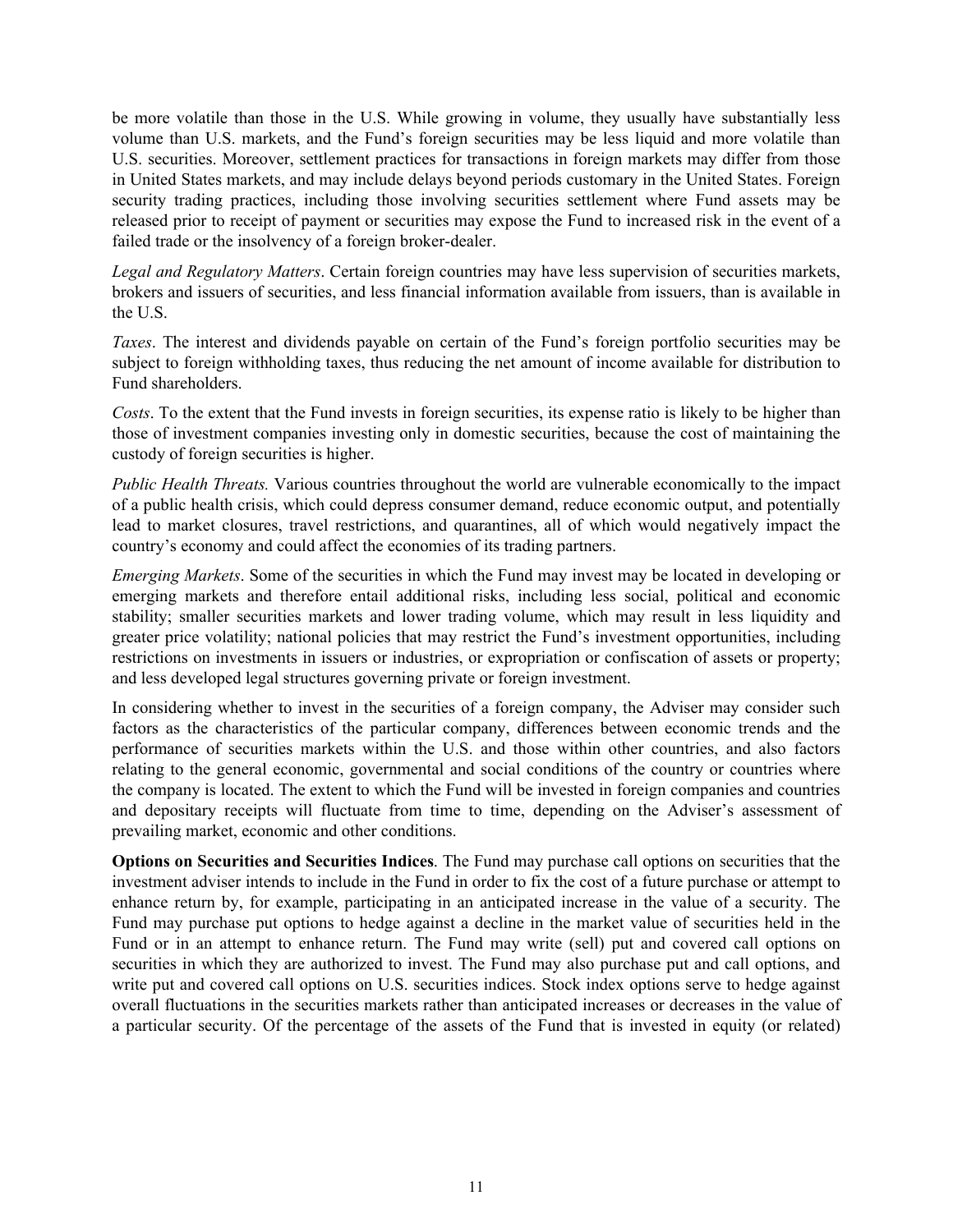securities, the Fund may not invest more than 10% of such assets in covered call options on securities and/or options on securities indices.

**Private Investments in Public Equity ("PIPEs").** The Fund may purchase equity securities in a private placement that are issued by issuers who have outstanding, publicly traded equity securities of the same class, or PIPEs. Shares in PIPEs generally are not registered with the SEC until after a certain time period from the date the private sale is completed. This restricted period can last many months. Until the public registration process is completed, PIPEs are restricted as to resale and the portfolios cannot freely trade the securities. Generally, such restrictions cause the PIPEs to be illiquid during this time. PIPEs may contain provisions that the issuer will pay specified financial penalties to the holder if the issuer does not publicly register the restricted equity securities within a specified period of time, but there is no assurance that the restricted equity securities will be publicly registered, or that the registration will remain in effect.

Private Placements. The Fund may invest in private placement securities, which are securities that are subject to restrictions on resale as a matter of contract or under federal securities laws. Private placements are often issued by privately held companies that are not subject to the reporting requirements of the SEC and are not required to maintain their accounting records in accordance with generally accepted accounting principles. Because there may be relatively few potential purchasers for such securities, the Fund could find it more difficult to sell such securities, especially under adverse market or economic conditions or in the event of adverse changes in the financial condition of the issuer. Investors in a private placement have less protection under the federal securities laws against improper practices than investors in publicly-traded securities.

Many private placement securities are issued by companies that are not required to file periodic financial reports, leading to challenges in evaluating the company's overall business prospects and determining how the investment is likely to perform over time. Due to the more limited financial information and lack of publicly available prices, it may be more difficult to determine the fair value of these securities for purposes of computing the Fund's NAV. Securities acquired in private placements generally are classified as illiquid. Disposing of securities acquired in private placements may involve time-consuming negotiations and legal expenses, and it may be difficult or impossible for the Fund to sell the security promptly at an acceptable price.

**Repurchase Agreements**. The Fund may invest in repurchase agreements. A repurchase agreement is a transaction in which the Fund purchases a security from a bank or recognized securities dealer and simultaneously commits to resell that security to a bank or dealer at an agreed upon date and price reflecting a market rate of interest, unrelated to the coupon rate or the maturity of the purchased security. While it is not possible to eliminate all risks from these transactions (particularly the possibility of a decline in the market value of the underlying securities, as well as delays and costs to a Fund if the other party to the repurchase agreement defaults), it is the policy of the Fund to limit repurchase transactions to primary dealers and banks whose creditworthiness has been reviewed and found satisfactory by the adviser. Repurchase agreements maturing in more than seven days are considered illiquid for purposes of the Fund's investment limitations.

**Restricted Securities.** Restricted securities may be sold only in privately negotiated transactions or in a public offering with respect to which a registration statement is in effect under the Securities Act. Where registration is required, the Fund may be obligated to pay all or part of the registration expenses and a considerable period may elapse between the time of the decision to sell a security and the time the Fund may be permitted to sell a security under an effective registration statement. If, during such a period, adverse market conditions were to develop, the Fund might obtain a less favorable price than that which prevailed when it decided to sell. Restricted securities will be priced at fair value as determined in good faith by the Board.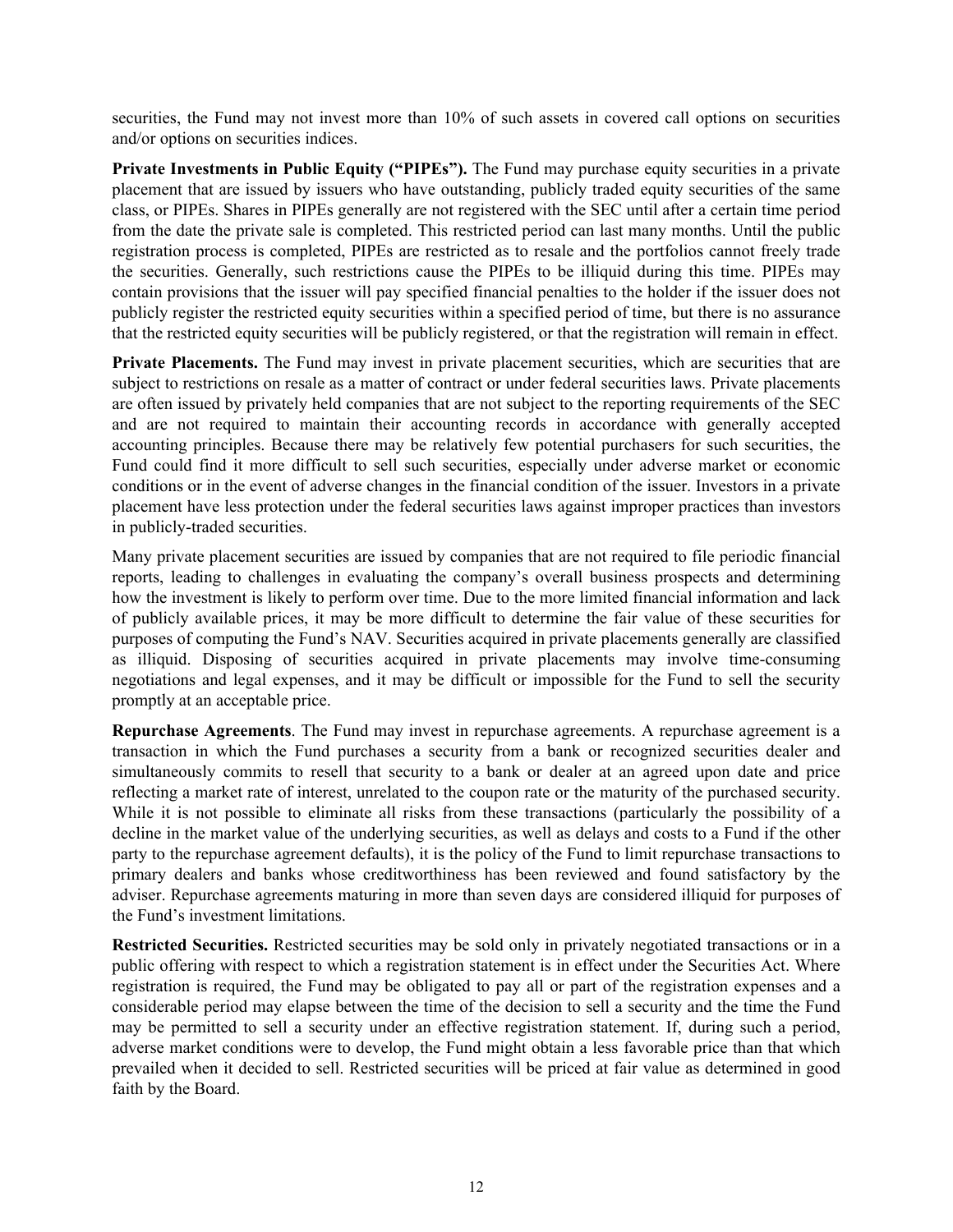**Securities Lending**. The Fund may lend securities pursuant to agreements that require that the loans be continuously secured by collateral equal to 100% of the market value of the loaned securities. Such collateral consists of cash, securities of the U.S. Government or its agencies, or any combination of cash and such securities. Such loans will not be made if, as a result, the aggregate amount of all outstanding securities loans for the Fund exceeds one-third of the value of the Fund's total assets taken at fair market value. The Fund will earn interest on the investment of the cash collateral in U.S. Government securities, short-term money market instruments or another approved vehicle. However, the Fund will normally pay lending fees to such broker-dealers and related expenses from the interest earned on invested collateral. In addition, the Fund may pay fees to U.S. Bank, National Association, the Fund's securities lending agent, and such fees will be deducted from the Fund's securities lending revenues. There may be risks of delay in receiving additional collateral or risks of delay in recovery of the securities and even loss of rights in the collateral should the borrower of the securities fail financially. However, loans are made only to borrowers deemed by the Adviser to be of good standing and when, in the judgment of the Adviser, the consideration that can be earned currently from such securities loans justifies the attendant risk. Either party upon reasonable notice to the other party may terminate any loan.

**Special Purpose Acquisition Companies.** The Fund may invest in stock, warrants, and other securities of special purpose acquisition companies ("SPACs") or similar special purpose entities that pool funds to seek potential acquisition opportunities. Unless and until an acquisition is completed, a SPAC generally invests its assets (less a portion retained to cover expenses) in U.S. Government securities, money market fund securities, and cash. If an acquisition that meets the requirements for the SPAC is not completed within a pre-established period of time, the invested funds are returned to the entity's shareholders, less certain permitted expense, and any warrants issued by the SPAC will expire worthless. Because SPACs and similar entities are in essence blank check companies without an operating history or ongoing business other than seeking acquisitions, the value of their securities is particularly dependent on the ability of the entity's management to identify and complete a profitable acquisition. SPACs may pursue acquisitions only within certain industries or regions, which may increase the volatility of their prices. In addition, these securities, may be traded in the over-the-counter market, may be considered illiquid and/or be subject to restrictions on resale. There is no guarantee that the SPACs in which the Fund invests will complete an acquisition or that any acquisitions that are completed will be profitable. A SPAC will not generate any revenues until, at the earliest, after the consummation of a transaction. While a SPAC is seeking a transaction target, its stock may be thinly traded. There can be no assurance that a market will develop.

Companies derived from a SPAC are companies that may be unseasoned and lack a trading history, a track record of reporting to investors, and widely available research coverage. SPAC-derived companies are thus often subject to extreme price volatility and speculative trading. In addition, SPAC-derived companies may share similar illiquidity risks of private equity and venture capital. The free float shares held by the public in a SPAC-derived company are typically a small percentage of the market capitalization. The ownership of many SPAC-derived companies often includes large holdings by venture capital and private equity investors who seek to sell their shares in the public market in the months following a business combination transaction when shares restricted by lock-up are released, causing greater volatility and possible downward pressure during the time that locked-up shares are released.

**Temporary Defensive Position**. The Fund may, without limit, invest in commercial paper and other money market instruments rated in one of the two highest rating categories by an NRSRO, in response to adverse market conditions, as a temporary defensive position. The result of this action may be that the Fund will be unable to achieve its investment objective.

**Portfolio Turnover**. The portfolio turnover rate is calculated by dividing the lesser of purchases or sales of portfolio securities by the average monthly value of the Fund's portfolio securities. For purposes of this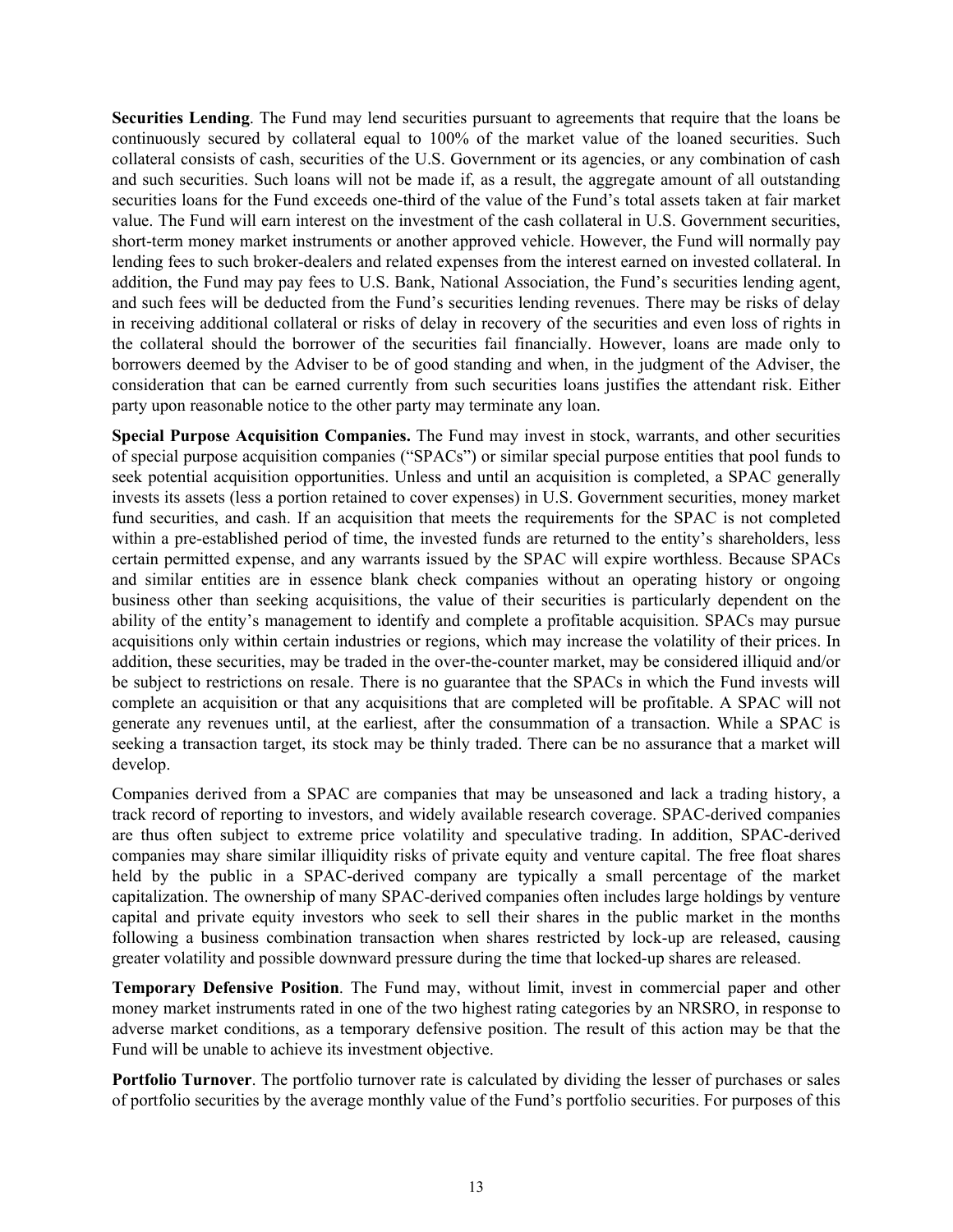<span id="page-15-0"></span>calculation, portfolio securities exclude all securities having a maturity when purchased of one year or less. High portfolio turnover may result in increased brokerage costs to the Fund and also adverse tax consequences to the Fund's shareholders. For the fiscal years ended June 30, 2021 and June 30, 2020, the Fund's portfolio turnover rate was 119% and 157%, respectively.

### **DISCLOSURE OF PORTFOLIO HOLDINGS**

The Fund has policies and procedures in place regarding the disclosure of Fund portfolio holdings designed to allow disclosure of portfolio holdings information where it is deemed appropriate for the Fund's operations or it is determined to be useful to the Fund's shareholders without compromising the integrity or performance of the Fund. Except when there are legitimate business purposes for selective disclosure of the Fund's holdings, the Fund will not provide or permit others to provide information about the Fund's holdings on a selective basis.

The Fund provides portfolio holdings information as required in regulatory filings and shareholder reports, discloses portfolio holdings information as required by federal or state securities laws, and may disclose portfolio holdings information in response to requests by governmental authorities. Regulatory filings with portfolio holdings information are made approximately 60 days after the end of each fiscal quarter.

The Fund may, but is not required to, disclose some of the Fund's portfolio holdings information on the Fund's website, the Adviser's website, at a shareholder meeting, in Adviser newsletters, or in other communications made available to all shareholders. Such portfolio holdings disclosures may include the Fund's complete portfolio holdings, the number of securities the Fund holds, a summary schedule of investments, the Fund's top ten holdings, or a percentage breakdown of the Fund's investments by country, sector and industry, or particular holdings. The Adviser may not selectively disclose such information unless all of the information is disclosed by one of the above methods to all shareholders.

The Fund may disclose information relating to the Fund's portfolio holdings to:

- certain "independent reporting agencies" recognized by the SEC to be acceptable agencies for the reporting of industry statistical information;
- financial consultants to assist them in determining the suitability of the Fund as an investment for their clients, subject to a confidentiality agreement and trading restrictions; and
- service providers subject to a duty of confidentiality who require access to the information: (i) in order to fulfill their contractual duties relating to the Fund; (ii) to facilitate the transition of a newly hired investment adviser prior to the commencement of its duties; (iii) to facilitate the review of the Fund by a ranking or ratings agency; or (iv) for the purpose of due diligence regarding a merger or acquisition.

The Fund may also disclose such information in accordance with ongoing arrangements with certain third parties, as discussed below. In addition, such disclosures may be made by the Adviser's trading desk to broker-dealers in connection with the purchase or sale of securities on behalf of the Fund. Finally, the Fund may disclose such information in such other limited circumstances as the Board or a committee thereof deems appropriate, subject to a confidentiality agreement and trading restrictions.

In order to mitigate conflicts between the interests of Fund shareholders, on the one hand, and those of the Adviser or principal underwriter, or any affiliated person of the Fund, the Adviser, or principal underwriter, on the other, the Trust's Chief Compliance Officer must approve a non-public disclosure of portfolio holdings, other than the ongoing arrangements described below, which have been approved by the Board. The Trust's Chief Compliance Officer must report all such arrangements to disclose portfolio holdings information to the Board on a quarterly basis, which will review such arrangements and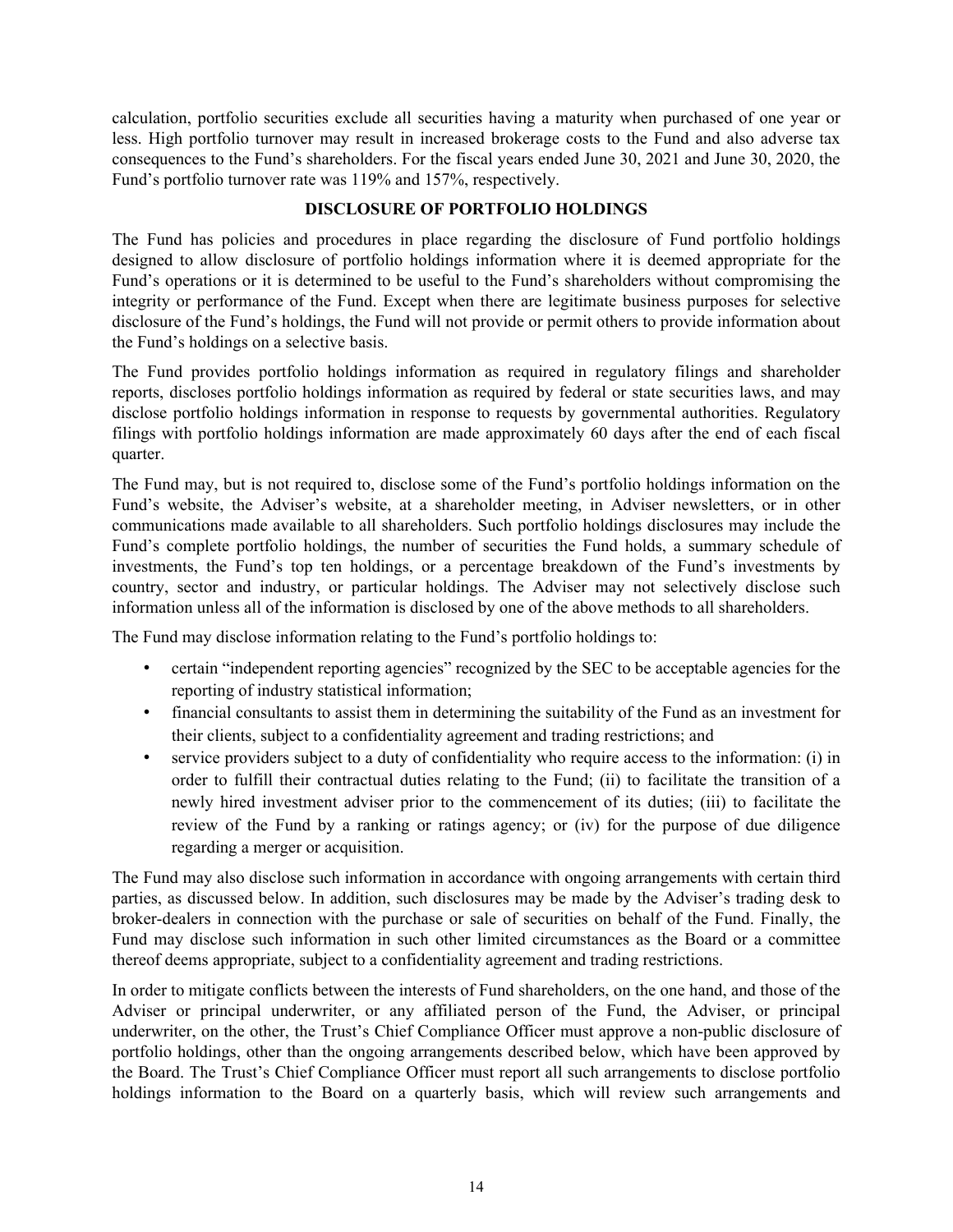<span id="page-16-0"></span>terminate them if it determines such disclosure arrangements are not in the best interests of shareholders. Before any non-public disclosure of information about the Fund's holdings, the Chief Compliance Officer will require the recipient of such non-public portfolio holdings information to agree, or provide proof of an existing duty, to keep the information confidential and to agree not to trade directly or indirectly based on the information or to use the information to form a specific recommendation about whether to invest in the Fund or any other security. Under no circumstances may the Trust, the Adviser or their affiliates receive any consideration or compensation for disclosing portfolio holdings information.

Each of the following third parties have been approved to receive portfolio holdings information: (i) U.S. Bancorp Fund Services, LLC doing business as U.S. Bank Global Fund Services ("Fund Services"),the Fund's administrator, transfer agent and fund accounting agent; (ii) the Fund's independent public accounting firm; (iii) financial printers, solely for the purpose of preparing Fund reports or regulatory filings; (iv) U.S. Bank N.A., the Fund's custodian in connection with its custody of the Fund's assets; (v) Godfrey & Kahn, S.C., Trust counsel; (vi) the Adviser; (vii) data vendors utilized in connection with the liquidity classifications of the Fund's investments pursuant to Rule 22e-4 of the 1940 Act; (vi) Glass Lewis & Co. and Broadridge Financial Solutions, Inc., the Fund's proxy voting services; (vii) aggregators and ranking and ratings services, such as: Lipper Analytical Services, Inc., Morningstar Inc., and Standard & Poor's, all of which currently receive such information within 45 days following the end of a calendar quarter; (viii) data vendors utilized in connection with the liquidity classifications of the Fund's investments pursuant to Rule 22e-4 of the 1940 Act; and (ix) disclosures made to middle- or back-office services providers to the Adviser who need to know such information to provide such services to the Adviser. Information may be provided to these parties at any time under conditions of confidentiality, including a duty not to trade on the Fund's non-public holdings. "Conditions of Confidentiality" include confidentiality items included in written agreements, implied by the nature of the relationship or required by fiduciary or regulatory principles. The Adviser and other Fund service providers have established procedures to ensure that the Fund's portfolio holdings information is only disclosed in accordance with these policies. Except for the foregoing, the Trust has no ongoing arrangements to disclose portfolio holdings information with respect to the Fund.

### **INVESTMENT LIMITATIONS**

The Fund has adopted the investment limitations set forth below. Limitations which are designated as fundamental policies may not be changed without the affirmative vote of the lesser of (i) 67% or more of the shares of the Fund present at a shareholders meeting if holders of more than 50% of the outstanding shares of the Fund are present in person or by proxy, or (ii) more than 50% of the outstanding shares of the Fund. Except with respect to the asset coverage requirement under Section 18(f)(1) of the 1940 Act with respect to borrowing, if any percentage restriction on investment or utilization of assets is adhered to at the time an investment is made, a later change in percentage resulting from a change in the market values of the Fund or its assets or redemptions of shares will not be considered a violation of the limitation. The asset coverage requirement under Section 18(f)(1) of the 1940 Act with respect to borrowings is an ongoing requirement.

As a matter of fundamental policy, the Fund will not:

1. purchase the securities of any one issuer, if as a result, more than 5% of the Fund's total assets would be invested in the securities of such issuer, or the Fund would own or hold 10% or more of the outstanding voting securities of that issuer, provided that: (1) the Fund may invest up to 25% of its total assets without regard to these limitations; (2) these limitations do not apply to securities issued or guaranteed by the U.S. Government, its agencies or instrumentalities; and (3) repurchase agreements fully collateralized by U.S. Government obligations will be treated as U.S. Government obligations;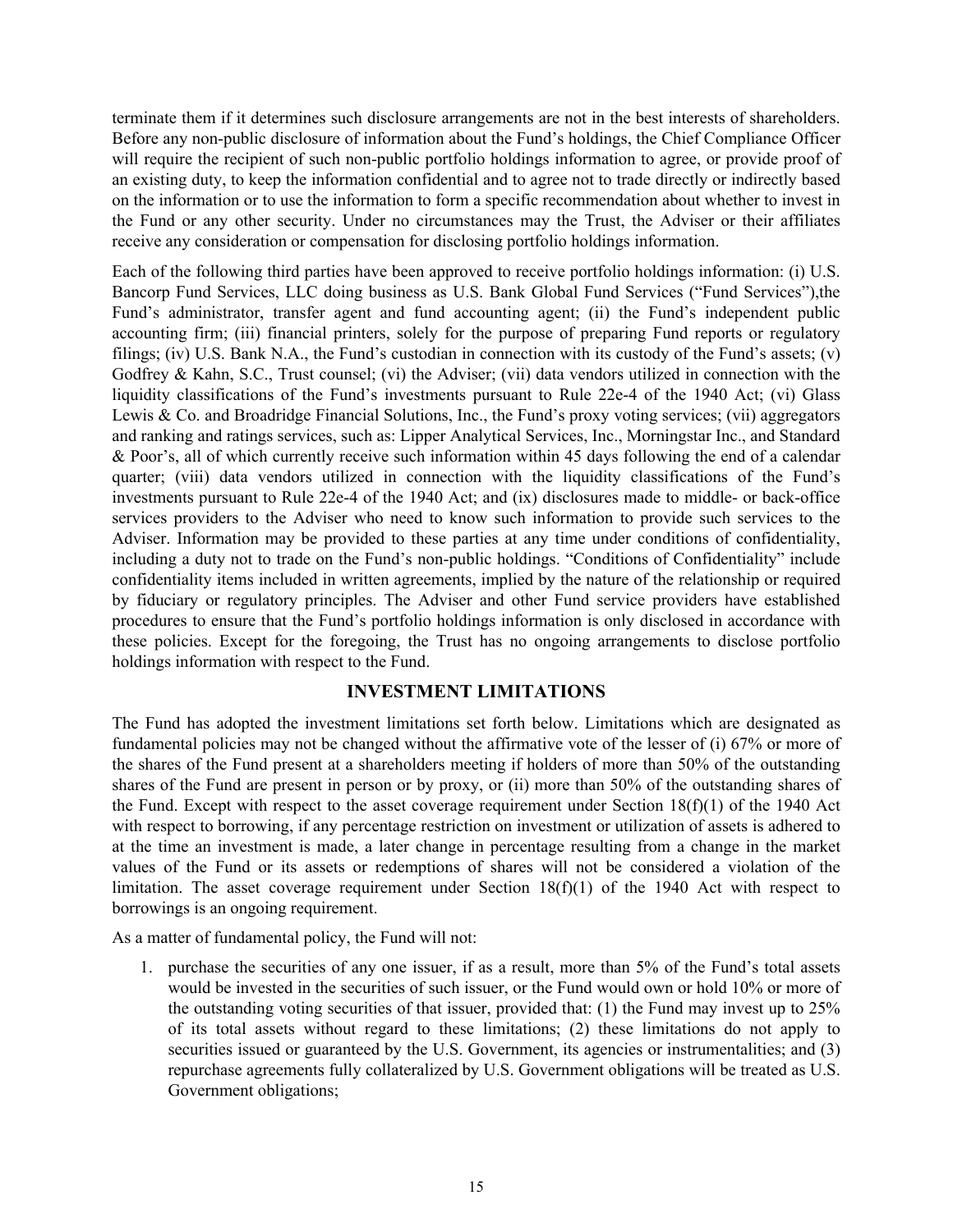- <span id="page-17-0"></span>2. purchase securities of any issuer if, as a result, more than 25% of the Fund's total assets would be invested in the securities of one or more issuers having their principal business activities in the same industry, provided, that this limitation does not apply to debt obligations issued or guaranteed by the U.S. Government, its agencies or instrumentalities;
- 3. borrow money, provided that the Fund may borrow money for temporary or emergency purposes (not for leveraging or investments), and then in an aggregate amount not in excess of 10% of the Fund's total assets;
- 4. make loans to other persons, except by: (1) purchasing debt securities in accordance with its investment objective, policies and limitations; (2) entering into repurchase agreements; or (3) engaging in securities loan transactions;
- 5. underwrite any issue of securities, except to the extent that the Fund may be considered to be acting as underwriter in connection with the disposition of any portfolio security;
- 6. purchase or sell real estate, provided that the Fund may invest in obligations secured by real estate or interests therein or obligations issued by companies that invest in real estate or interests therein, including real estate investment trusts;
- 7. purchase or sell physical commodities, provided that the Fund may invest in, purchase, sell or enter into financial options and futures, forward and spot currency contracts, swap transactions and other derivative financial instruments; or
- 8. issue senior securities, except to the extent permitted by the 1940 Act.

The following non-fundamental investment policies apply to the Fund and may be changed by the Board without shareholder approval. The Fund will not:

- 1. make short sales of securities except short sales against the box;
- 2. purchase securities on margin except for the use of short-term credit necessary for the clearance of purchases and sales of portfolio securities; provided that the Fund may make initial and variation deposits in connection with permitted transactions in options or future;
- 3. purchase additional portfolio securities if its outstanding borrowings exceed 5% of the value of its total assets; or
- 4. knowingly invest more than 15% of the value of its net assets in illiquid securities. An illiquid investment is any investment that the Fund reasonably expects cannot be sold or disposed of in current market conditions in seven calendar days or less without the sale or disposition significantly changing the market value of the investment. Of the 15% of the value of its net assets that may be invested in illiquid securities, the Fund will not invest more than 5% of the value of its net assets in private placement securities.

### **TRUSTEES AND OFFICERS**

The business and affairs of the Trust are managed under the oversight of the Board, subject to the laws of the State of Delaware and the Trust's Agreement and Declaration of Trust. The Board is currently comprised of four trustees who are not interested persons of the Trust within the meaning of the 1940 Act (the "Independent Trustees"). The Trustees are responsible for deciding matters of overall policy and overseeing the actions of the Trust's service providers. The officers of the Trust conduct and supervise the Trust's daily business operations.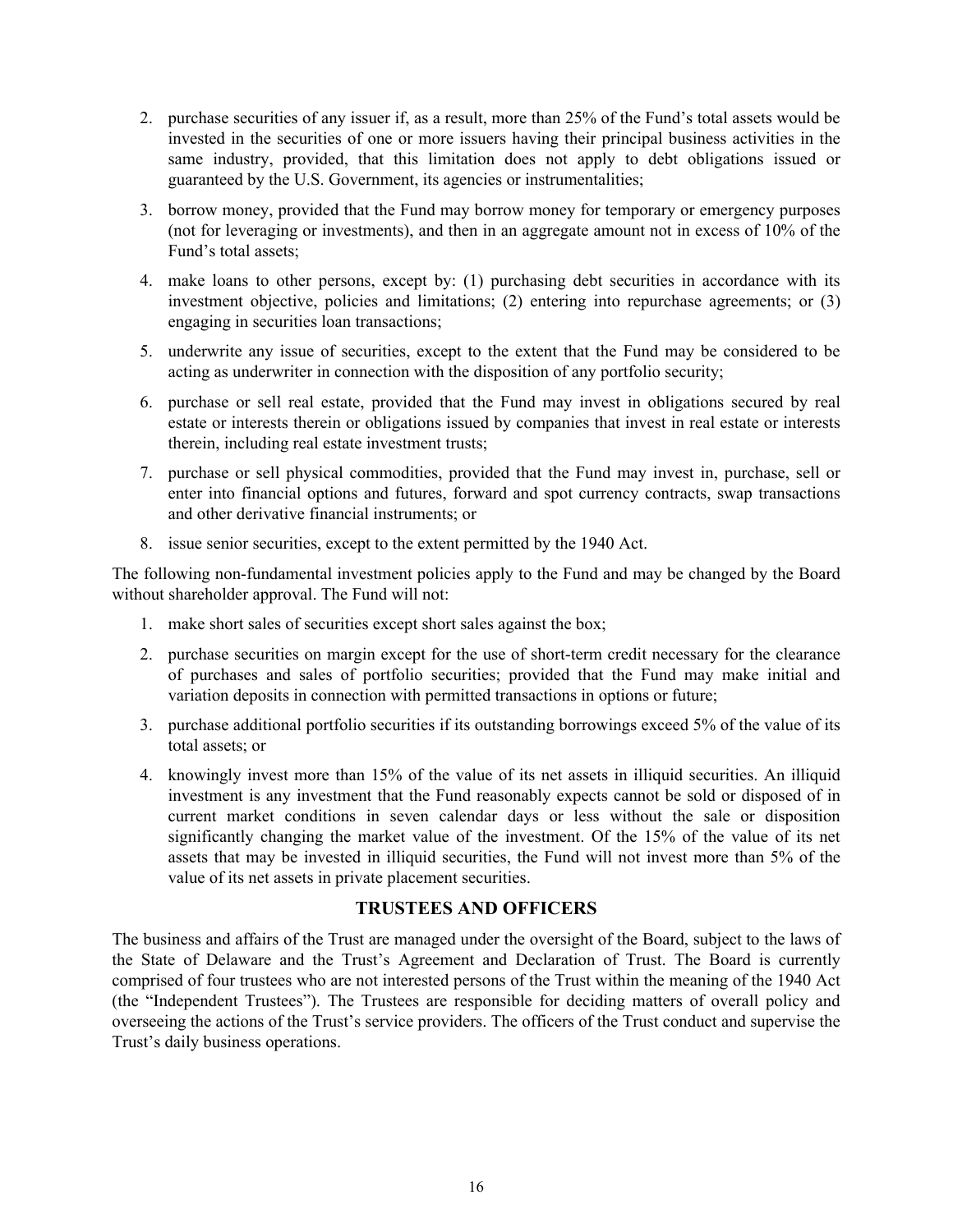| Name, Year of Birth<br>and Address <sup>(1)</sup> | <b>Position(s)</b> Held<br>with the Trust<br>and Length of<br>Time Served <sup>(2)</sup> | <b>Principal Occupation(s)</b><br><b>During the Past Five Years</b>                                                                                                                                                                                                                                                                                                                                                                       | Number of<br><b>Funds in Fund</b><br>Complex<br>Overseen by<br>$Trustee^{(3)}$ | <b>Other Directorships</b><br><b>Held by Trustee During</b><br>the Past Five Years                                                                                                                                                                                                                          |
|---------------------------------------------------|------------------------------------------------------------------------------------------|-------------------------------------------------------------------------------------------------------------------------------------------------------------------------------------------------------------------------------------------------------------------------------------------------------------------------------------------------------------------------------------------------------------------------------------------|--------------------------------------------------------------------------------|-------------------------------------------------------------------------------------------------------------------------------------------------------------------------------------------------------------------------------------------------------------------------------------------------------------|
|                                                   |                                                                                          | <b>INDEPENDENT TRUSTEES</b>                                                                                                                                                                                                                                                                                                                                                                                                               |                                                                                |                                                                                                                                                                                                                                                                                                             |
| Gaylord B. Lyman<br>(Born 1962)                   | Trustee and Audit<br>Committee<br>Chairman, since<br>April 2015                          | Senior Portfolio Manager,<br>Affinity Investment<br>Advisors, LLC, since 2017;<br>Managing Director of Kohala<br>Capital Partners, LLC, (2011)<br>$-2016$ ).                                                                                                                                                                                                                                                                              | 8                                                                              | None                                                                                                                                                                                                                                                                                                        |
| <b>Scott Craven Jones</b><br>(Born 1962)          | Trustee since July<br>2016 and Lead<br>Independent<br>Trustee since May<br>2017          | Managing Director, Carne<br>Global Financial Services<br>(US) LLC (a provider of<br>independent governance and<br>distribution support for the<br>asset management industry),<br>since 2013; Interim<br>Managing Director, Park<br>Agency, Inc., since 2020.                                                                                                                                                                              | 8                                                                              | Trustee, Madison Funds,<br>since 2019 (18)<br>portfolios); Trustee, XAI<br>Octagon Floating Rate $\&$<br>Alternative Income Term<br>Trust, since $2017(2)$<br>portfolios); Director,<br>Guestlogix Inc. (a<br>provider of ancillary-<br>focused technology to<br>the travel industry) $(2015$<br>$-2016$ ). |
| Lawrence T.<br>Greenberg<br>(Born $1963$ )        | Trustee since July<br>2016                                                               | Senior Vice President and<br>Chief Legal Officer, The<br>Motley Fool<br>Holdings, Inc., since 1996;<br>Venture Partner and General<br>Counsel, Motley Fool<br>Ventures<br>LP, since 2018; Adjunct<br>Professor,<br>Washington College of Law,<br>American University, since<br>2006:<br>General Counsel, Motley<br>Fool Asset Management,<br>LLC $(2008 - 2018)$ ;<br>Manager, Motley Fool<br>Wealth Management, LLC<br>$(2013 - 2018)$ . | 8                                                                              | None                                                                                                                                                                                                                                                                                                        |
| James R. Schoenike<br>(Born 1959)                 | Trustee since July<br>$2016^{(4)}$                                                       | Distribution Consultant since<br>2018; President and CEO,<br>Board of Managers, Quasar<br>Distributors, LLC<br>$(2013 - 2018).$                                                                                                                                                                                                                                                                                                           | 8                                                                              | None                                                                                                                                                                                                                                                                                                        |

(1) The address of each Trustee as it relates to the Trust's business is  $c/o$  U.S. Bank Global Fund Services, 615 East Michigan Street, Milwaukee, WI 53202.

<sup>(2)</sup> Each Trustee serves during the continued lifetime of the Trust until he dies, resigns, is declared bankrupt or incompetent by a court of competent jurisdiction, or is removed.

<sup>(3)</sup> The Trust currently has eight active portfolios. As of the date of this SAI, one portfolio of the Trust (the Dakota Emerging Markets Fund) has been registered but has not yet commenced operations.

(4) Prior to January 1, 2021, Mr. Schoenike was considered to be an "interested person" of the Fund by virtue of his previous position as President of Quasar Distributors, LLC, ("Quasar"), the Fund's distributor.

As of the date of this SAI, no Independent Trustee nor any of his immediate family members (*i.e.*, spouse or dependent children) serves as an officer or director or is an employee of the Adviser or Distributor, or any of their respective affiliates, nor is such person an officer, director or employee of any company controlled by or under common control with such entities.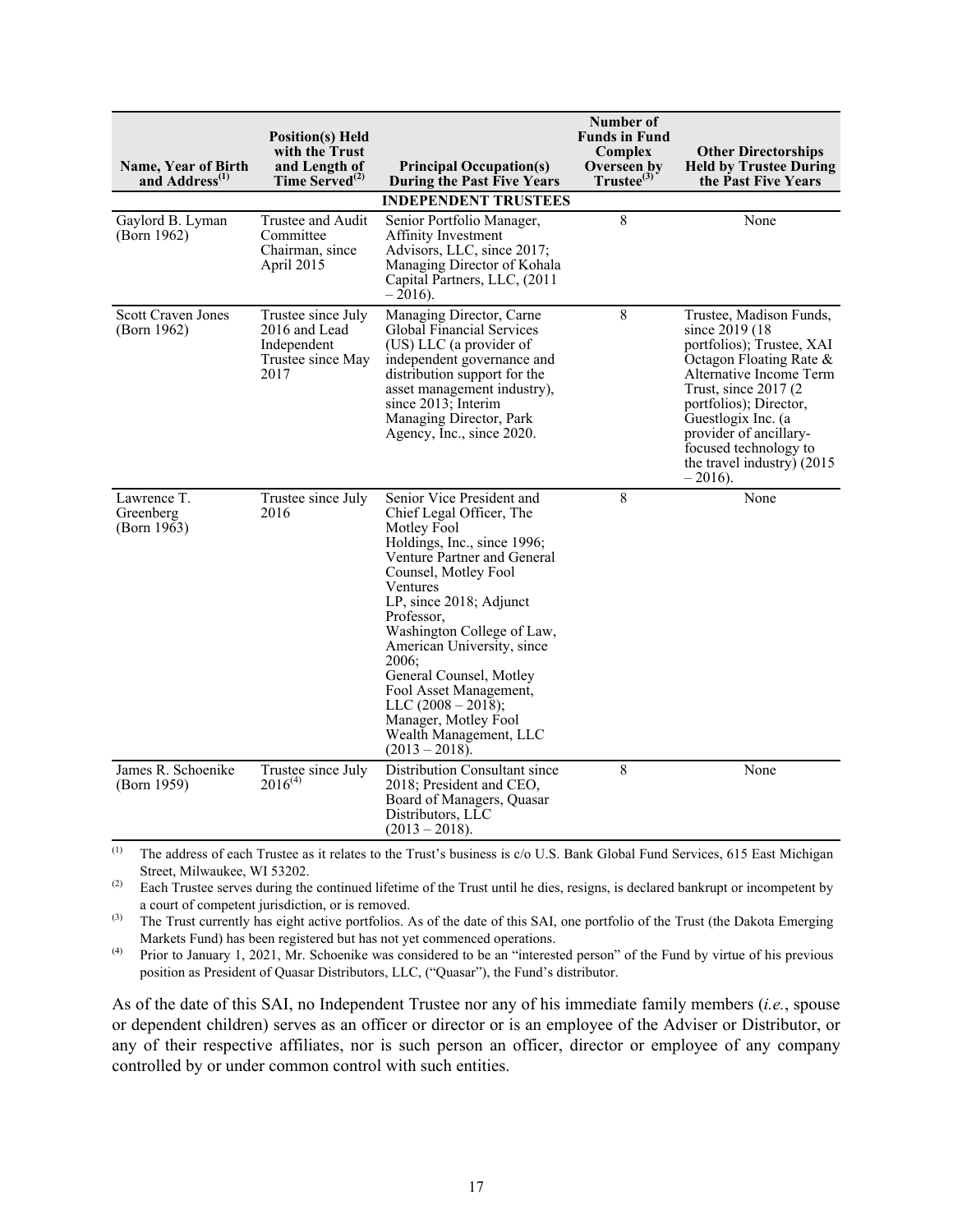| Name, Year of Birth<br>and Address                | Position(s) Held with the Trust<br>and Length of Time Served <sup>(3)</sup>                           | <b>Principal Occupation(s) During the Past Five</b><br><b>Years</b>                                                                                                                                                                                                                                                                     |
|---------------------------------------------------|-------------------------------------------------------------------------------------------------------|-----------------------------------------------------------------------------------------------------------------------------------------------------------------------------------------------------------------------------------------------------------------------------------------------------------------------------------------|
|                                                   | <b>OFFICERS</b>                                                                                       |                                                                                                                                                                                                                                                                                                                                         |
| Scott M. Ostrowski <sup>(1)</sup><br>(Born 1980)  | President and Principal Executive<br>Officer, since August 10, 2021                                   | Senior Vice President, Compliance and<br>Administration, Fund Services, since 2006                                                                                                                                                                                                                                                      |
| Alyssa M. Bernard <sup>(1)</sup><br>(Born 1988)   | Vice President and Secretary, since<br>August 20, 2019 <sup>(4)</sup>                                 | Vice President, Compliance and Administration,<br>Fund Services, since 2021; Assistant Vice<br>President, Compliance and Administration, Fund<br>Services, 2018-2021; Attorney, Mutual Fund<br>Disclosure, Waddell & Reed Financial, Inc.,<br>2017-2018; Attorney, Corporate Governance,<br>American Century Companies, Inc., 2014-2017 |
| Justin Dausch <sup>(2)</sup><br>(Born 1989)       | Chief Compliance Officer and<br>Anti-Money Laundering<br>Compliance Officer, since January<br>1, 2020 | Director, Vigilant, since 2017; Compliance<br>Associate, HSBC (investment banking company),<br>2015-2017                                                                                                                                                                                                                                |
| Matthew J. $MeVoy^{(1)}$<br>(Born 1980)           | Vice President, Treasurer, and<br>Principal Financial Officer, since<br>July 1, $2016^{(4)}$          | Assistant Vice President, Compliance and<br>Administration, Fund Services, since 2005                                                                                                                                                                                                                                                   |
| Colton W. Scarmardo <sup>(1)</sup><br>(Born 1997) | Assistant Treasurer, since May 11,<br>2021                                                            | Fund Administrator, Compliance and<br>Administration, Fund Services, since 2019;<br>Business Administration Student, 2015-2019                                                                                                                                                                                                          |

(1) The mailing address of this officer is: 615 East Michigan Street, Milwaukee, Wisconsin 53202.

(2) The mailing address of this officer is: 223 Wilmington West Chester Pike, Suite 216, Chadds Ford, Pennsylvania 19317.

(3) Each officer is elected annually and serves until his or her successor has been duly elected and qualified.

(4) Mr. McVoy and Ms. Bernard have served as Vice Presidents of the Trust, in addition to their other positions held with the Trust, since May 11, 2021.

**Leadership Structure and Responsibilities of the Board and the Committee.** The Board has selected Scott Craven Jones to serve as Lead Independent Trustee. The position of Chairman of the Board is vacant and, as Lead Independent Trustee, Mr. Jones acts as Chairman. Mr. Jones' duties include presiding at meetings of the Board and serving as Chairman during executive sessions of the Independent Trustees; interfacing with management to address significant issues that may arise between regularly scheduled Board and Committee meetings; acting as a liaison with the Trust's service providers, officers, legal counsel, and other Trustees between meetings; helping to set Board meeting agendas; and performing other functions as requested by the Board from time to time.

The Board meets as often as necessary to discharge its responsibilities. Currently, the Board conducts regular quarterly meetings and may hold special in-person or telephonic meetings as necessary to address specific issues that require attention prior to the next regularly scheduled meeting. The Board also relies on professionals, such as the Trust's independent registered public accounting firm and legal counsel, to assist the Trustees in performing their oversight responsibilities.

The Board has established one standing committee – the Audit Committee. The Board may establish other committees or nominate one or more Trustees to examine particular issues related to the Board's oversight responsibilities, from time to time. The Audit Committee meets regularly to perform its delegated oversight functions and reports its findings and recommendations to the Board. For more information on the Committee, see the section "Audit Committee," below.

The Board has determined that the Trust's leadership structure is appropriate because it allows the Board to effectively perform its oversight responsibilities.

**Audit Committee.** The Audit Committee is comprised of all of the Independent Trustees. Mr. Lyman serves as the chairman of the Committee. Pursuant to its charter, the Audit Committee has the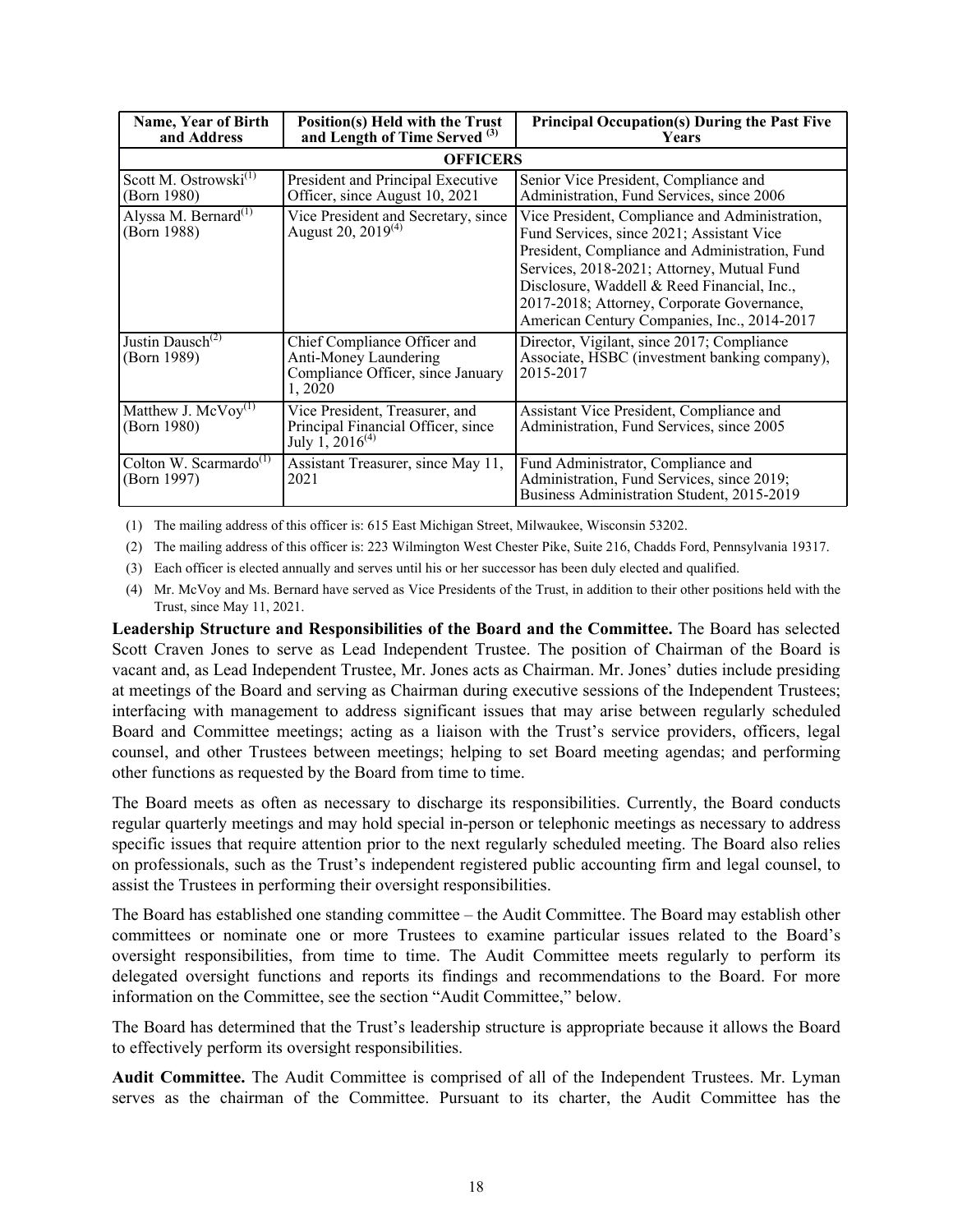responsibility, among others, to (1) select the Trust's independent auditors; (2) review and pre-approve the audit and non-audit services provided by the independent auditors; (3) review the scope of the audit and the results of the audit of the Fund's financial statements; and (4) review with such independent auditors the adequacy of the Trust's internal accounting and financial controls. Mr. Lyman and Mr. Jones serve as the Audit Committee's "audit committee financial experts." The Audit Committee met two times with respect to the Fund during the Fund's fiscal year ended June 30, 2021.

**Trustee Experience, Qualifications, Attributes and/or Skills.** The following is a brief discussion of the experience, qualifications, attributes and/or skills that led to the Board's conclusion that each individual identified below is qualified to serve as a Trustee of the Trust. In determining that a particular Trustee was qualified to serve as a Trustee, the Board has considered a variety of criteria, none of which was controlling. The Board believes that the Trustees' ability to review critically, evaluate, question and discuss information provided to them, to interact effectively with the advisers, other service providers, counsel and independent auditors, and to exercise effective business judgment in the performance of their duties, support the conclusion that each Trustee is qualified to serve as a Trustee of the Trust. Many Trustee attributes involve intangible elements, such as intelligence, work ethic, the ability to work together, the ability to communicate effectively and the ability to exercise judgment, ask incisive questions, manage people and develop solutions to problems.

Mr. Schoenike has been a trustee of the Trust since July 2016. He was employed by various subsidiaries of U.S. Bancorp from 1990 to 2018 and has decades of experience in the securities industry. In 2000, Mr. Schoenike founded Quasar and established Quasar as a FINRA member broker-dealer dedicated to underwriting and distributing mutual funds, of which he served as President and Chief Executive Officer. Mr. Schoenike previously participated in the FINRA securities arbitration program as an industry arbitrator. Mr. Schoenike previously served as Chairman of the Board from July 2016 to December 2020.

Mr. Lyman has been a trustee of the Trust since April 2015, serves as Chairman of the Audit Committee and has been designated as an audit committee financial expert for the Trust. Mr. Lyman has over 15 years of experience in the investment management industry. He has served as Senior Portfolio Manager of Affinity Investment Advisors, LLC, an investment adviser, since 2017. Prior to that, he served as the Managing Director and portfolio manager of Kohala Capital Partners, an investment adviser, from 2011 to 2016. He also previously served as a vice president and portfolio manager of Becker Capital Management, Inc., an investment adviser. Mr. Lyman has an MBA from the Anderson School of Management at UCLA and holds the Chartered Financial Analyst designation.

Mr. Jones has been a trustee of the Trust since July 2016, has served as Lead Independent Trustee since May 2017, serves on the Audit Committee, and has been designated as an audit committee financial expert for the Trust. He has over 25 years of experience in the asset management industry as an independent director, attorney and executive, holding various roles including Chief Operating Officer, Chief Financial Officer and Chief Administrative Officer, with asset class experience ranging from municipal bonds to hedge funds. Mr. Jones currently is a trustee of two other registered investment companies and is a Managing Director of Carne Global Financial Services (US) LLC where his work includes director and risk oversight positions with investment advisers and serving as an independent director of private funds. Mr. Jones also currently serves as interim Managing Director of Park Agency Inc., a family office. Prior to that, he was an advisor to Wanzenburg Partners and served as Chief Operating Officer and Chief Financial Officer to Aurora Investment Management. He has a Juris Doctorate degree from Northwestern University School of Law and holds the Chartered Financial Analyst designation.

Mr. Greenberg has been a trustee of the Trust since July 2016 and serves on the Audit Committee. Mr. Greenberg has over 20 years of experience in the securities industry. He has been Chief Legal Officer and Senior Vice President of The Motley Fool Holdings, Inc. since 1996. He also served as General Counsel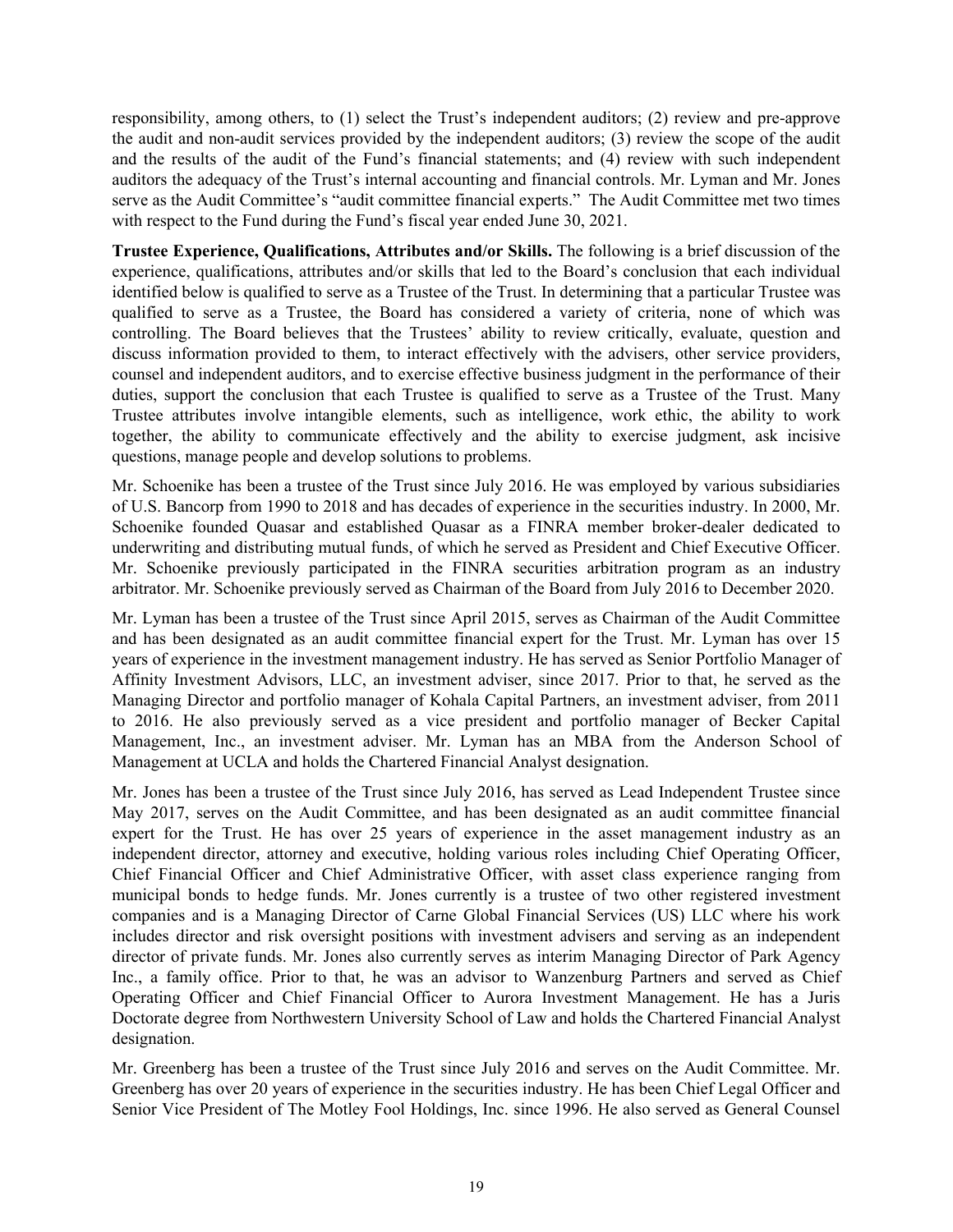to Motley Fool Asset Management, LLC from 2008 to 2018 and as Manager of Motley Fool Wealth Management, LLC from 2013 to 2018. He has been a Venture Partner of and General Counsel to Motley Fool Ventures LP since 2018. Mr. Greenberg is a Director of The Motley Fool Holdings, Inc.'s whollyowned subsidiaries in the United Kingdom, Australia, Canada, Singapore, and Germany. Mr. Greenberg also has directorship experience through his service on the board of a private technology company. He has a Master's degree and a Juris Doctorate degree from Stanford University.

**Risk Oversight.** The Board performs its risk oversight function for the Trust through a combination of (1) direct oversight by the Board as a whole and the Board committee, and (2) indirect oversight through the investment advisers and other service providers, Trust officers and the Trust's Chief Compliance Officer. The Trust is subject to a number of risks, including but not limited to investment risk, compliance risk, operational risk and reputational risk. Day-to-day risk management with respect to the Fund is the responsibility of the investment advisers or other service providers (depending on the nature of the risk) that carry out the Trust's investment management and business affairs. Each of the investment advisers and the other service providers have their own independent interest in risk management and their policies and methods of risk management will depend on their functions and business models and may differ from the Trust's and each other's in the setting of priorities, the resources available or the effectiveness of relevant controls.

The Board provides risk oversight by receiving and reviewing on a regular basis reports from the investment advisers and other service providers, receiving and approving compliance policies and procedures, periodic meetings with the Fund's portfolio managers to review investment policies, strategies and risks, and meeting regularly with the Trust's Chief Compliance Officer to discuss compliance reports, findings and issues. The Board also relies on the investment advisers and other service providers, with respect to the day-to-day activities of the Trust, to create and maintain procedures and controls to minimize risk and the likelihood of adverse effects on the Trust's business and reputation.

Board oversight of risk management is also provided by the Board's Audit Committee. The Audit Committee meets with the Fund's independent registered public accounting firm to ensure that the Fund's audit scope includes risk-based considerations as to the Fund's financial position and operations.

The Board may, at any time and in its discretion, change the manner in which it conducts risk oversight. The Board's oversight role does not make the Board a guarantor of the Fund's investments or activities.

**Security and Other Interests.** As of the date of this SAI, no Trustees beneficially owned shares of the Fund.

Furthermore, as of the date of this SAI, neither the Independent Trustees, nor members of their immediate families, owned securities beneficially or of record, in the Adviser, the Distributor, or any of their affiliates. Accordingly, neither the Independent Trustees, nor members of their immediate family, have a direct or indirect interest or relationships, or been involved in any transactions, the value of which exceeds \$120,000, in the Adviser, the Distributor or any of their affiliates.

**Compensation.** For their services as Independent Trustees, the Independent Trustees receive from the Trust an annual retainer in the amount of \$25,000; a per meeting fee of \$1,750 for each regular quarterly Board meeting attended; a per meeting fee of \$1,750 for each Board or committee meeting attended in addition to the four regular Board meetings, the special investment advisory agreement review meeting, and the four regular Audit Committee meetings; and reimbursement for reasonable out-of-pocket expenses incurred in connection with attendance at Board or committee meetings. The Lead Independent Trustee receives an additional \$2,500 annual retainer and the Audit Committee Chair receives an additional \$1,500 annual retainer.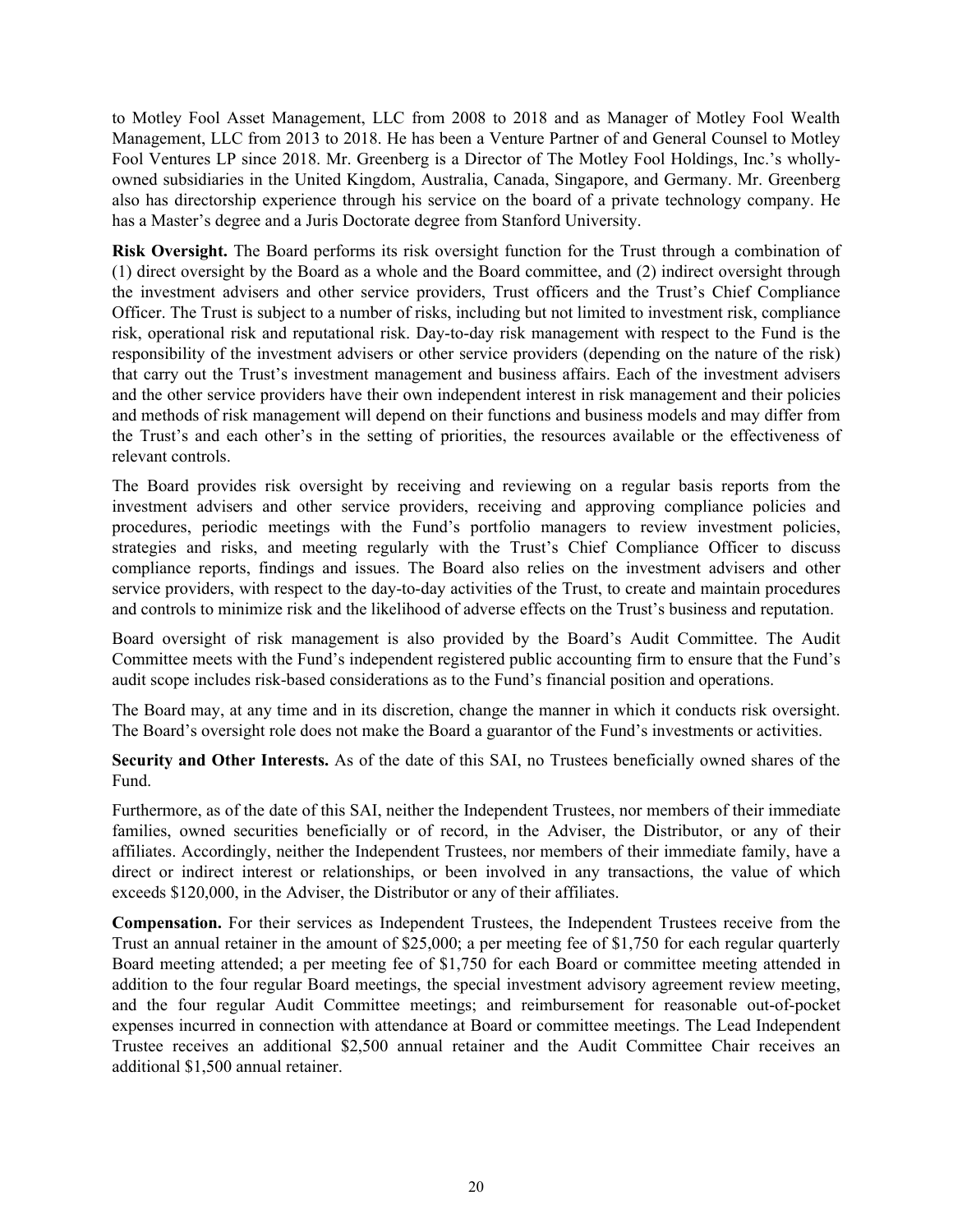| <b>Independent Trustee</b>                | Aggregate<br>Compensation<br>from $\mathbf{Fund}^{(2)}$ | <b>Pension or</b><br><b>Retirement</b><br><b>Benefits Accrued</b><br>as Part of Trust<br><b>Expenses</b> | <b>Annual Benefits</b><br>Upon<br><b>Retirement</b> | <b>Total Compensation</b><br>from the Fund and<br>the $Trust(4)$ Paid to<br><b>Trustees:</b> |
|-------------------------------------------|---------------------------------------------------------|----------------------------------------------------------------------------------------------------------|-----------------------------------------------------|----------------------------------------------------------------------------------------------|
| Gaylord Lyman <sup><math>(3)</math></sup> | \$3,611                                                 | \$0                                                                                                      | \$0                                                 | \$32,500                                                                                     |
| Lawrence Greenberg                        | \$3,444                                                 | \$0                                                                                                      | \$0                                                 | \$31,000                                                                                     |
| Scott Craven Jones <sup>(5)</sup>         | \$3,722                                                 | \$0                                                                                                      | \$0                                                 | \$33,500                                                                                     |
| James Schoenike                           | \$1,778                                                 | \$0                                                                                                      | \$0                                                 | \$16,000                                                                                     |

<span id="page-22-0"></span>For the Fund's fiscal year ended June 30, 2021, the Independent Trustees received the following compensation: $^{(1)}$ 

(1) Prior to January 1, 2021, the Independent Trustees received from the Trust an annual retainer in the amount of \$22,000; a per meeting fee of \$1,750 for each meeting attended in person; \$500 for each meeting attended by telephone; and reimbursement for reasonable out-of-pocket expenses incurred in connection with attendance at Board or committee meetings; the Lead Independent Trustee received an additional \$2,500 annual retainer and the Audit Committee Chair received an additional \$1,500 annual retainer.

(2) Trustees' fees and expenses are allocated among the Fund and the other series comprising the Trust.

- (3) Audit Committee chairman.
- (4) There are currently seven other series of the Trust.
- (5) Lead Independent Trustee.

#### **CODES OF ETHICS**

The Trust and the Adviser have each adopted codes of ethics pursuant to Rule 17j-1 of the 1940 Act. These codes of ethics are designed to prevent affiliated persons of the Trust and the Adviser from engaging in deceptive, manipulative or fraudulent activities in connection with securities held or to be acquired by the Fund (which may also be held by persons subject to the codes of ethics). Each code of ethics permits personnel subject to that code of ethics to invest in securities for their personal investment accounts, subject to certain limitations, including limitations related to securities that may be purchased or held by the Fund. The Distributor (as defined below) relies on the principal underwriters exception under Rule  $17j-1(c)(3)$  from the requirement to adopt a code of ethics pursuant to Rule  $17j-1$  because the Distributor is not affiliated with the Trust or the Adviser, and no officer, director, or general partner of the Distributor serves as an officer, director, or general partner of the Trust or the Adviser.

The Trust and the Adviser's codes of ethics may be found on the SEC's website at http://www.sec.gov in the exhibits to the Fund's registration statement on Form N-1A.

### **PROXY VOTING**

The Board has adopted proxy voting procedures, and thereunder delegated the responsibility for exercising the voting rights associated with the securities purchased and/or held by the Fund to the Adviser, subject to the Board's continuing oversight. In exercising its voting obligations, the Adviser is guided by general fiduciary principles. The Adviser must act prudently, solely in the interest of the Fund, and for the purpose of providing benefits to the Fund. The Adviser will consider the factors that could affect the value of the Fund's investment in its determination on a vote.

The Adviser has identified certain significant contributors to shareholder value with respect to a number of common or routine matters that are often the subject of proxy solicitations for shareholder meetings.

The Adviser's proxy voting procedures address these considerations and establish a framework for its consideration of a vote that would be appropriate for the Fund. In particular, the proxy voting procedures outline principles and factors to be considered in the exercise of voting authority for proposals addressing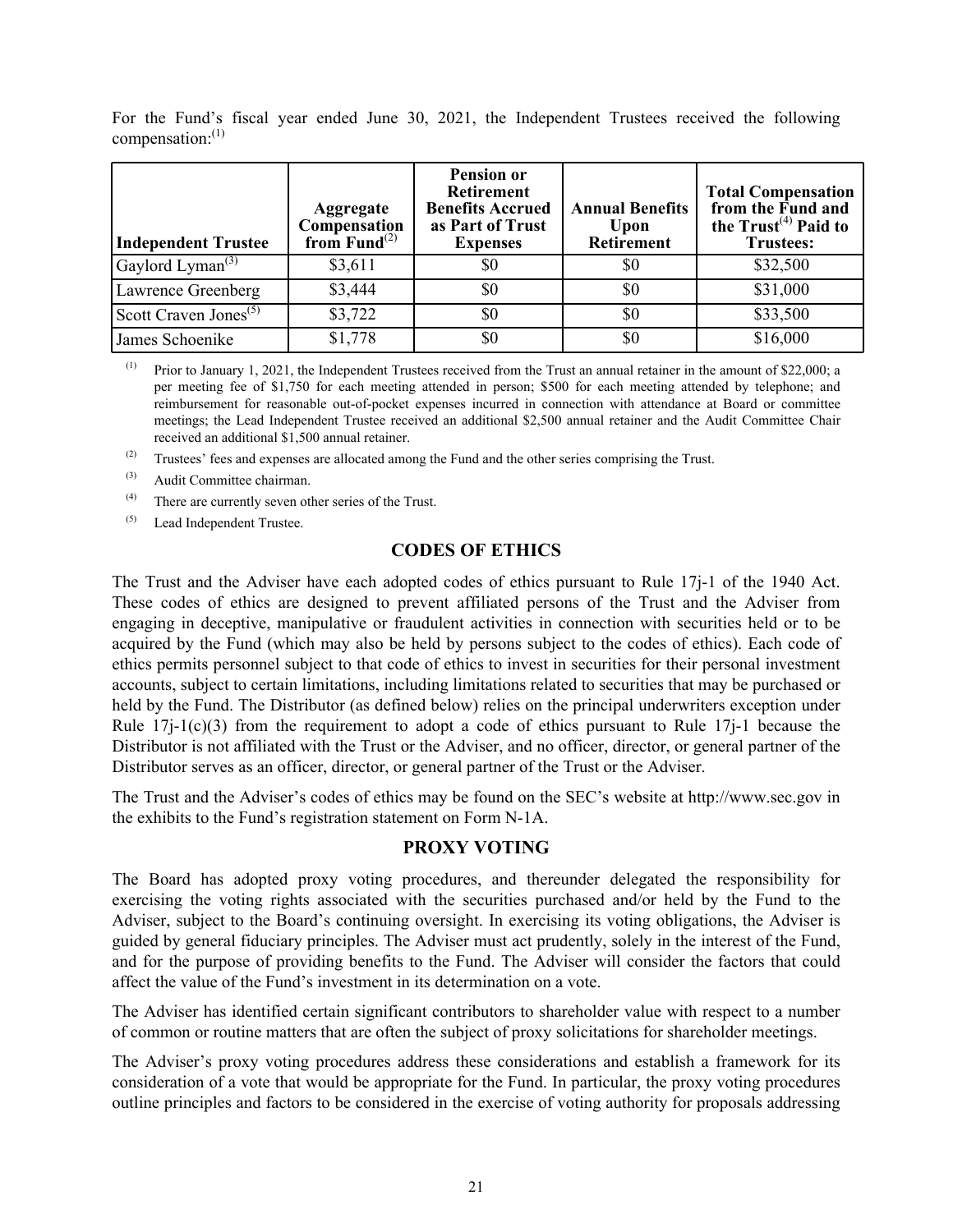<span id="page-23-0"></span>many common or routine matters. The Adviser uses a third party vendor, Broadridge Financial Solutions, Inc., and its ProxyEdge voting service to process proxy votes for the firm's clients. The Adviser also utilizes the research and recommendation services of another third party provider, Glass Lewis & Co.

Finally, the Adviser's proxy voting procedures establish a protocol for voting of proxies in cases in which it may have a potential conflict of interest arising from, among other things, a direct business relationship or financial interest in a company soliciting proxies. In such instances, the Adviser will submit a separate report to the Board indicating the nature of the potential conflict of interest and how the determination of such vote was achieved. The Adviser's proxy voting policies and procedures are attached to this SAI as Appendix A.

The Fund's proxy voting record for the twelve-month period ended June 30 of each year is available by August 31 of the same year (i) without charge, upon request, by calling (800) 497-2960 and (ii) on the SEC's website at www.sec.gov.

## **CONTROL PERSONS AND PRINCIPAL HOLDERS OF SECURITIES**

A principal shareholder is any person who owns of record or beneficially 5% or more of the outstanding shares of the Fund. A control person is one who owns beneficially or through controlled companies more than 25% of the voting securities of the Fund or acknowledges the existence of control. A controlling person possesses the ability to control the outcome of matters submitted for shareholder vote by the Fund. Further, as of the date this SAI, the Trustees and officers as a group owned beneficially (as the term is defined in Section 13(d) under the Securities and Exchange Act of 1934, as amended) less than 1% of the outstanding shares of the Fund. As of October 1, 2021, the following shareholders are considered to be either a control person or principal shareholder of the Fund:

| <b>Name and Address</b>                                                                                                                                                       | Parent<br>Company                    | <b>Jurisdiction</b> | $\frac{0}{0}$<br>Ownership | Type of<br>Ownership |
|-------------------------------------------------------------------------------------------------------------------------------------------------------------------------------|--------------------------------------|---------------------|----------------------------|----------------------|
| Charles Schwab & Co., Inc.<br>Special Custody A/C FBO Customers<br>211 Main Street<br>San Francisco, CA 94105-1905                                                            | The Charles<br>Schwab<br>Corporation | DE                  | 24.17%                     | Record               |
| National Financial Services, LLC<br>For the Exclusive Benefit of The Customer<br>Attn: Mutual Funds Dept. 4th Floor<br>499 Washington Boulevard<br>Jersey City, NJ 07310-1995 | N/A                                  | DE                  | 19.85%                     | Record               |
| <b>SEI Private Trust Company</b><br>ATTN: Mutual Fund Administrator<br>$C/O$ M&T Bank ID 337<br>One Freedom Valley Drive<br>Oaks, PA 19456-9989                               | N/A                                  | N/A                 | 15.01%                     | Record               |
| Minnesota Life Benefit Trust<br>400 Robert Street North, Suite A<br>St. Paul, MN 55101-2099                                                                                   | N/A                                  | N/A                 | $10.12\%$                  | Record               |

#### *Institutional Shares*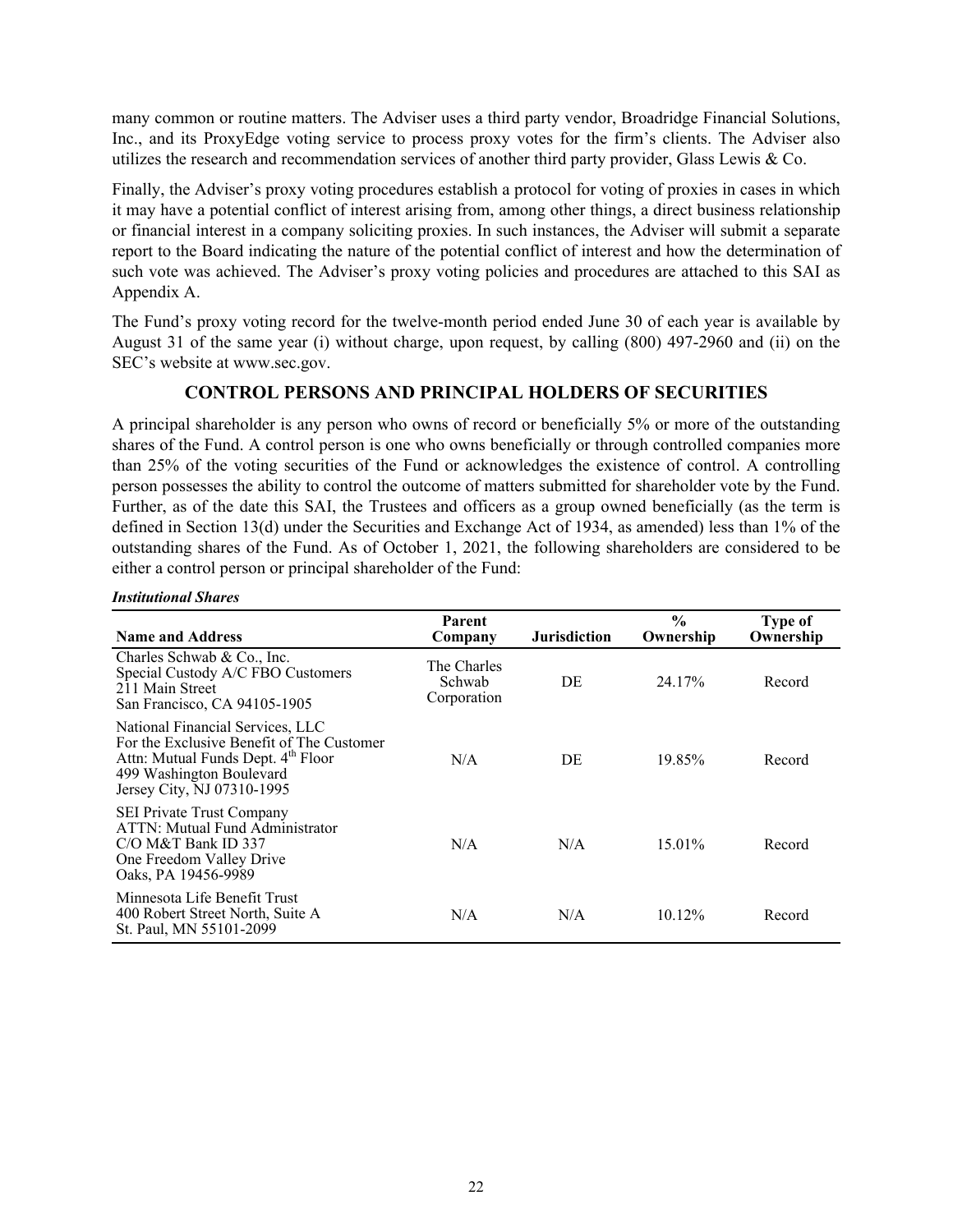#### <span id="page-24-0"></span>*Investor Shares*

| <b>Name and Address</b>                                                                                                                                                       | Parent<br>Company                    | <b>Jurisdiction</b> | % Ownership | Type of<br>Ownership |
|-------------------------------------------------------------------------------------------------------------------------------------------------------------------------------|--------------------------------------|---------------------|-------------|----------------------|
| Charles Schwab & Co., Inc.<br>Special Custody A/C FBO Customers<br>211 Main Street<br>San Francisco, CA 94105-1905                                                            | The Charles<br>Schwab<br>Corporation | DE                  | 45.91%      | Record               |
| National Financial Services, LLC<br>For the Exclusive Benefit of The Customer<br>Attn: Mutual Funds Dept. 4th Floor<br>499 Washington Boulevard<br>Jersey City, NJ 07310-1995 | N/A                                  | DE                  | 31.03%      | Record               |

#### *Retirement Shares*

| <b>Name and Address</b>                                                                                                                  | Parent<br>Company | <b>Jurisdiction</b> | % Ownership | Type of<br>Ownership |
|------------------------------------------------------------------------------------------------------------------------------------------|-------------------|---------------------|-------------|----------------------|
| National Financial Services, LLC<br>For the Exclusive Benefit of Our Customers<br>499 Washington Boulevard<br>Jersey City, NJ 07310-1995 | N/A               | DE                  | 46.84%      | Record               |
| The Northern Trust CO As Trustee<br>AXA-DV<br>P.O. Box 92994<br>Chicago, IL 60675-2994                                                   | NA.               | DE                  | 13.98%      | Record               |
| Nationwide Trust Company FSB<br>FBO Participating Retirement Plans<br>PO BOX 182029<br>Columbus, OH 43218-2029                           | NA                | N/A                 | $8.55\%$    | Record               |
| FFB Reg 401K Plan<br>FBO American Fidelity Companies EM<br>5100 N Classen BLVD STE 620<br>Oklahoma City, OK 73118-5263                   | N/A               | N/A                 | 5.61%       | Record               |

#### **INVESTMENT ADVISORY AND OTHER SERVICES**

The Adviser, Hood River Capital Management LLC, located at 2373 PGA Boulevard, Suite 200, Palm Beach Gardens, Florida 33410, serves as the investment adviser to the Fund pursuant to the advisory agreement between the Trust and the Adviser (the "Advisory Agreement"). The Adviser was established in January 2013 as a Delaware limited liability company and offers investment advisory services to mutual funds, institutional accounts and individual investors. Brian Smoluch and David Swank, portfolio managers of the Fund, are control persons of the Adviser by virtue of their ownership of the Adviser.

Under the terms of the Advisory Agreement, the Adviser, with respect to the Fund, agrees to: (a) direct the investments of the Fund, subject to and in accordance with the Fund's investment objective, policies and limitations set forth in the Prospectus and this SAI; (b) purchase and sell for the Fund securities and other investments consistent with the Fund's objective and policies; (c) supply office facilities, equipment and personnel necessary for servicing the investments of the Fund; (d) pay the salaries of all personnel of the Fund and the Adviser performing services relating to research, statistical and investment activities on behalf of the Fund; (e) make available and provide such information as the Fund and/or its administrator may reasonably request for use in the preparation of its registration statement, reports and other documents required by any applicable federal, foreign or state statutes or regulations; and (f) make its officers and employees available to the Board and officers of the Trust for consultation and discussion regarding the management of the Fund and its investment activities. Additionally, the Adviser agrees to create and maintain all necessary records in accordance with all applicable laws, rules and regulations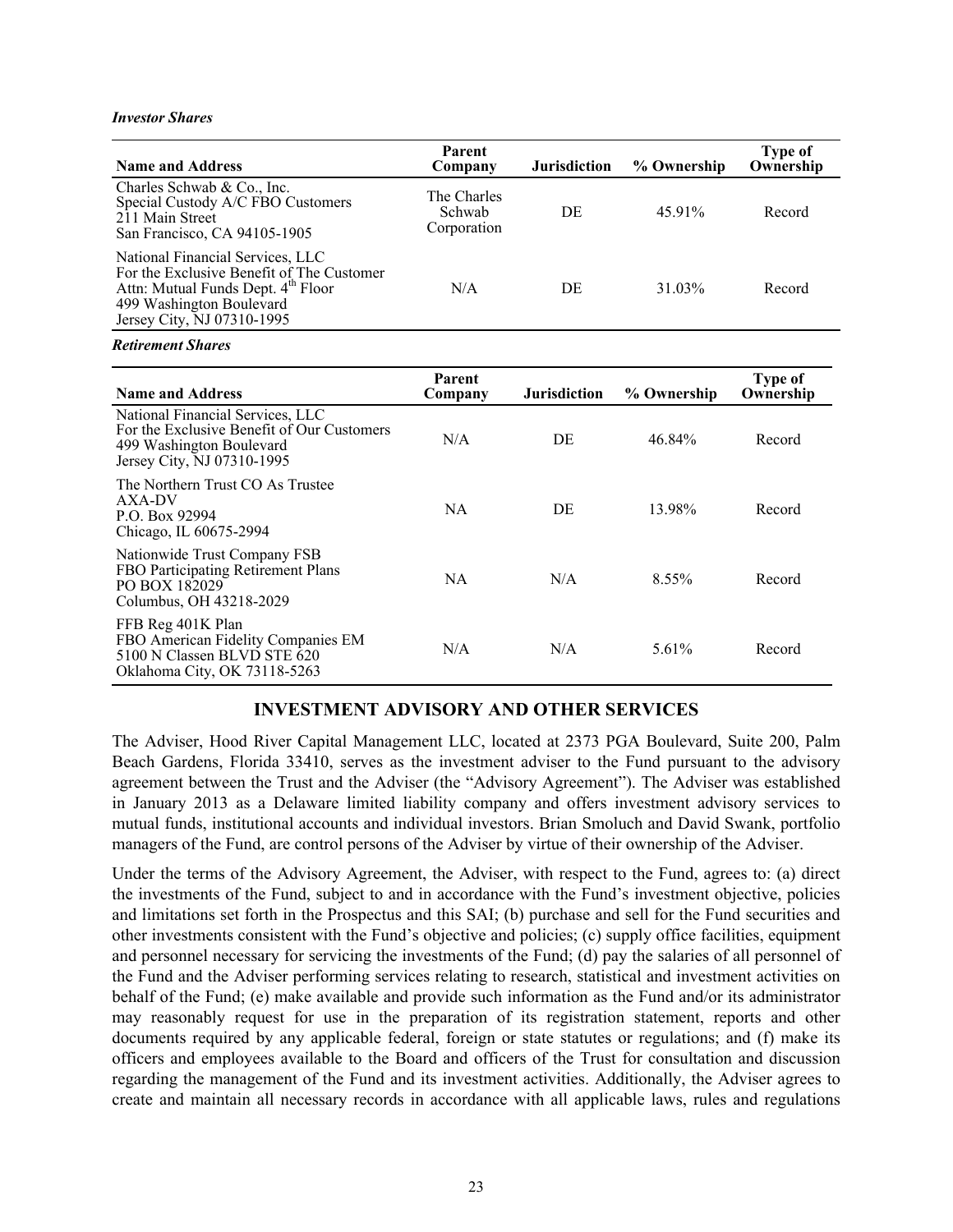<span id="page-25-0"></span>pertaining to the various functions performed by it and not otherwise created and maintained by another party pursuant to a contract with the Fund.

The Advisory Agreement has an initial term of two years and continues in effect from year to year thereafter if such continuance is specifically approved at least annually by the Board, including a majority of the Independent Trustees or by a majority of the outstanding voting securities of the Fund. The Advisory Agreement may be terminated by the Trust, by vote of the Board or shareholders of the Fund, or the Adviser on 60 days' written notice without penalty. The Advisory Agreement will also terminate automatically in the event of its assignment as defined in the 1940 Act. The Advisory Agreement provides that the Adviser shall not be liable for any error of judgment or mistake of law or for any loss suffered by the Fund in connection with the matters to which the agreement relates, except to the extent of a loss resulting from willful misfeasance, bad faith or gross negligence on its part in the performance of its obligations and duties under the Advisory Agreement.

Pursuant to the Advisory Agreement, the Adviser is entitled to receive from the Fund an annual advisory fee, paid monthly, of 0.90% of the Fund's average daily net assets. Pursuant to an agreement, the Adviser has agreed to waive a portion of its advisory fee or reimburse expenses to the extent the Fund's total operating expenses (excluding taxes, Rule 12b-1 distribution fees, shareholder servicing fees, extraordinary expenses, brokerage commissions, interest and acquired fund fees and expenses) exceed 0.99%. Effective for the period beginning January 1, 2021, these fee waivers and expense reimbursements are subject to possible recoupment by the Adviser from the Fund within 36 months following the date on which the fee waiver or expense reimbursement occurred, provided that the Fund is able to make the repayment without exceeding its current expense limitations and the expense limitation in place at the time of the fee waiver or expense reimbursement. Unless the Board and the Adviser mutually agree to its earlier termination, the agreement will remain in place until October 31, 2022 with respect to the Fund.

| <b>Fiscal Year Ended</b> | <b>Gross Advisory</b><br><b>Fees Earned</b> | <b>Advisory Fee</b><br><b>Waivers and Expenses</b><br><b>Waived or Reimbursed</b> | <b>Net Advisory Fees</b> |
|--------------------------|---------------------------------------------|-----------------------------------------------------------------------------------|--------------------------|
| June 30, 2021            | \$7,968,668                                 | $(\$47,363)$                                                                      | \$7,921,305              |
| June 30, 2020            | \$4,847,839                                 | (\$108,439)                                                                       | \$4,739,400              |
| June 30, 2019            | \$4,845,886                                 | $(\$290,956)$                                                                     | \$4,554,930              |

For the fiscal years indicated below, the Fund paid the Adviser the following amounts of advisory fees pursuant to the Advisory Agreement:

The Adviser has entered into a service-level agreement ("SLA") with Mar Vista Investment Partners, LLC ("Mar Vista"). Mar Vista provides certain support services to the Adviser, including operational, technology, marketing, compliance, finance and proxy coordinating support services. The Adviser, not the Fund, pays Mar Vista for the services provided under the SLA.

#### **SERVICE PROVIDERS**

#### **Fund Administrator, Transfer Agent, and Fund Accountant**

Fund Services, located at 615 East Michigan Street, Milwaukee, Wisconsin 53202, acts as the Fund's administrator pursuant to an administration agreement between Fund Services and the Trust. Fund Services provides certain administrative services to the Fund, including, among other responsibilities, coordinating the negotiation of contracts and fees with, and the monitoring of performance and billing of, the Fund's independent contractors and agents; preparing for signature by an officer of the Trust all of the documents required to be filed for compliance by the Trust and the Fund with applicable laws and regulations excluding those of the securities laws of various states; arranging for the computation of performance data, including NAV and yield; responding to shareholder inquiries; and arranging for the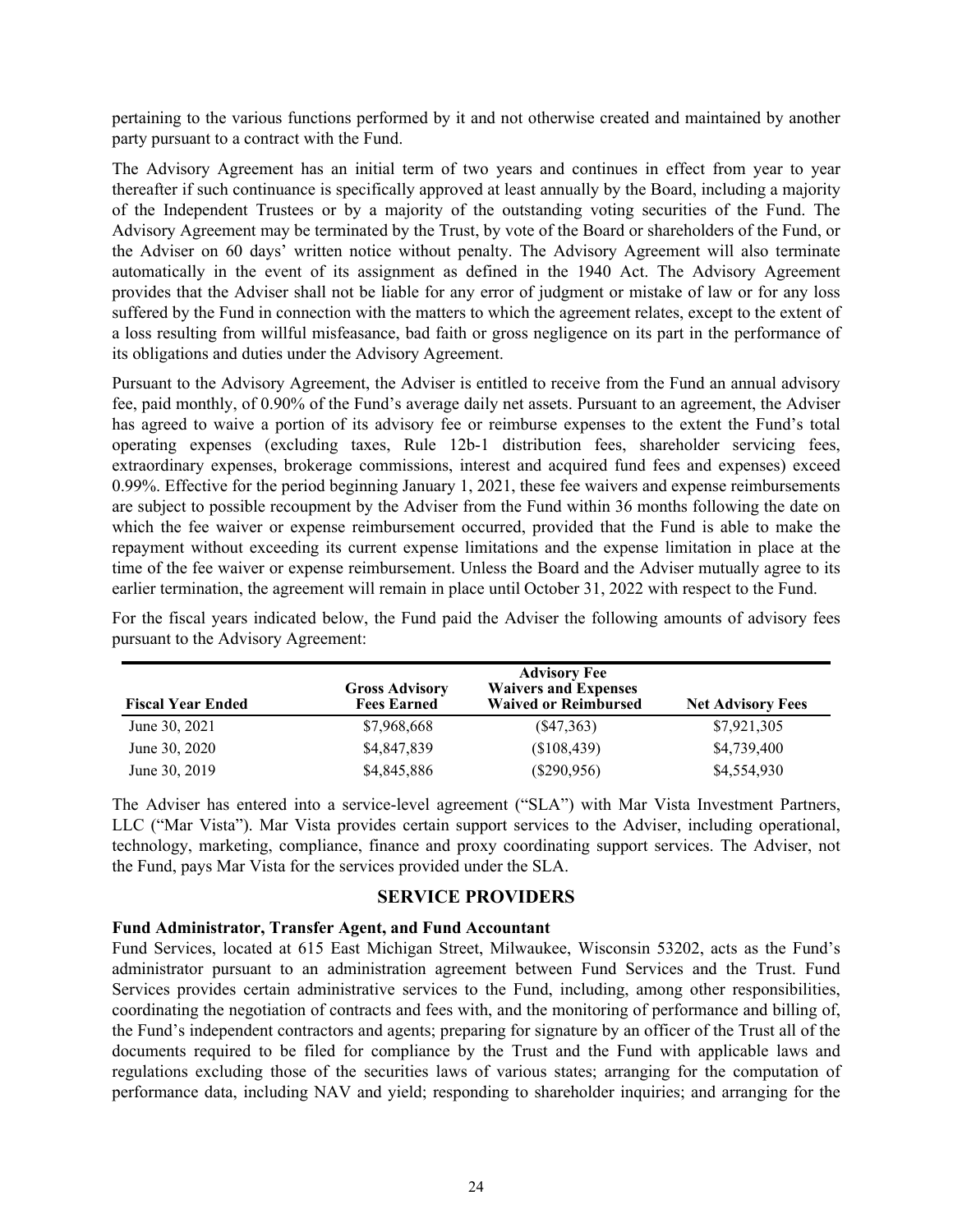<span id="page-26-0"></span>maintenance of books and records of the Fund, and providing, at its own expense, office facilities, equipment and personnel necessary to carry out its duties. In this capacity, Fund Services does not have any responsibility or authority for the management of the Fund, the determination of investment policy, or for any matter pertaining to the distribution of Fund shares. As compensation for its services, Fund Services receives from the Fund a combined fee for fund administration and fund accounting services based on the Fund's current average daily net assets. Fund Services is also entitled to be reimbursed for certain out-of-pocket expenses. Fund Services also acts as fund accountant ("Fund Accountant"), transfer agent ("Transfer Agent") and dividend disbursing agent under separate agreements with the Trust.

For the fiscal years indicated below, as applicable, the Fund paid the following administrative and accounting fees to Fund Services for its services as the Fund's administrator:

|           | <b>Fiscal Year Ended June 30,</b> |           |
|-----------|-----------------------------------|-----------|
| 2021      | 2020                              | 2019      |
| \$395,644 | \$249,645                         | \$415,032 |

#### **Independent Registered Public Accounting Firm**

BBD, LLP, located at 1835 Market Street, 3rd Floor, Philadelphia, Pennsylvania 19103, serves as the independent registered public accounting firm to the Trust providing services which include: (1) auditing the annual financial statements for the Fund; and (2) the review of the annual federal income tax returns filed on behalf of the Fund.

#### **Legal Counsel**

Godfrey & Kahn, S.C., 833 East Michigan Street, Suite 1800, Milwaukee, Wisconsin 53202, serves as counsel to the Trust and the Independent Trustees.

### **Custodian and Securities Lending Agent**

U.S. Bank National Association (the "Custodian"), located at 1555 North River Center Drive, Suite 302, Milwaukee, Wisconsin, 53212, an affiliate of Fund Services, serves as the custodian of the Fund's assets pursuant to a custody agreement between the Custodian and the Trust, on behalf of the Fund. The Custodian charges fees on a transactional basis plus out-of-pocket expenses. The Custodian maintains custody of securities and other assets of the Fund, delivers and receives payments for securities sold, receives and pays for securities purchased, and collects income from investments. The Custodian does not participate in decisions relating to the purchase and sale of securities by the Fund. The Custodian and its affiliates may participate in revenue sharing arrangements with service providers of mutual funds in which the Fund may invest.

#### **Compliance Services**

Vigilant Compliance, LLC ("Vigilant") provides compliance services to the Fund pursuant to a service agreement between Vigilant and the Trust. Under this service agreement, Vigilant also provides an individual to serve as Chief Compliance Officer to the Trust, subject to the approval and oversight of the Board. The Board has approved Mr. Dausch as Chief Compliance Officer of the Trust.

### **SECURITIES LENDING**

The Fund participates in securities lending arrangements whereby it lends certain of its portfolio securities to brokers, dealers and financial institutions (not with individuals) in order to receive additional income and increase the rate of return of its portfolio. U.S. Bank, National Association serves as the Fund's securities lending agent. U.S. Bank, National Association oversees the securities lending process, which includes the screening, selection and ongoing review of borrowers, monitoring the availability of securities, negotiating rebates, daily marking to market of loans, monitoring and maintaining cash collateral levels, processing securities movements and reinvesting cash collateral as directed by the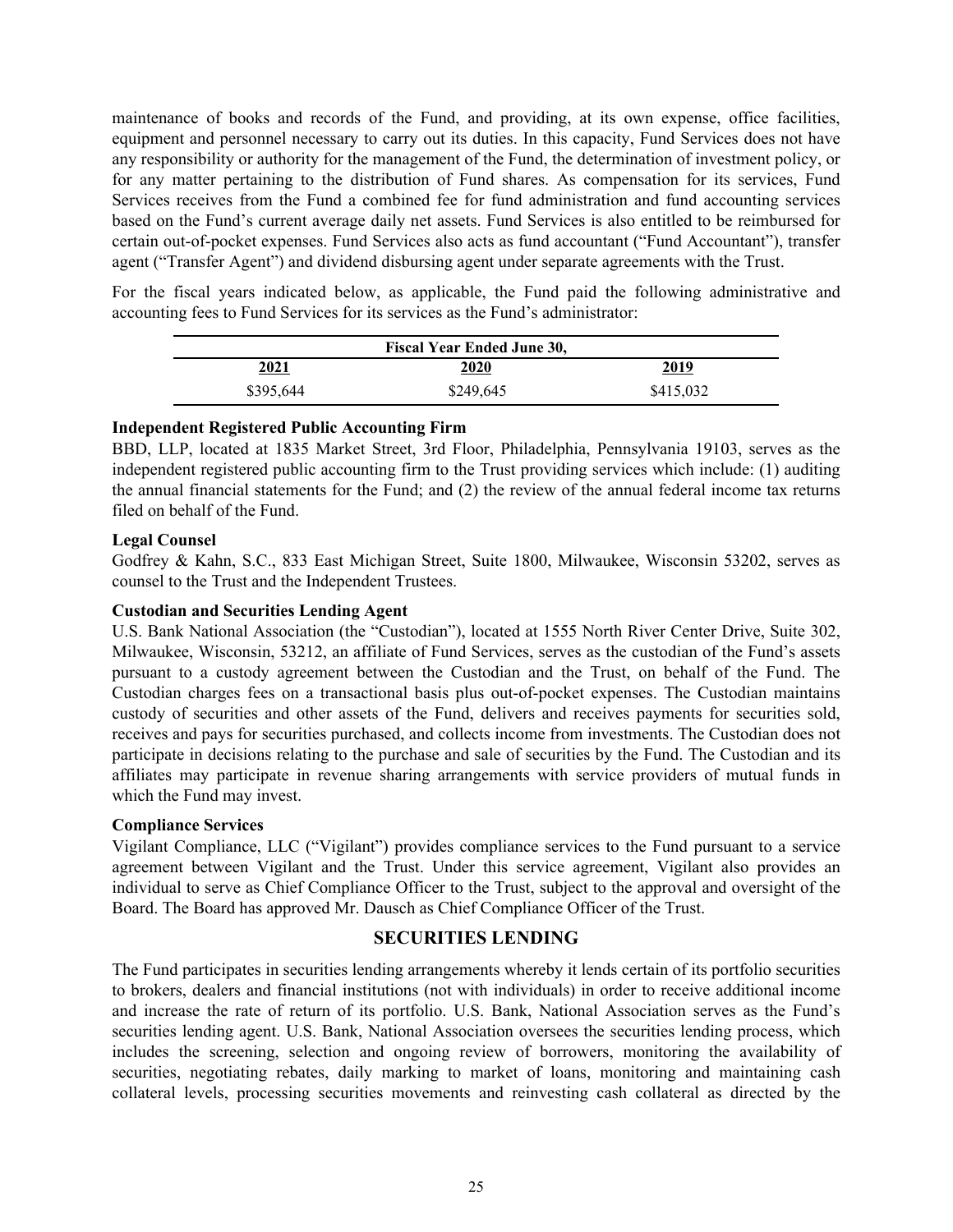<span id="page-27-0"></span>Adviser. U.S. Bank, National Association did not receive fees for serving as securities lending agent from the Fund for the most recent fiscal year, but may receive fees in the future.

For the most recent fiscal year ended June 30, 2021, the Fund's securities lending activities resulted in the following:

| (i) | Gross income from securities lending activities (including income from cash collateral<br>reinvestment, negative rebates (i.e., those paid by the borrower to the lender), loan fees paid<br>by borrowers when collateral is noncash, management fees from a pooled cash collateral<br>reinvestment vehicle that are deducted from the vehicle's assets before income is distributed,<br>and any other income) | \$933,561 |
|-----|----------------------------------------------------------------------------------------------------------------------------------------------------------------------------------------------------------------------------------------------------------------------------------------------------------------------------------------------------------------------------------------------------------------|-----------|
| (i) | Fees and/or compensation for securities lending activities and related services                                                                                                                                                                                                                                                                                                                                |           |
|     | Fees paid to securities lending agent from a revenue split                                                                                                                                                                                                                                                                                                                                                     | \$114,148 |
|     | Fees paid for any cash collateral management service (including fees deducted from a<br>pooled cash collateral reinvestment vehicle) that are not included in the revenue split                                                                                                                                                                                                                                | \$66,401  |
|     | Administrative fees not included in revenue split                                                                                                                                                                                                                                                                                                                                                              | SO.       |
|     | Indemnification fee not included in revenue split                                                                                                                                                                                                                                                                                                                                                              | \$0       |
|     | Rebates (paid to borrower)                                                                                                                                                                                                                                                                                                                                                                                     | SO.       |
|     | Other fees not included in revenue split                                                                                                                                                                                                                                                                                                                                                                       | \$0       |
| (i) | Aggregate fees/compensation for securities lending activities                                                                                                                                                                                                                                                                                                                                                  | \$0       |
|     | Net income from securities lending activities (i) - (iii)                                                                                                                                                                                                                                                                                                                                                      | \$753,012 |

#### **DISTRIBUTION OF SHARES**

Quasar Distributors, LLC, a subsidiary of Foreside Financial Group, LLC, (the "Distributor"), located at 111 E. Kilbourn Avenue, Suite 2200, Milwaukee, Wisconsin 53202, acts as the Fund's distributor. Pursuant to an agreement between the Distributor and the Trust (the "Distribution Agreement"), the Distributor serves as the Fund's principal underwriter, provides certain administration services, and promotes and arranges for the sale of the Fund's shares. The offering of the Fund's shares is continuous, and the Distributor distributes the Fund's shares on a best efforts basis. The Distributor is a registered broker-dealer and member of FINRA.

The Distribution Agreement continues in effect only if its continuance is specifically approved at least annually by the Board or by vote of a majority of the Fund's outstanding voting securities and, in either case, by a majority of the Independent Trustees. The Distribution Agreement is terminable without penalty by the Trust on behalf of the Fund on 60 days' written notice when authorized either by a majority vote of the outstanding voting securities of the Fund or by vote of a majority of the Independent Trustees. The Distribution Agreement is terminable without penalty by the Distributor upon 60 days' written notice to the Trust. The Distribution Agreement will automatically terminate in the event of its "assignment" (as defined in the 1940 Act).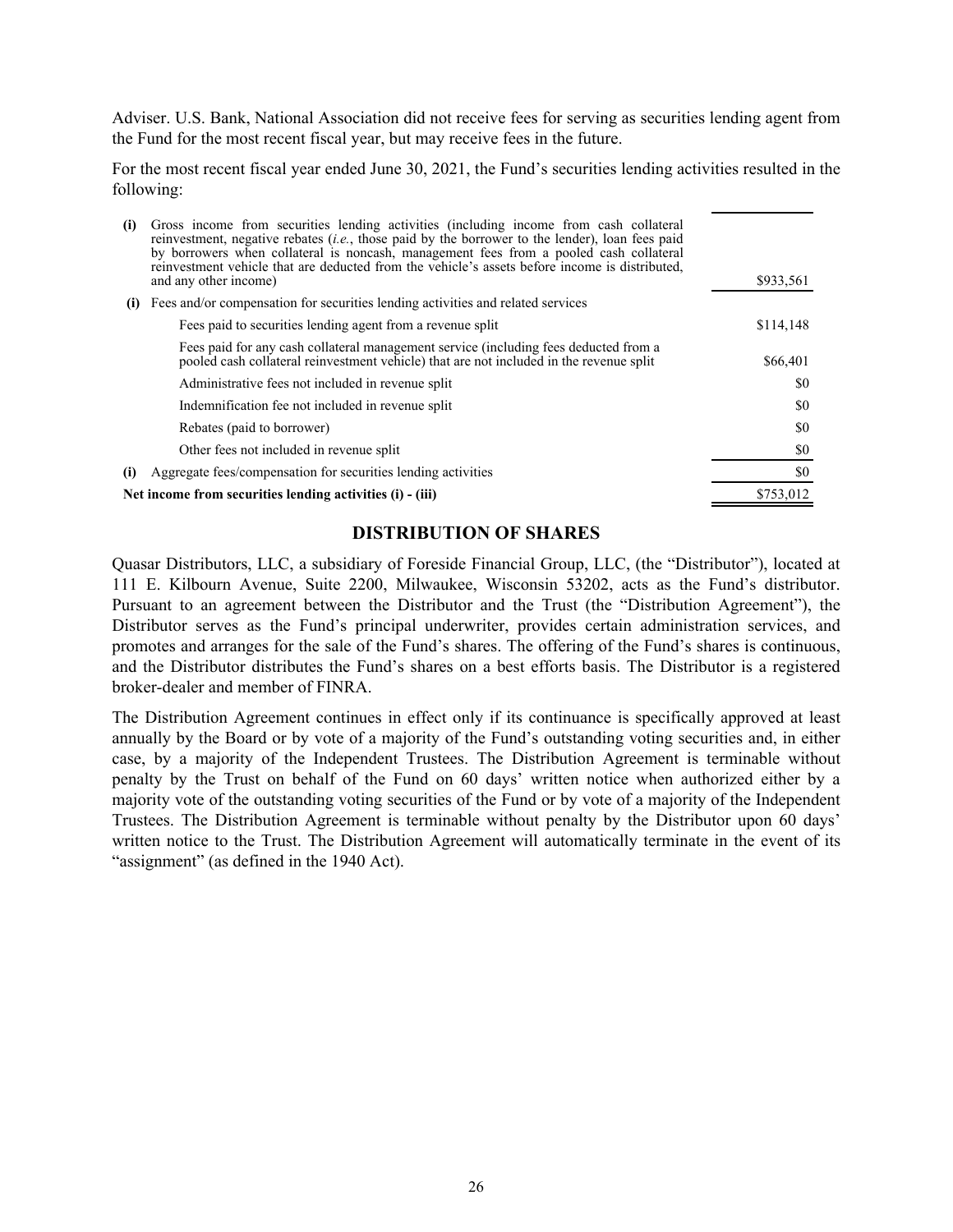#### **PORTFOLIO MANAGERS**

<span id="page-28-0"></span>**Other Accounts Managed.** The following table provides additional information about other accounts managed by the portfolio managers, who are jointly and primarily responsible for the day-to-day management of the Fund as of June 30, 2021.

| <b>Portfolio Manager and Category</b><br>of Account | <b>Total Number</b><br>of Accounts<br>Managed | <b>Total Assets in</b><br><b>Accounts</b><br>Managed<br>(in millions) | Number of<br><b>Accounts for</b><br>which Advisory<br>Fee is Based on<br>Performance | <b>Assets in Accounts</b><br>for which<br><b>Advisory Fee is</b><br><b>Based on</b><br><b>Performance</b><br>(in millions) |
|-----------------------------------------------------|-----------------------------------------------|-----------------------------------------------------------------------|--------------------------------------------------------------------------------------|----------------------------------------------------------------------------------------------------------------------------|
| Brian P. Smoluch                                    |                                               |                                                                       |                                                                                      |                                                                                                                            |
| Registered Investment Companies                     | $\theta$                                      | \$0                                                                   | $\theta$                                                                             | \$0                                                                                                                        |
| Other Pooled Investment Vehicles                    | 2                                             | \$140                                                                 | $\theta$                                                                             | \$0                                                                                                                        |
| <b>Other Accounts</b>                               | 36                                            | \$2,083                                                               | 5                                                                                    | \$128.6                                                                                                                    |
| David G. Swank                                      |                                               |                                                                       |                                                                                      |                                                                                                                            |
| Registered Investment Companies                     | $\theta$                                      | \$0                                                                   | 0                                                                                    | \$0                                                                                                                        |
| Other Pooled Investment Vehicles                    | 2                                             | \$140                                                                 | 0                                                                                    | \$0                                                                                                                        |
| <b>Other Accounts</b>                               | 36                                            | \$2,083                                                               | 5                                                                                    | \$128.6                                                                                                                    |

**Material Conflicts of Interest.** Material conflicts of interest that may arise in connection with a portfolio manager's management of the Fund's investments and investments of other accounts managed include material conflicts between the investment strategy of the Fund and the investment strategy of the other accounts managed by the portfolio manager and conflicts associated with the allocation of investment opportunities between the Fund and other accounts managed by the portfolio manager.

The Adviser understands that potential material conflicts of interest exist in "side-by-side" management. As such, the Adviser has procedures on the aggregation and allocation of transactions across accounts managed in the same investment strategy. When possible, the Adviser aggregates the same transactions in the same securities for many accounts to enhance execution. Clients in an aggregated transaction each receive the same price per share or unit, but, if they have directed brokerage to a particular broker, they may pay different commissions or may pay or receive a different price.

Certain clients may not be included in certain aggregated transactions because of cash availability, account restrictions, directed brokerage, or tax sensitivity. The Adviser utilizes a trade rotation in these situations. The allocation is pro-rata basis within each aggregated group unless the size of the fill is such that a pro-rata allocation is not appropriate.

The Adviser's Code of Ethics details additional guidelines and procedures to eliminate potential material conflicts of interest. Additional conflicts of interest may potentially exist or arise that are not discussed above.

**Compensation.** The following is a description of the structure of, and method used to determine the compensation received by the Fund's portfolio managers or management team members from the Fund, the Adviser, or any other source with respect to managing the Fund and any other accounts, as of the fiscal year ended June 30, 2021.

The Adviser's investment professionals receive a base salary commensurate with their level of experience. The Adviser's goal is to maintain competitive base salaries through a review of industry standards, market conditions and salary surveys. Each portfolio manager's compensation includes a combination of base salary and a benefits package. Each of Mr. Smoluch and Mr. Swank, as owners of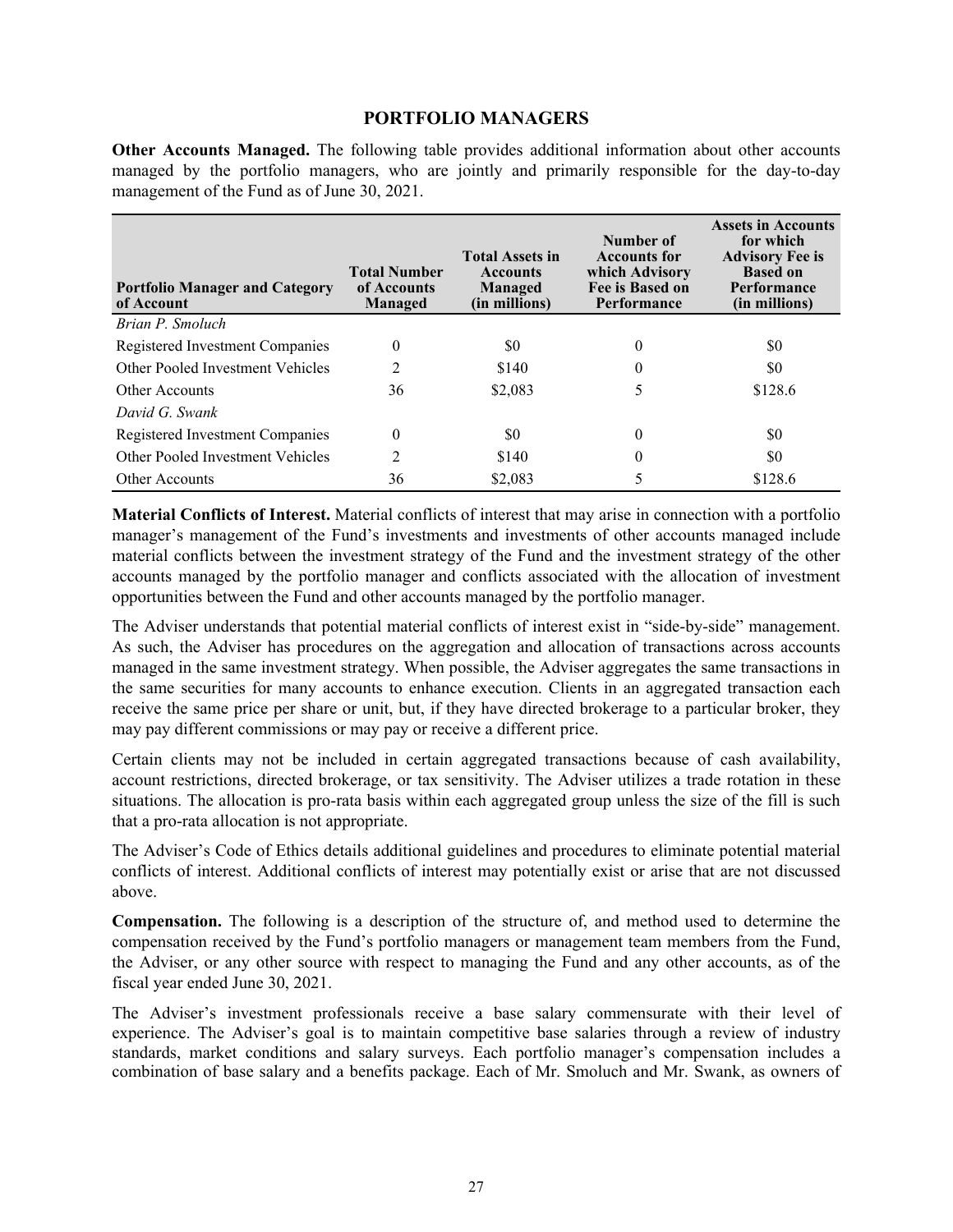<span id="page-29-0"></span>the Adviser, receives additional compensation based on the profitability of the overall business. The portfolio managers' base salary and additional compensation are not tied to the Fund's performance.

**Ownership of securities.** The following table sets forth the dollar range of equity securities beneficially owned by the Fund's portfolio managers as of June 30, 2021.

|                  | Portfolio Manager   Dollar Value of Portfolio Shares Beneficially Owned |
|------------------|-------------------------------------------------------------------------|
| Brian P. Smoluch | Over \$1,000,000                                                        |
| David G. Swank   | Over \$1,000,000                                                        |

### **DISTRIBUTION (RULE 12b-1) PLAN**

The Fund has adopted a distribution and shareholder service plan pursuant to Rule 12b-1 under the 1940 Act (the "Distribution Plan") on behalf of the Investor Shares of the Fund.

Under the Distribution Plan, the Fund pays a Rule 12b-1 distribution and/or shareholder servicing fee to the Distributor and other authorized recipients (the "Distribution Fee") for distribution and shareholder services on behalf of the Investor Shares of the Fund. The Distribution Fee for the Fund is an annual fee at the rate of up to 0.25% of the Fund's average daily net assets attributable to Investor Shares. The rate of the Distribution Fee applicable to Investor Shares is currently 0.17%, and will remain at that level at least through October 31, 2022. The Distribution Plan provides that the Distributor may use all or any portion of such Distribution Fee to finance any activity that is principally intended to result in the sale of the Fund's Shares, subject to the terms of the Distribution Plan, or to provide certain shareholder services to Investor Shares.

The Distribution Fee is payable to the Distributor regardless of the distribution-related expenses actually incurred on behalf of Investor Shares of the Fund. Because the Distribution Fee is not directly tied to expenses, the amount of Distribution Fees paid by the Investor Shares of the Fund during any year may be more or less than actual expenses incurred pursuant to the Distribution Plan. For this reason, this type of distribution fee arrangement is characterized by the staff of the SEC as a "compensation" plan. The Distributor does not retain any Distribution Fees for profit. All Distribution Fees are held in retention for distribution-related expenses.

The Distributor may use the Distribution Fee to pay for services covered by the Distribution Plan including, but not limited to, advertising, compensating underwriters, dealers and selling personnel engaged in the distribution of Investor Shares of the Fund, the printing and mailing of prospectuses, statements of additional information and reports to other-than-current Fund shareholders, the printing and mailing of marketing material pertaining to the Fund, and administrative, shareholder services and other support services provided by financial intermediaries.

The Distribution Plan provides that it will continue from year to year upon approval by the majority vote of the Board, including a majority of the trustees who are not "interested persons" of the Fund, as defined in the 1940 Act, and who have no direct or indirect financial interest in the operations of the Distribution Plan or in any agreement related to such plan (the "Qualified Trustees"), as required by the 1940 Act, cast in person at a meeting called for that purpose. The Distribution Plan also requires that the Independent Trustees select and nominate all other trustees who are not "interested persons" of the Fund. The Distribution Plan may not be amended to materially increase the amounts to be spent for distribution expenses without approval of shareholders holding a majority of the Fund's Investor Shares outstanding. All material amendments to the Distribution Plan must be approved by a vote of a majority of the Board and the Qualified Trustees, cast in person at a meeting called for the purpose of voting on any such amendment.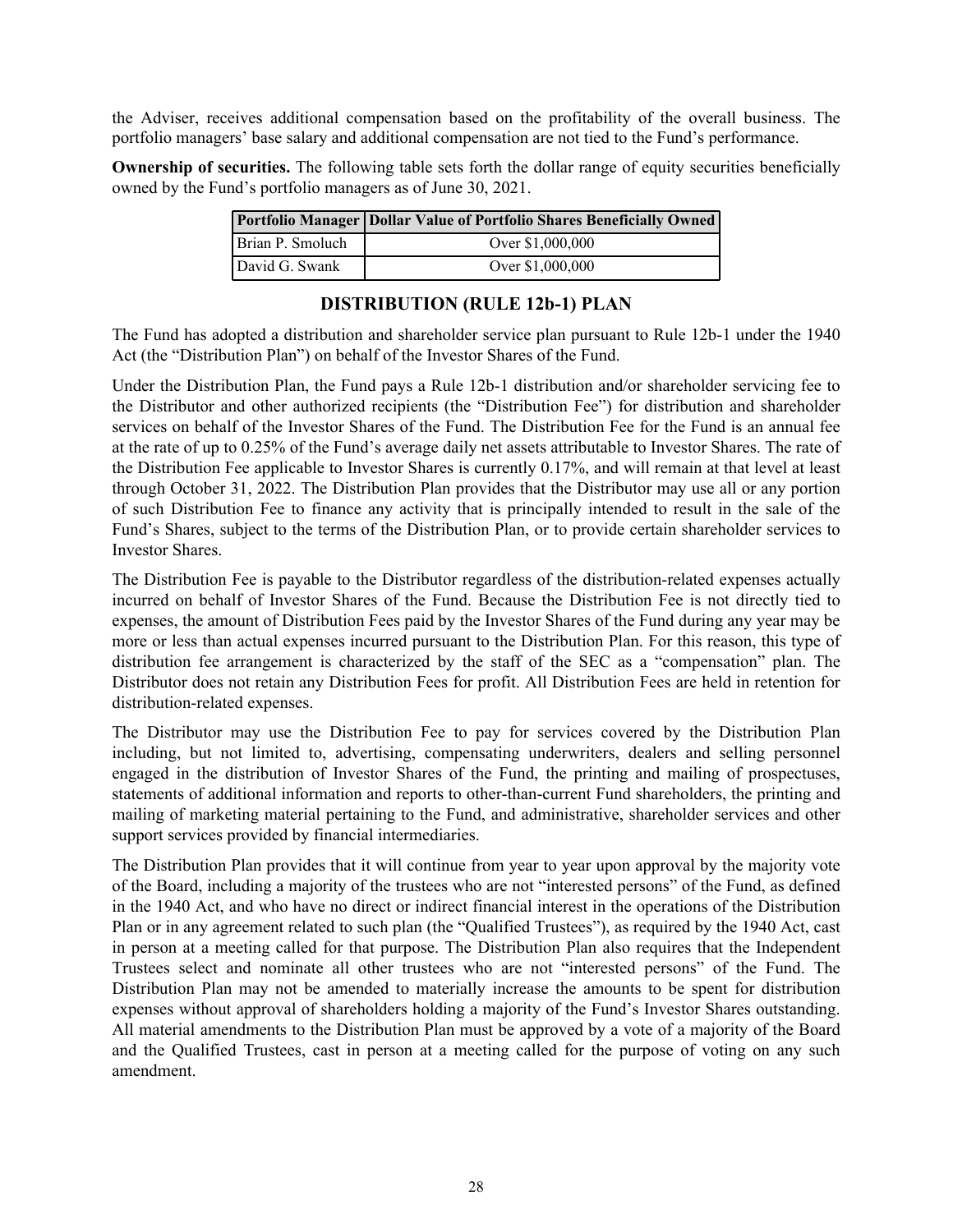The Distribution Plan requires that the Distributor and/or the Trust's administrator provide to the Board, at least quarterly, a written report on the amounts and purpose of any payment made under the Distribution Plan. The Distributor and administrator are also required to furnish the Board with such other information as may reasonably be requested in order to enable the Board to make an informed determination of whether the Distribution Plan should be continued. The Board of Trustees, including a majority of the Qualified Trustees, has determined that there is a reasonable likelihood that the Distribution Plan will benefit the Investor Shares of the Fund. In particular, the Board of Trustees has determined that it believes that the Distribution Plan is reasonably likely to stimulate sales of Investor Shares and increase the Fund's asset base. With the exception of the Adviser in its capacity as investment adviser to the Fund, no "interested person" of the Fund, as defined in the 1940 Act, and no Qualified Trustee of the Fund has or had a direct or indirect financial interest in the Distribution Plan or any related agreement.

The Distribution Plan provides for the ability to use Investor Shares' assets to pay financial intermediaries (including those that sponsor mutual fund supermarkets), plan administrators and other service providers to finance any activity that is principally intended to result in the sale of Investor Shares (distribution services) or for the provision of certain shareholder services. The payments made by the Fund to these financial intermediaries are based primarily on the dollar amount of assets invested in the Investor Shares of the Fund through the financial intermediaries. These financial intermediaries may pay a portion of the payments that they receive from the Fund to their investment professionals. Under the Distribution Plan, the Fund may, from time to time, make payments that help defray the expenses incurred by financial intermediaries for conducting training and educational meetings about various aspects of the Fund for their employees. In addition, the Fund may make payments under the Distribution Plan for exhibition space and otherwise help defray the expenses these financial intermediaries incur in hosting client seminars where the Fund is discussed.

To the extent these asset-based fees and other payments made under the Distribution Plan to these financial intermediaries for the distribution services they provide to the Fund's Investor Shares shareholders exceed the Distribution Fees available, these payments are made by the Adviser from its own resources, which may include its profits from the advisory fee it receives from the Fund. In addition, the Fund may participate in various "fund supermarkets" in which a mutual fund supermarket sponsor (usually a broker-dealer) offers many mutual funds to the sponsor's customers without charging the customers a sales charge. In connection with the Fund's participation in such platforms, all or a portion of the Distribution Fee may be used to pay one or more supermarket sponsors a negotiated fee for distributing and servicing the Fund's Investor Shares. In addition, in its discretion, the Adviser may pay additional fees to intermediaries from its own assets for the distribution and servicing of shares of the Fund.

The table below shows the amount of Distribution Fees incurred and the allocation of such fees by the Fund for the fiscal year ended June 30, 2021.

| <b>Actual Rule 12b-1 Expenditures Incurred by the Fund During the</b><br><b>Fiscal Year Ended June 30, 2021</b> |          |  |
|-----------------------------------------------------------------------------------------------------------------|----------|--|
| Advertising/Marketing                                                                                           | \$0      |  |
| Printing/Postage                                                                                                | \$0      |  |
| Payment to Distributor                                                                                          | \$3,959  |  |
| Payment to Dealers                                                                                              | \$18,854 |  |
| <b>Compensation to Sales Personnel</b>                                                                          | \$0      |  |
| Other                                                                                                           | \$0      |  |
| <b>Total</b>                                                                                                    | \$22,813 |  |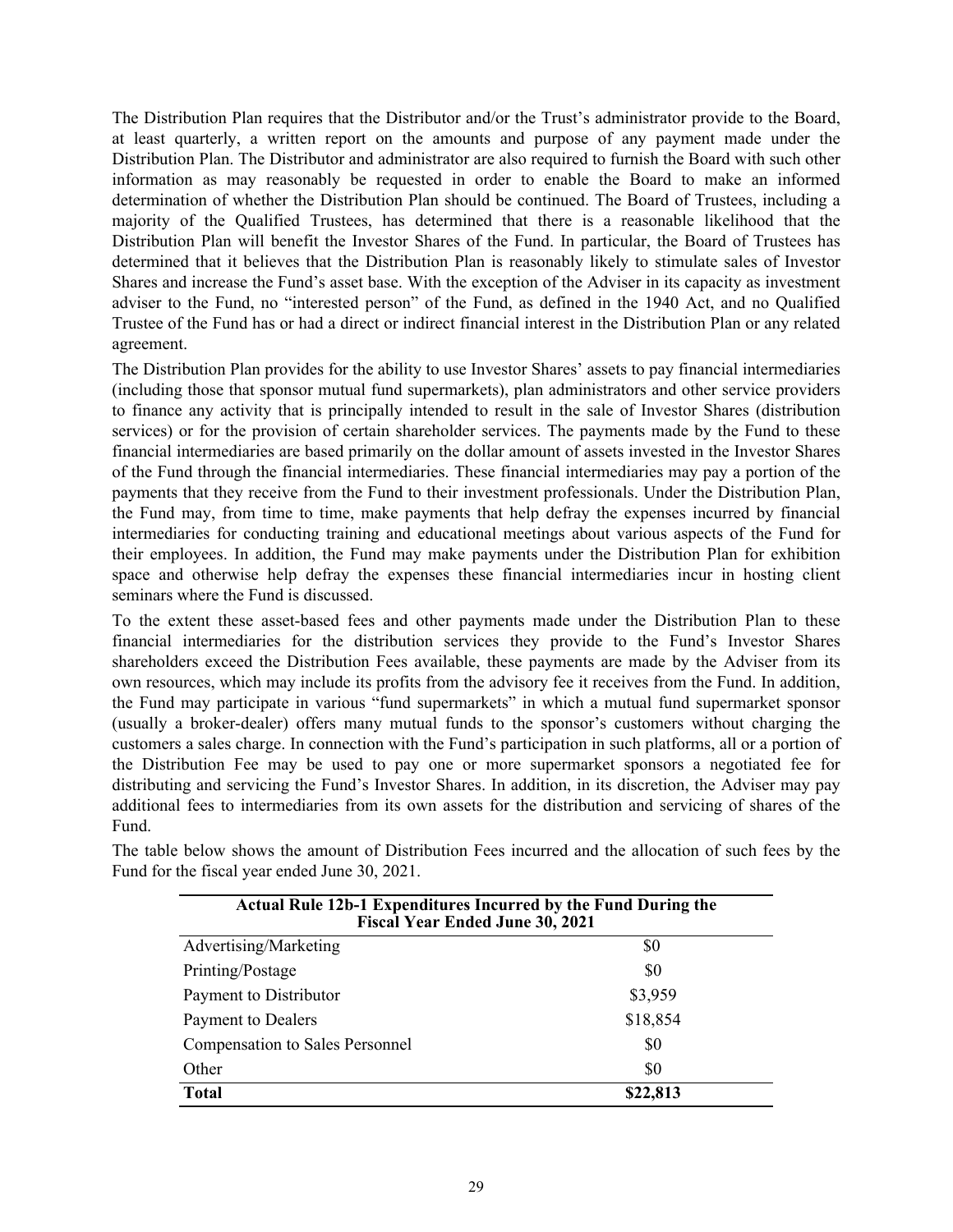#### **SHAREHOLDER SERVICING PLAN**

<span id="page-31-0"></span>The Fund has adopted a Shareholder Servicing Plan on behalf of its Institutional Shares and Investor Shares to pay for shareholder support services from the Fund's assets pursuant to a shareholder servicing agreement in an amount not to exceed 0.10% of average daily net assets of the Fund attributable to Institutional Shares and Investor Shares, respectively. Under the plan, the Fund may pay shareholder servicing fees to shareholder servicing agents who have entered into written shareholder servicing agreements with the Fund, and perform shareholder servicing functions and maintenance of shareholder accounts on behalf of Institutional Shares or Investor Shares shareholders. Such services include: (1) establishing and maintaining accounts and records relating to shareholders who invest in the class; (2) aggregating and processing purchase and redemption requests and transmitting such orders to the transfer agent; (3) providing shareholders with a service that invests the assets of their accounts in shares of the Fund pursuant to specific or pre-authorized instructions; (4) processing dividend and distribution payments from the Fund on behalf of shareholders; (5) providing information periodically to shareholders as to their ownership of shares or about other aspects of the operations of the Fund; (6) responding to shareholder inquiries concerning their investment; (7) providing sub-accounting with respect to shares of the Fund beneficially owned by shareholders or the information necessary for sub-accounting; (8) forwarding shareholder communications (such as proxies, shareholder reports, annual and semi-annual financial statements and dividend, distribution and tax notices); and (9) providing similar services as may reasonably be requested. Retirement Shares are not subject to the Shareholder Servicing Plan and do not pay shareholder servicing fees.

| <b>Shareholder Servicing Fees</b><br>Paid During the Fiscal Year Ended June 30, 2021 |           |  |
|--------------------------------------------------------------------------------------|-----------|--|
| <b>Institutional Class</b>                                                           | \$220,207 |  |
| Investor Class                                                                       | \$12,077  |  |

#### **BROKERAGE ALLOCATION AND OTHER PRACTICES**

**Brokerage Transactions.** The Adviser places all portfolio transactions on behalf of the Fund, selects broker-dealers for such transactions, allocates brokerage fees in such transactions and, where applicable, negotiates commissions and spreads on transactions. The Adviser has a fiduciary duty to the Fund to obtain best execution, on an overall basis, for any securities transaction.

During the last three fiscal years, the Fund paid the following brokerage commissions:

| <b>Fiscal Year Ended June 30,</b> |             |             |
|-----------------------------------|-------------|-------------|
| 2021                              | 2020        | <u>2019</u> |
| \$1,225,220                       | \$1,373,836 | \$935,628   |

The Fund may at times invest in securities of its regular broker-dealers or the parent of its regular brokerdealers. The Fund did not hold any securities of its regular broker-dealers as of June 30, 2021.

**Brokerage Selection.** The primary objective of the Adviser in placing orders on behalf of the Fund for the purchase and sale of securities is to obtain best execution at the most favorable prices through responsible brokers or dealers and, where the spread or commission rates are negotiable, at competitive rates. In selecting and monitoring a broker or dealer, the Adviser considers, among other things, a broker or dealer's: (i) general execution capability; (ii) operational ability to clear and settle transactions; (iii) capital positions and risk taking ability; (iv) historical trading experience in a stock; (v) personnel and their integrity; and (vi) quality of research and investment information. The Adviser may also consider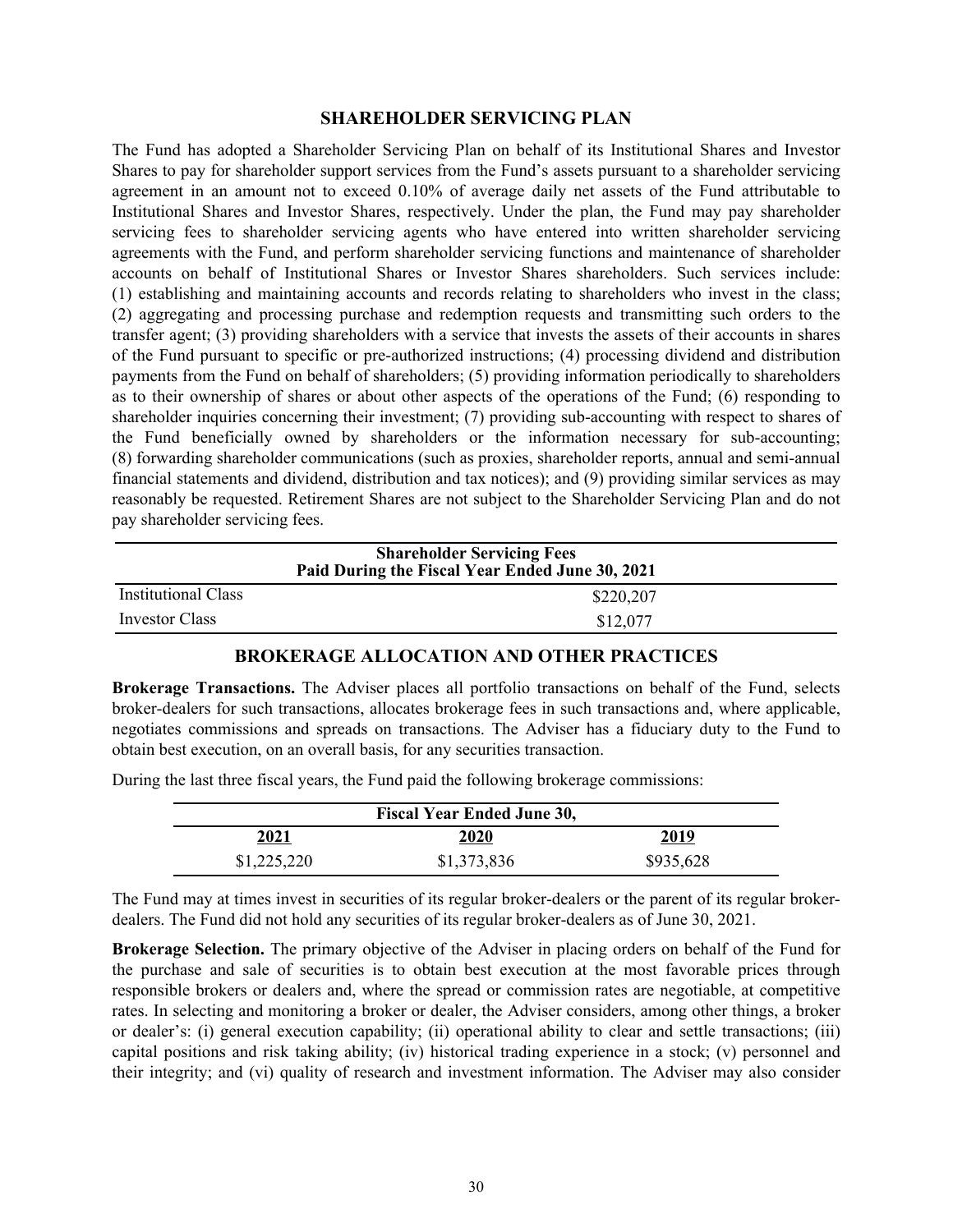any special needs required by trading staff. The Adviser executes trades on behalf of the Fund from brokers approved by the Adviser.

Section 28(e) of the Securities Exchange Act of 1934 provides that an investment adviser, under certain circumstances, lawfully may cause an account to pay a higher commission than the lowest available. Under Section 28(e), an investment adviser is required to make a good faith determination that the commissions paid are reasonable in relation to the value of the brokerage and research services provided viewed in terms of either that particular transaction or the investment adviser's overall responsibilities with respect to accounts as to which it exercises investment discretion. The services provided by the broker also must lawfully or appropriately assist the investment adviser in the performance of its investment decision-making responsibilities. Accordingly, in recognition of research services provided to it, the Fund may pay a higher brokerage commission than those available from another broker. Research services that the Fund obtains from a broker-dealer in connection with the payment of brokerage commissions may either be the broker-dealer's own proprietary research or third party research obtained by the broker-dealer through payment of a portion of their commissions to third parties for research products or services.

Research services received from broker-dealers supplement the Adviser's own research (and the research of any affiliates), and may include the following types of information: statistical and background information on the U.S. and foreign economies, industry groups and individual companies; forecasts and interpretations with respect to the U.S. and foreign economies, securities, markets, specific industry groups and individual companies; information on federal, state, local and foreign political developments; portfolio management strategies; performance information on securities, indexes and investment accounts; information concerning prices of securities; and information with respect to the performance, investment activities, and fees and expenses of other mutual funds.

Broker-dealers may communicate such information electronically, orally, in written form or on computer software. Research services may also include the providing of electronic communications of trade information, the arranging of meetings with management of companies, and the providing of access to consultants who supply research information. The outside research assistance is useful to the Adviser since the broker-dealers used by the Adviser tend to follow a broad universe of securities and the research provided by such broker-dealers may provide the Adviser with a diverse perspective on financial markets. Research services provided to the Adviser by broker-dealers are available for the benefit of all accounts managed or advised by the Adviser or by its affiliates. The Adviser cannot readily determine the extent to which spreads or commission rates or net prices charged by brokers or dealers reflect the value of their research, analysis, advice and similar services.

Under the SLA described above, Mar Vista is responsible for the financial management and reporting of both Mar Vista's and the Adviser's soft dollar credits and payments. There may be instances where soft dollar services are jointly purchased by both Mar Vista and the Adviser collectively for the benefit of both advisers' clients. The respective firms will enter into these arrangements when the clients would benefit more than they would if they were to purchase these services independently. Each firm is responsible for independently ensuring the suitability of services purchased by soft dollars.

During the fiscal year ended June 30, 2021, the Fund directed transactions and paid brokerage commissions because of research services provided in the following amounts:

| <b>Commissions Paid</b> | <b>Transactions Directed</b> |
|-------------------------|------------------------------|
| \$361,522               | \$486,190,581                |

**Allocation of Portfolio Transactions.** Some of the Adviser's other clients have investment objectives and programs similar to that of the Fund. Occasionally, recommendations made to other clients may result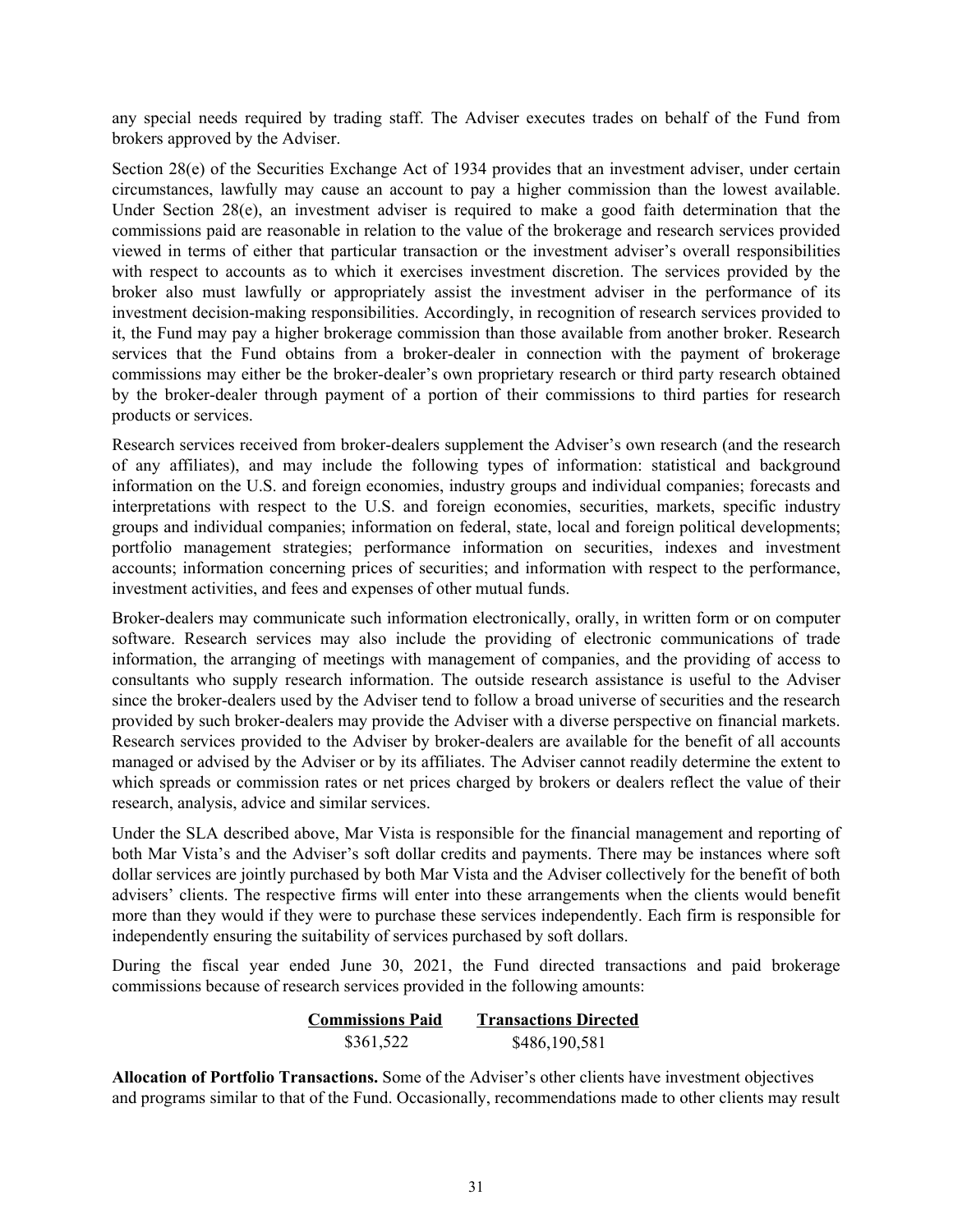<span id="page-33-0"></span>in their purchasing or selling securities simultaneously with the Fund. Consequently, the demand for securities being purchased or the supply of securities being sold may increase, and this could have an adverse effect on the price of those securities. It is the policy of the Adviser not to favor one client over another in making recommendations or in placing orders. In the event of a simultaneous transaction, purchases or sales are averaged as to price, transaction costs are allocated between the Fund and other clients participating in the transaction on a pro rata basis and purchases and sales are normally allocated between the Fund and the other clients as to amount according to a formula determined prior to the execution of such transactions.

### **DESCRIPTION OF SHARES, VOTING RIGHTS AND LIABILITIES**

The Fund has established three classes of shares – Institutional Shares, Investor Shares, and Retirement Shares. The shares of the Fund, when issued and paid for in accordance with the Prospectus, will be fully paid and non-assessable shares, with equal voting rights and no preferences as to conversion, exchange, dividends, redemption or any other feature.

Shares of the Fund entitle holders to one vote per share and fractional votes for fractional shares held. Shares have non-cumulative voting rights with respect to election of Trustees, do not have preemptive or subscription rights and are transferable. Each class takes separate votes on matters affecting only that class. For example, a change in the 12b-1 fee for a class would be voted upon only by shareholders of that class.

The Fund does not hold annual meetings of shareholders. A meeting of shareholders for the purpose of voting upon the question of removal of any Trustee may be called upon the demand of shareholders owning not less than 10% of the Trust's outstanding shares. Except when a larger quorum is required by the applicable provisions of the 1940 Act, forty percent (40%) of the shares entitled to vote on a matter constitutes a quorum at a meeting of shareholders. Generally, subject to the 1940 Act and the specific provisions of the Amended and Restated Agreement and Declaration of Trust, as amended (the "Declaration of Trust"), when a quorum is present at any meeting, a majority of the shares voted will decide any questions, except only a plurality vote is necessary to elect Trustees.

The Fund may involuntarily redeem a shareholder's shares if the shareholder owns shares of the Fund having an aggregate NAV of less than a minimum value determined from time to time by the Trustees. In addition, the Trust may call for the redemption of shares of any shareholder or may refuse to transfer or issue shares to any person to the extent that the same is necessary to comply with applicable law or advisable to further the purpose for which the Trust was established, including circumstances involving frequent or excessive trading in shares of the Fund. The Declaration of Trust also provides that if an officer or agent of the Trust has determined that a shareholder has engaged in frequent and excessive trading in shares of the Fund, the Trust may require the shareholder to redeem his or her shares.

The Trust may cause, to the extent consistent with applicable law: (a) the Trust or one or more of its series to be merged into or consolidated with another trust, series of another trust or other person; (b) the shares of the Trust or any of its series to be converted into beneficial interests in another trust or series thereof; (c) the shares to be exchanged for assets or property under or pursuant to any state or federal statute to the extent permitted by law; or (d) a sale of assets of the Trust or one or more of its series. Such merger or consolidation, share conversion, share exchange or sale of assets must be authorized by a majority of the shares voted when a quorum is present, provided that in all respects not governed by statute or applicable law, the Trustees have power to prescribe the procedure necessary or appropriate to accomplish a merger or consolidation, share conversion, share exchange, or sale of assets, including the power to create one or more separate trusts to which all or any part of the assets, liabilities, profits or losses of the Trust may be transferred and to provide for the conversion of shares of the Trust or any of its series into beneficial interests in such separate business trust or trusts or series thereof.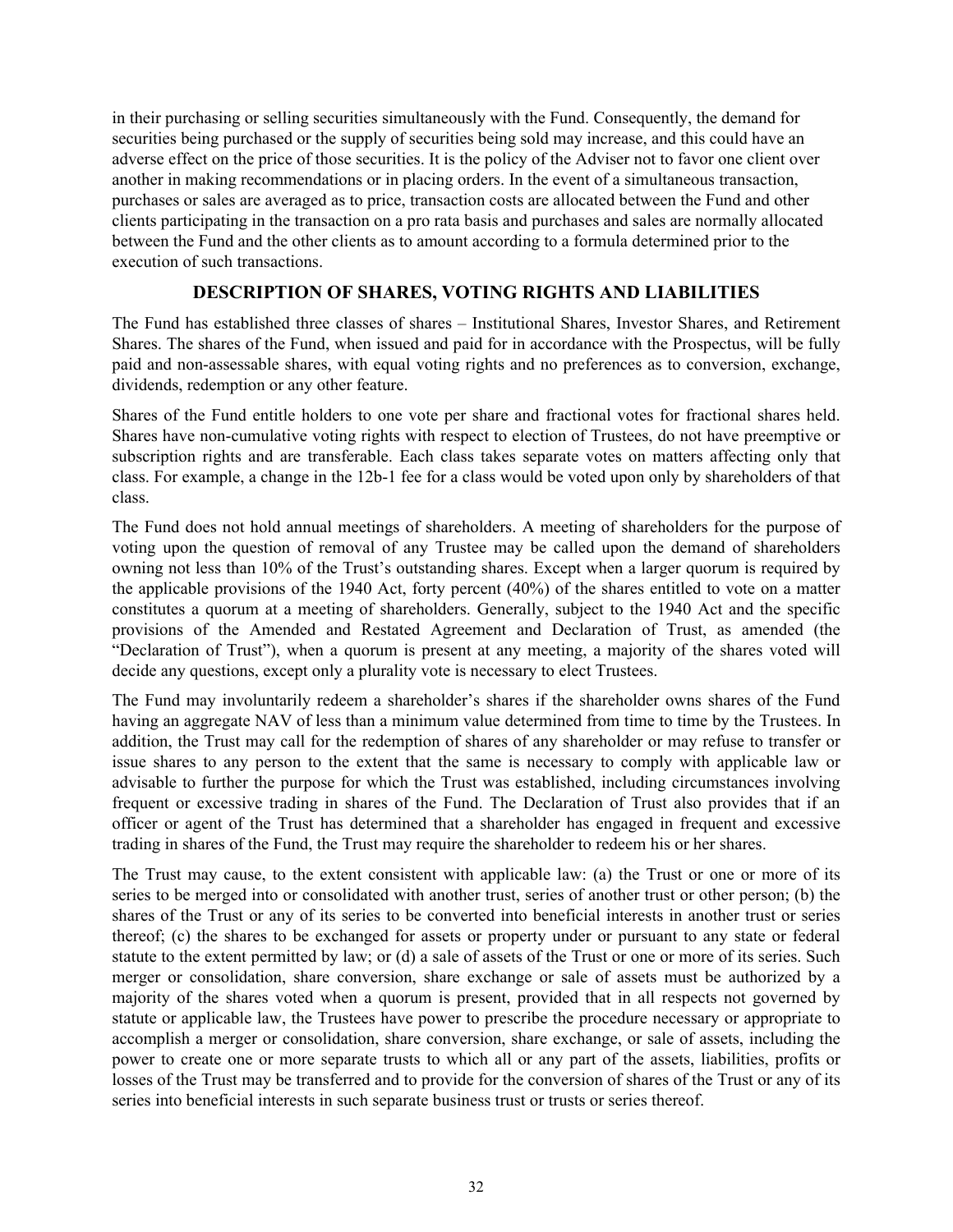Notwithstanding the foregoing paragraph, the Declaration of Trust provides that the Trustees may, without the vote or consent of shareholders, cause to be organized or assist in organizing a corporation or corporations under the laws of any jurisdiction, or any other trust, partnership, limited liability company, association or other organization, or any series or class of any thereof, to acquire all or a portion of the Trust property (or all or a portion of the Trust property held with respect to the Fund or allocable to a particular class) or to carry on any business in which the Trust directly or indirectly has any interest (any of the foregoing, a "Successor Entity"), and to sell, convey and transfer Trust property to any such Successor Entity in exchange for the shares or securities thereof or otherwise, and to lend money to, subscribe for the shares or securities of, and enter into any contracts with any such Successor Entity in which the Trust holds or is about to acquire shares or any other interest. The Trustees may also, without the vote or consent of shareholders, cause a merger or consolidation between the Trust and any Successor Entity if and to the extent permitted by law. However, the Declaration of Trust provides that the Trustees shall provide written notice to affected shareholders of each such transaction. Such transactions may be effected through share-for-share exchanges, transfers or sales of assets, in-kind redemptions and purchases, exchange offers, or any other method approved by the Trustees.

The Declaration of Trust provides that no shareholder shall have the right to bring or maintain any court action, proceeding or claim in the right of the Trust or the Fund or a class thereof to recover a judgment in its favor unless (a) shareholders holding at least ten percent (10%) of the outstanding shares of the Trust, the Fund or class, as applicable, join in the bringing of such court action, proceeding or claim; and (b) the bringing or maintenance of such court action, proceeding or claim is otherwise in accordance with Section 3816 of the Delaware Statutory Trust Act, subject to certain additional requirements.

The Declaration of Trust provides that by virtue of becoming a shareholder of the Fund, each shareholder will be held to have expressly assented and agreed to the terms of the Declaration of Trust, the By-Laws of the Trust and the resolutions of the Board.

The Declaration of Trust provides that the Trust will indemnify and hold harmless each Trustee and officer of the Trust and each former Trustee and officer of the Trust (each hereinafter referred to as a "Covered Person") from and against any and all claims, demands, costs, losses, expenses, and damages whatsoever arising out of or related to such Covered Person's performance of his or her duties as a Trustee or officer of the Trust or otherwise relating to any act, omission, or obligation of the Trust, if, as to liability to the Trust or its investors, it is finally adjudicated that the Covered Person was not liable by reason of willful misfeasance, bad faith, gross negligence or reckless disregard of the duties involved in the Covered Person's offices. In the case of settlement, such indemnification will be provided if it has been determined by a court or other body approving the settlement or other disposition, or by a reasonable determination, based upon a review of readily available facts (as opposed to a full trial type inquiry), by vote of a majority of Independent Trustees of the Trust, or in a written opinion of independent counsel, that such officers or Trustees have not engaged in willful misfeasance, bad faith, gross negligence or reckless disregard of their duties. Rights to indemnification or insurance cannot be limited retroactively.

The Declaration of Trust further provides that: (i) the appointment, designation or identification of a Trustee as chairperson of the Board or a member or chairperson of a committee of the Trustees, an expert on any topic or in any area (including an audit committee financial expert), or the lead Independent Trustee, or any other special appointment, designation or identification of a Trustee, shall not impose on that individual any duty, obligation or liability that is greater than the duties, obligations and liability imposed on that person as a Trustee in the absence of the appointment, designation or identification (except with respect to duties expressly imposed pursuant to the By-Laws of the Trust, a committee charter or a Trust policy statement); (ii) no Trustee who has special skills or expertise, or is appointed, designated or identified shall be held to a higher standard of care by virtue thereof; and (iii) no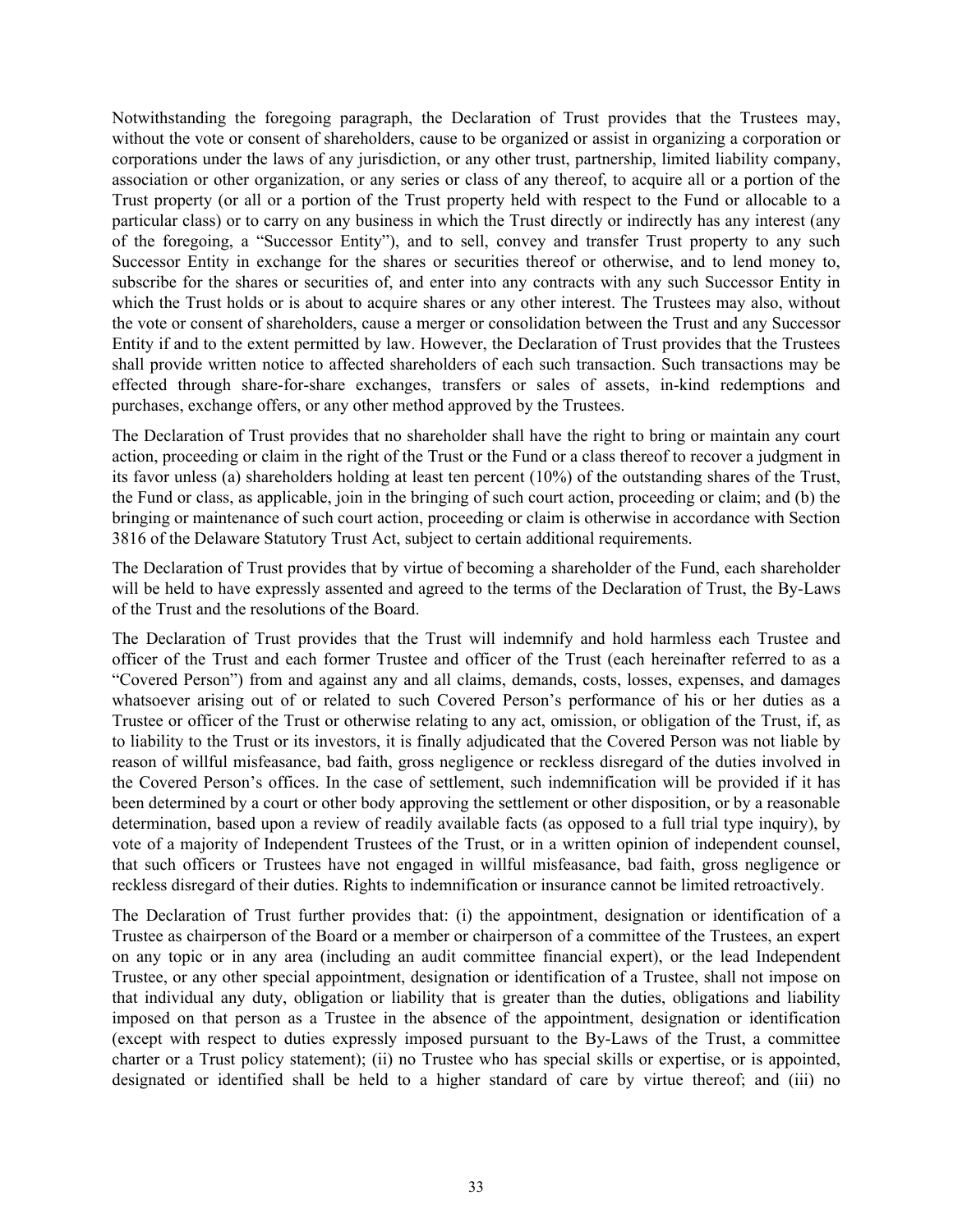<span id="page-35-0"></span>appointment, designation or identification of a Trustee shall affect in any way that Trustee's rights or entitlement to indemnification.

### **PURCHASE, REDEMPTION AND PRICING OF SHARES**

**Purchase of Shares**. Information regarding the purchase of shares is discussed in the "Purchase of Shares" section of the Prospectus.

There may be special distribution requirements for a retirement account, such as required distributions or mandatory federal income tax withholding. For more information, call 800-497-2960. You may be charged a \$15 annual account maintenance fee for each retirement account, up to a maximum of \$30 annually, and a \$25 fee for transferring assets to another custodian or for closing a retirement account.

**Redemption of Shares**. Information regarding how to redeem shares of the Fund is discussed in the "Redemption of Shares" section of the Prospectus.

You may sell (redeem) your shares on any Business Day. Redemptions are effected at the NAV next determined after the Transfer Agent has received your redemption request. It is the responsibility of the financial intermediary to transmit redemption orders and credit their customers' accounts with redemption proceeds on a timely basis. The Fund's name, your account number, the number of shares or dollar amount you would like redeemed and the signatures by all of the shareholders whose names appear on the account registration should accompany any redemption requests. The Transfer Agent will normally mail or send your redemption proceeds to the bank you indicated on the next Business Day following receipt by the Transfer Agent of redemption instructions, but never later than 7 days following such receipt. Wires are subject to a \$15 fee paid by you, but you do not incur any charge when proceeds are sent via the ACH system. If you purchased your shares through a financial intermediary you should contact the financial intermediary for information relating to redemptions.

If shares to be redeemed represent a recent investment made by check or ACH transfer, the Fund reserves the right not to make the redemption proceeds available until they have reasonable grounds to believe that the check or ACH transfer has been collected (which could take up to 10 days). Shareholders can avoid this delay by utilizing the wire purchase option. To ensure proper authorization before redeeming Fund shares, the Transfer Agent may require additional documents such as, but not restricted to, stock powers, trust instruments, death certificates, appointments as fiduciary, certificates of corporate authority and waivers of tax required in some states when settling estates.

When shares are held in the name of a corporation, other organization, trust, fiduciary or other institutional investor, the Transfer Agent requires, in addition to the stock power, certified evidence of authority to sign the necessary instruments of transfer. These procedures are for the protection of shareholders and should be followed to ensure prompt payment. Redemption requests must not be conditional as to date or price of the redemption. Proceeds of the redemption will be sent within seven days of acceptance of shares tendered for redemption. Delay may result if the purchase check or electronic funds transfer has not yet cleared, but the delay will be no longer than required to verify that the purchase amount has cleared, and the Fund will act as quickly as possible to minimize delay.

The value of shares redeemed may be more or less than the shareholder's cost, depending on the NAV at the time of redemption. Redemption of shares may result in tax consequences (gain or loss) to the shareholder, and the proceeds of a redemption may be subject to backup withholding.

A shareholder's right to redeem shares and to receive payment therefore may be suspended when: (a) the New York Stock Exchange ("NYSE") is closed other than customary weekend and holiday closings; (b) trading on the NYSE is restricted; (c) an emergency exists as a result of which it is not reasonably practicable to dispose of the Fund's securities or to determine the value of the Fund's net assets; or (d) ordered by a governmental body having jurisdiction over the Fund for the protection of the Fund's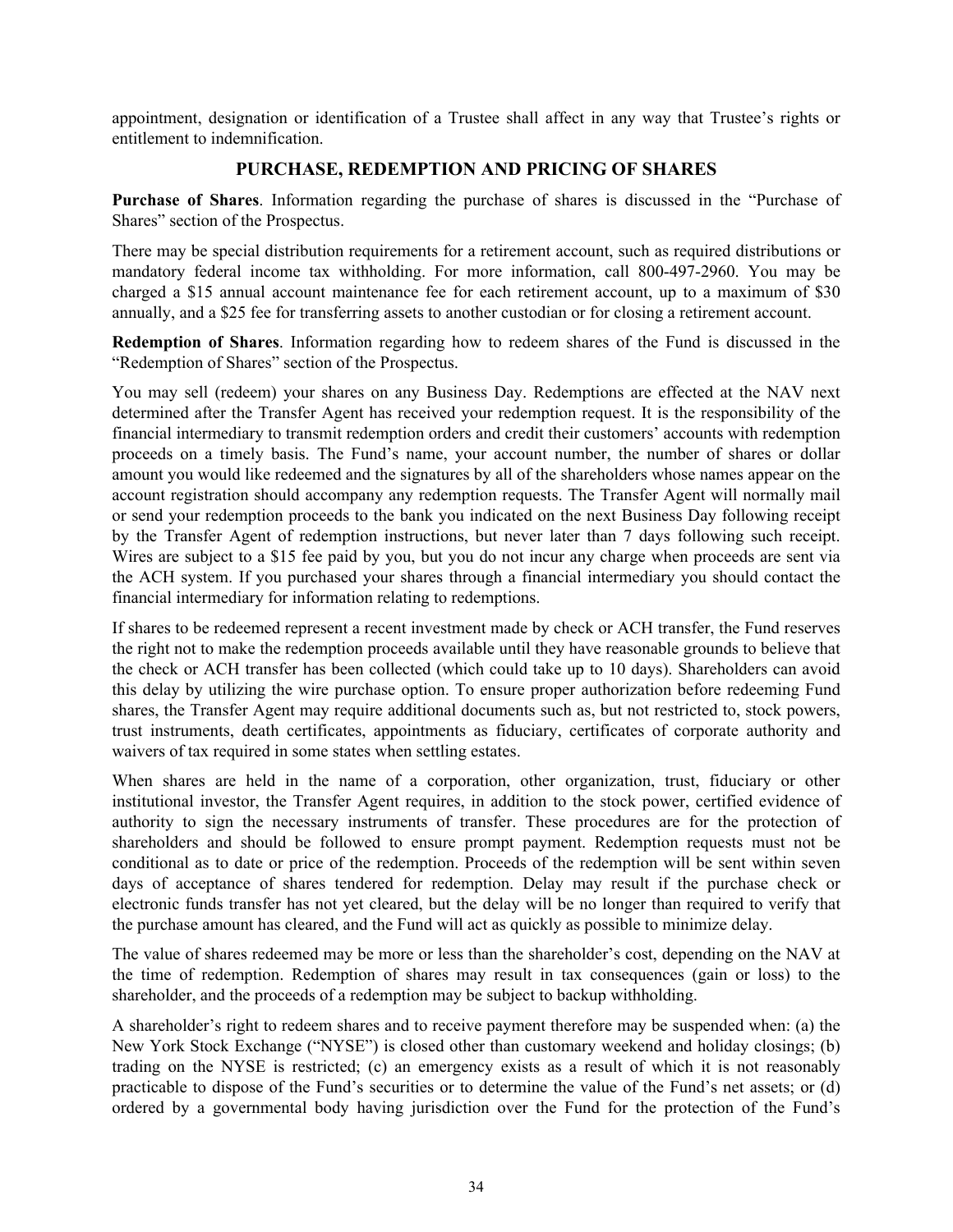<span id="page-36-0"></span>shareholders, provided that applicable rules and regulations of the SEC (or any succeeding governmental authority) shall govern as to whether a condition described in (b), (c) or (d) exists. In case of such suspension, shareholders may withdraw their requests for redemption or may receive payment based on the NAV of the Fund next determined after the suspension is lifted.

The Fund reserves the right, if conditions exist which make cash payments undesirable, to honor any request for redemption by making payment in whole or in part with readily marketable securities (redemption "in-kind") chosen by the Fund and valued in the same way as they would be valued for purposes of computing the NAV of the Fund. If payment is made in securities, a shareholder may incur transaction expenses in converting these securities into cash. The Fund has elected, however, to be governed by Rule 18f-1 under the 1940 Act, as a result of which the Fund is obligated to redeem shares solely in cash up to the lesser of \$250,000 or 1% of the net assets of the Fund for any one shareholder during any 90-day period. This election is irrevocable unless the SEC permits its withdrawal.

**Pricing of Shares**. The price of the Fund's shares is based on its NAV. The Transfer Agent determines the NAV per share of the Fund as of the close of regular trading on the NYSE (normally 4:00 p.m., Eastern Time) on each day that the NYSE is open for business (each, a "Business Day"). The NAV is calculated by adding the value of all securities and other assets in the Fund, deducting its liabilities, and dividing the balance by the number of outstanding shares in the Fund. The price at which a purchase or redemption is effected is based on the next calculation of NAV after the order is received by an authorized financial institution or the Transfer Agent and under no circumstances will any order be accepted for purchase or redemption after the NAV calculation. Shares will only be priced on Business Days. In addition, foreign securities held by the Fund may trade on weekends or other days when the Fund does not calculate NAV. As a result, the market value of these investments may change on days when shares of the Fund cannot be bought or sold.

The Fund values its assets based on current market values when such values are available. These prices normally are supplied by an independent pricing service. Equity securities held by the Fund which are listed on a national securities exchange, except those traded on the NASDAQ Stock Market, Inc. ("NASDAQ"), and for which market quotations are available are valued at the last quoted sale price of the day, or, if there is no such reported sale, securities are valued at the mean between the most recent quoted bid and ask prices. Securities traded on NASDAQ are valued in accordance with the NASDAQ Official Closing Price, which may not be the last sale price. In the event such market quotations are not readily available, fair value will be determined using procedures adopted by the Board.

Debt securities, including short-term debt instruments having a maturity of less than 60 days, are valued at the evaluated mean price supplied by an approved pricing service. Pricing services may use various valuation methodologies including matrix pricing and other analytical pricing models as well as market transactions and dealer quotations. In the absence of prices from a pricing service, the securities will be priced in accordance with the procedures adopted by the Board.

The Board has delegated the day-to-day functions of determining the value of securities not otherwise valued by a pricing service to the Trust's Valuation Committee.

### **DISTRIBUTIONS**

Distributions, if any, from the Fund's investment company taxable income and net capital gain (the excess of net long-term capital gain over the net short-term capital loss) realized by the Fund, after deducting any available capital loss carryovers, are declared and paid to its shareholders at least annually, as described in the Prospectus.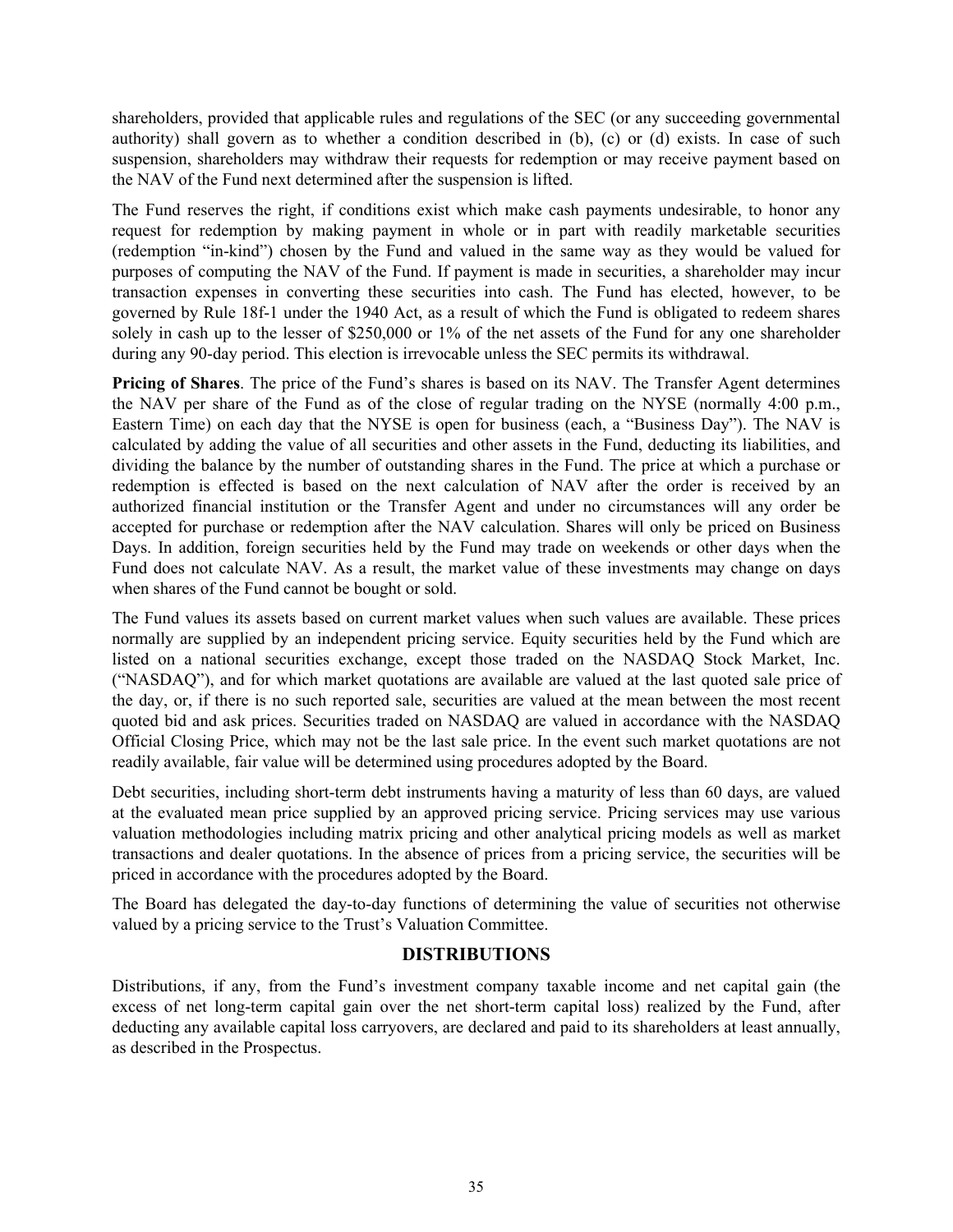### **TAXATION OF THE FUND**

<span id="page-37-0"></span>**General.** The following summarizes certain additional U.S. federal income tax considerations generally affecting the Fund and its shareholders that are not described in the Prospectus. No attempt is made to present a detailed explanation of the tax treatment of the Fund or its shareholders, and the discussions here and in the Prospectus are not intended as a substitute for careful tax planning. Changes in income tax laws, potentially with retroactive effect, could impact the Fund's investments or the tax consequences to you of investing in the Fund. There may be other federal, state, foreign or local tax considerations applicable to a particular investor. Potential investors should consult their tax advisers with specific reference to their own tax situations.

The discussions of the federal tax consequences in the Prospectus and this SAI are based on the Internal Revenue Code of 1986, as amended (the "Code"), and the regulations issued under it, and court decisions and administrative interpretations as in effect on the date of this SAI. Future legislative or administrative changes or court decisions may significantly change the taxation of the Fund's investments or the tax consequences to investors as described in the Prospectus and SAI, and any such changes or decisions may be retroactive.

The Fund qualified during its last taxable year, and intends to continue to qualify as a regulated investment company under Subchapter M of Subtitle A, Chapter 1, of the Code. As a regulated investment company, the Fund generally is exempt from federal income tax on its investment company taxable income and net capital gain that it distributes to shareholders. To qualify for treatment as a regulated investment company, the Fund must meet three important tests each year.

First, in each taxable year, the Fund must derive at least 90% of its gross income from dividends, interest, certain payments with respect to securities loans, gains from the sale or other disposition of stock or securities or foreign currencies, other income derived with respect to its business of investing in such stock, securities, or currencies, or net income derived from interests in qualified publicly-traded partnerships.

Second, generally, at the close of each quarter of the Fund's taxable year, at least 50% of the value of the Fund's assets must consist of cash and cash items, U.S. Government securities, securities of other regulated investment companies and securities of other issuers with such other securities limited, in respect to any one issuer, to an amount not greater in value than 5% of the value of the Fund's total assets and to not more than 10% of the outstanding voting securities of such issuer; and no more than 25% of the value of the Fund's total assets may be invested in the securities of (1) any one issuer (other than U.S. Government securities and securities of other regulated investment companies); (2) two or more issuers that the Fund controls and which are engaged in the same, similar, or related trades or businesses; or (3) one or more qualified publicly-traded partnerships.

Third, the Fund must distribute an amount equal to at least the sum of 90% of the Fund's investment company taxable income (net investment income and the excess of net short-term capital gain over net long-term capital loss) and 90% of its net tax-exempt interest income, if any, for the year.

The Fund intends to comply with these requirements. However, there can be no assurance that the Fund will satisfy all requirements to be taxed as a regulated investment company. If the Fund were to fail to make sufficient distributions, it could be liable for corporate income tax and for excise tax in respect of the shortfall or, if the shortfall is large enough, the Fund could be disqualified as a regulated investment company. If for any taxable year the Fund were not to qualify as a regulated investment company, all of its taxable income would be subject to federal income tax at regular corporate rates without any deduction for distributions to shareholders. In that event, shareholders would recognize dividend income on distributions to the extent of the Fund's then-current and accumulated earnings and profits, and certain corporate shareholders could be eligible for the dividends-received deduction.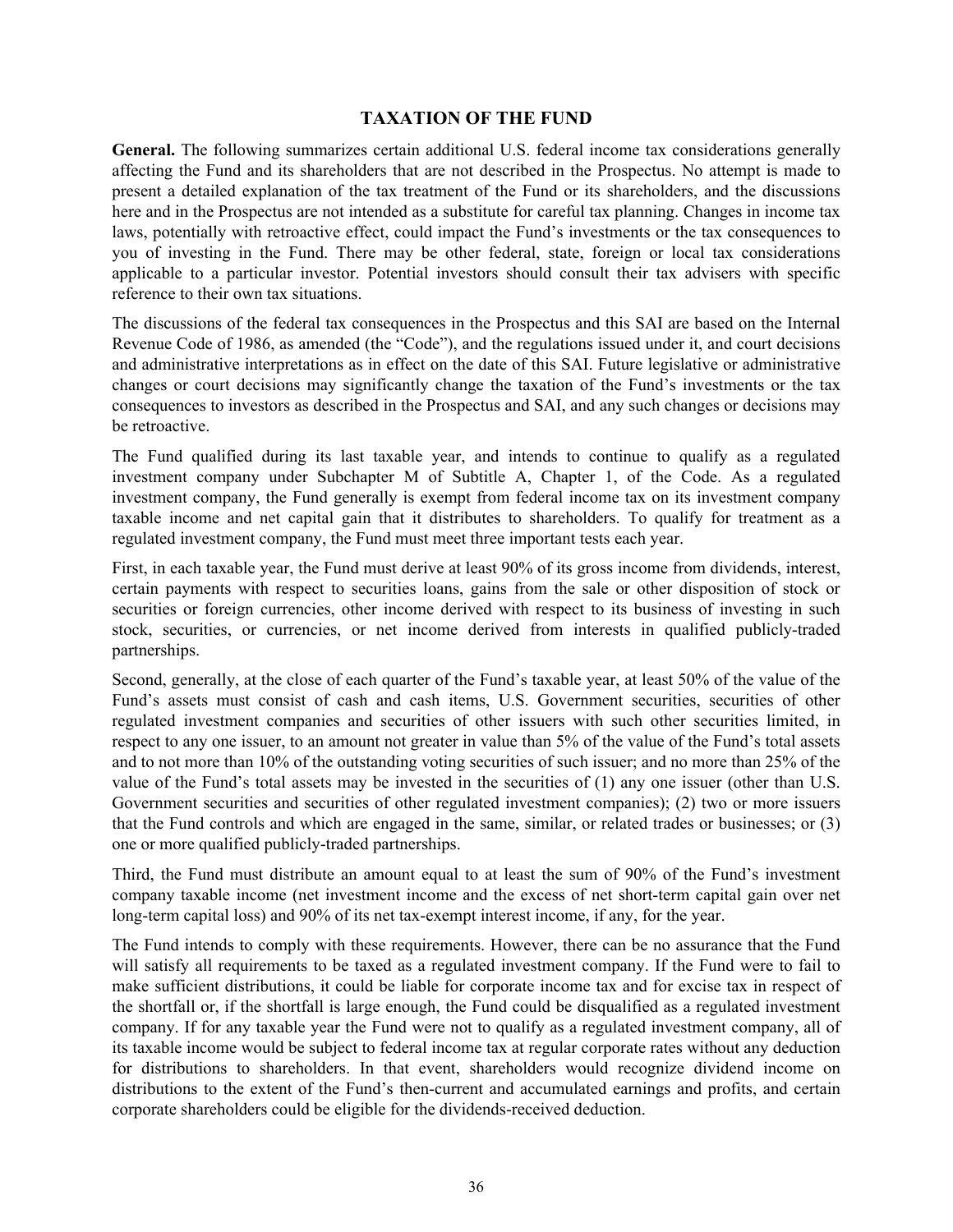The Code imposes a nondeductible 4% excise tax on regulated investment companies that fail to distribute each year an amount equal to specified percentages of their ordinary taxable income and capital gain net income (excess of capital gains over capital losses). The Fund intends to make sufficient distributions or deemed distributions each year to avoid liability for this excise tax.

Under the Foreign Account Tax Compliance Act ("FATCA"), the Fund may be required to withhold a generally nonrefundable 30% tax on (i) distributions of investment company taxable income and (ii) distributions of net capital gain and the gross proceeds of a sale, exchange, or redemption of Fund shares paid to (A) certain "foreign financial institutions" unless such foreign financial institution agrees to verify, monitor, and report to the Internal Revenue Services ("IRS") the identity of certain of its account holders, among other items (or unless such entity is otherwise deemed compliant under the terms of an intergovernmental agreement between the United States and the entity's country of residence), and (B) certain "non-financial foreign entities" unless such entity certifies to the Fund that it does not have any substantial U.S. owners or provides the name, address, and taxpayer identification number of each substantial U.S. owner, among other items. In December 2018, the IRS and Treasury Department released proposed Treasury Regulations that would eliminate FATCA withholding on Fund distributions of net capital gain and the gross proceeds from a sale, exchange, or redemption of Fund shares. Although taxpayers are entitled to rely on these proposed Treasury Regulations until final Treasury Regulations are issued, these proposed Treasury Regulations have not been finalized, may not be finalized in their proposed form, and are potentially subject to change. This FATCA withholding tax could also affect the Fund's return on its investments in foreign securities or affect a shareholder's return if the shareholder holds its Fund shares through a foreign intermediary. You are urged to consult your tax adviser regarding the application of this FATCA withholding tax to your investment in the Fund and the potential certification, compliance, due diligence, reporting, and withholding obligations to which you may become subject in order to avoid this withholding tax.

Foreign taxpayers are generally subject to withholding tax at a flat rate of 30% on U.S.-source income that is not effectively connected with the conduct of a trade or business in the U.S. This withholding rate may be lower under the terms of a tax convention.

Except in the case of certain exempt shareholders, if a shareholder does not furnish the Fund with the shareholder's correct Social Security Number or other taxpayer identification number and certain certifications or the Fund receives notification from the IRS requiring backup withholding, the Fund is required by federal law to withhold federal income tax from the shareholder's distributions and redemption proceeds at a rate set under Section 3406 of the Code for U.S. residents.

A sale, exchange, or redemption of Fund shares, whether for cash or in-kind proceeds, may result in recognition of a taxable capital gain or loss. Gain or loss realized upon a sale, exchange, or redemption of Fund shares will generally be treated as a long-term capital gain or loss if the shares have been held for more than one year, and, if held for one year or less, as a short-term capital gain or loss. However, any loss realized upon a sale, exchange, or redemption of shares held for six months or less will be treated as a long-term capital loss to the extent of any distributions of net capital gain received or deemed to be received with respect to such shares. In determining the holding period of such shares for this purpose, any period during which the shareholder's risk of loss is offset by means of options, short sales, or similar transactions is not counted. Any loss realized upon a sale, exchange, or redemption of Fund shares may be disallowed under certain wash sale rules to the extent shares of the Fund are purchased (through reinvestment of distributions or otherwise) within 30 days before or after the sale, exchange, or redemption. If a shareholder's loss is disallowed under the wash sale rules, the basis of the new shares will be increased to preserve the loss until a future sale, exchange, or redemption of the shares.

**Capital Loss Carryforwards.** As of June 30, 2021, the Fund had no long-term or short-term tax basis capital loss carryforwards.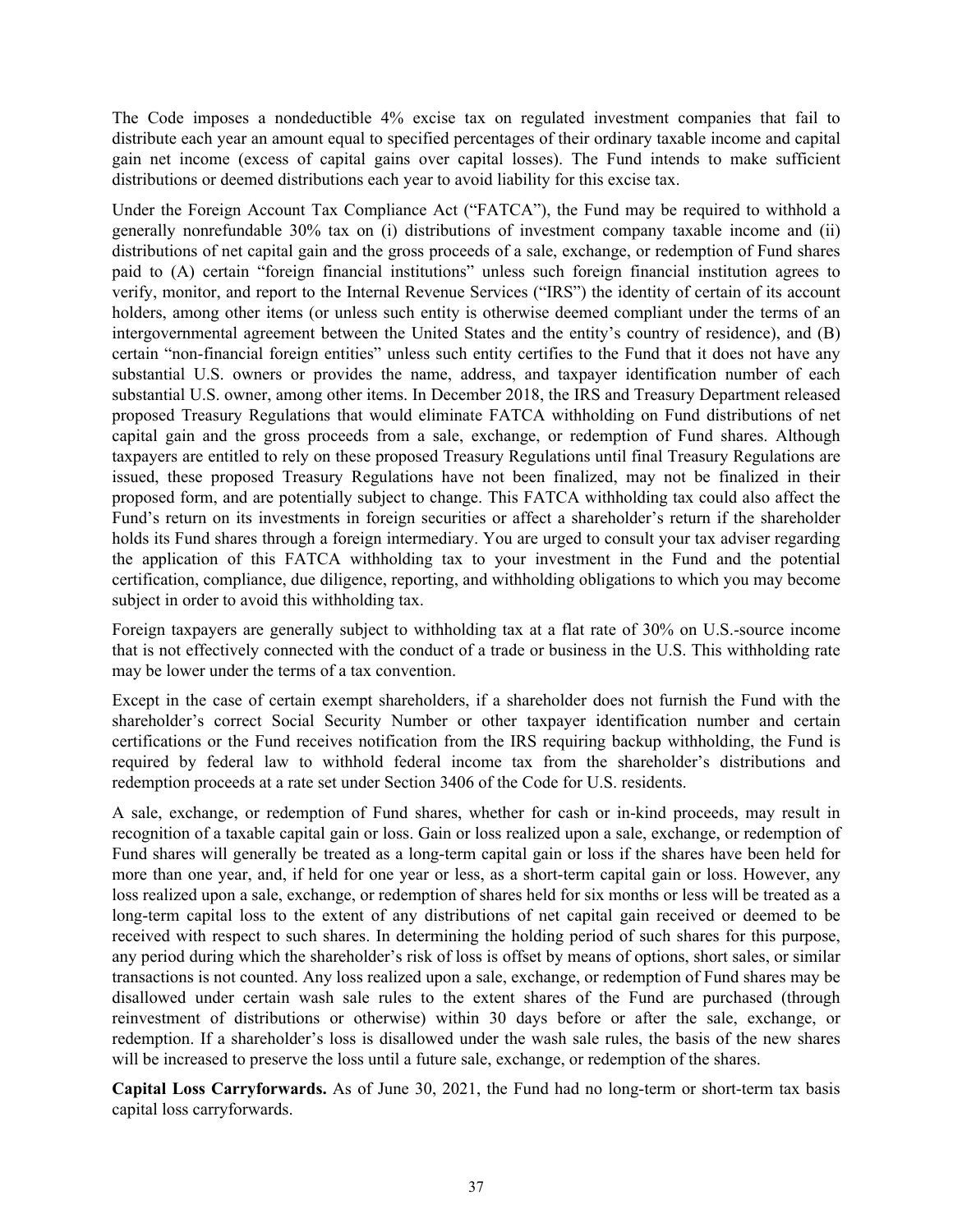Capital loss carryforwards can be carried forward indefinitely and will retain their character as short-term or long-term capital losses.

**State and Local Taxes.** Although the Fund expects to qualify as a regulated investment company and to be relieved of all or substantially all federal income taxes, depending upon the extent of its activities in states and localities in which its offices are maintained, in which its agents or independent contractors are located or in which it is otherwise deemed to be conducting business, the Fund may be subject to the tax laws of such states or localities.

**Taxation of Certain Investments.** The tax principles applicable to transactions in certain financial instruments such as futures contracts and options that may be engaged in by the Fund are complex and, in some cases, uncertain. Such transactions and investments may cause the Fund to recognize taxable income prior to the receipt of cash, thereby requiring the Fund to liquidate other positions, or to borrow money, so as to make sufficient distributions to shareholders to avoid corporate-level tax. Moreover, some or all of the taxable income recognized may be ordinary income or short-term capital gain, so that the distributions may be taxable to shareholders as ordinary income.

The Fund is required to report to certain shareholders and the IRS the cost basis of shares acquired by such shareholders on or after January 1, 2012 ("covered shares") when such shareholders sell, exchange or redeem such shares. These requirements do not apply to shares held through a tax-deferred arrangement, such as a 401(k) plan or an IRA, or to shares held by tax-exempt organizations, financial institutions, corporations (other than S corporations), banks, credit unions, and certain other entities and governmental bodies. Shares acquired before January 1, 2012 ("non-covered shares") are treated as if held in a separate account from covered shares. The Fund is not required to determine or report a shareholder's cost basis in non-covered shares and is not responsible for the accuracy or reliability of any information provided for non-covered shares.

The cost basis of a share is generally its purchase price adjusted for distributions, returns of capital, and other corporate actions. Cost basis is used to determine whether the sale, exchange, or redemption of a share results in a gain or loss. If you sell, exchange, or redeem covered shares during any year, then the Fund will report the gain/loss, cost basis, and holding period of such shares to the IRS and you on Form 1099.

A cost basis method is the method by which the Fund determines which specific covered shares are deemed to be sold, exchanged, or redeemed when a shareholder sells, exchanges or redeems less than its entire holding of Fund shares and has made multiple purchases of Fund shares on different dates at differing NAVs. If a shareholder does not affirmatively elect a cost basis method, the Fund will use the average cost method, which averages the basis of all Fund shares in an account regardless of holding period, and shares sold, exchanged, or redeemed are deemed to be those with the longest holding period first. Each shareholder may elect in writing (and not over the telephone) any alternate IRS-approved cost basis method to calculate the cost basis in its covered shares. The default cost basis method applied by the Fund or the alternate method elected by a shareholder may not be changed after the settlement date of a sale, exchange, or redemption of Fund shares.

If you hold Fund shares through a financial intermediary (or another nominee), please contact that broker or nominee with respect to the reporting of cost basis and available elections for your account.

You are encouraged to consult your tax adviser regarding the application of these cost basis reporting rules and, in particular, which cost basis calculation method you should elect.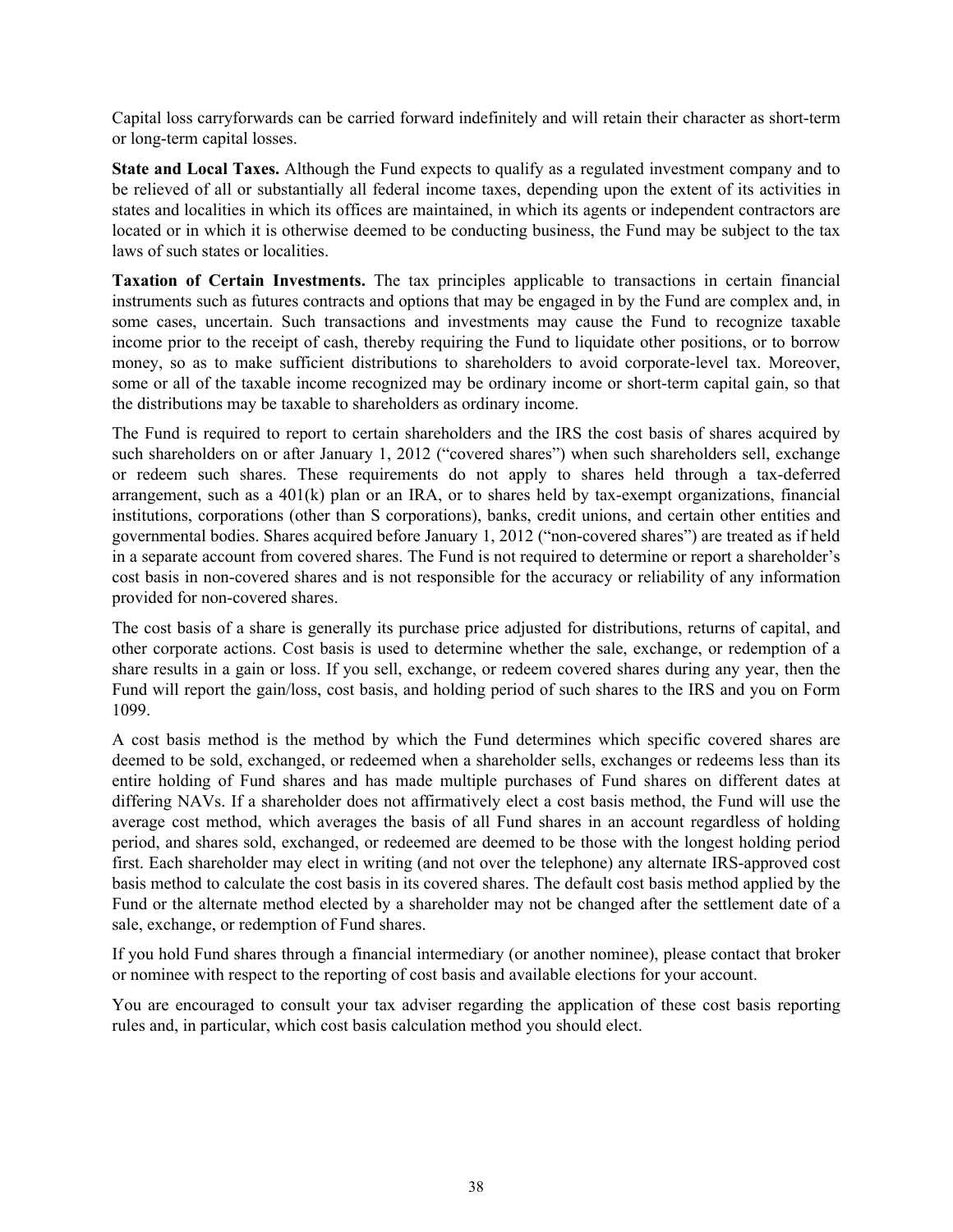#### **PERFORMANCE INFORMATION**

<span id="page-40-0"></span>The Fund may from time to time quote or otherwise use yield and total return information in advertisements, shareholder reports or sales literature. Average annual total return and yield are computed pursuant to formulas specified by the SEC.

### **FINANCIAL STATEMENTS**

The financial statements of the Fund and the Fund's independent registered public accounting firm's report appearing in the Fund's [Annual Report](http://www.sec.gov/Archives/edgar/data/1359057/000089853121000419/hrscgf-ncsra.htm) for the fiscal year ended June 30, 2021 are hereby incorporated by reference.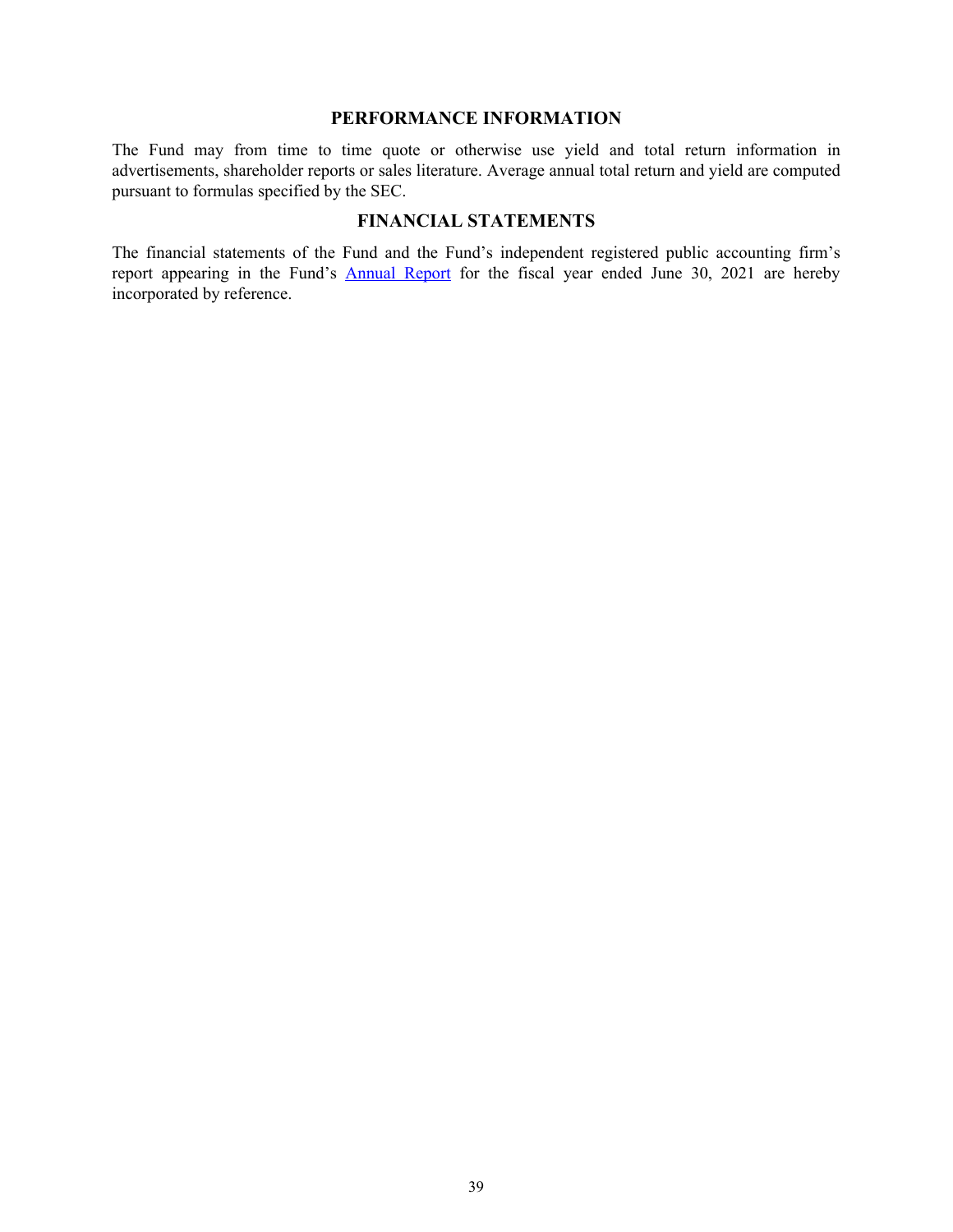<span id="page-41-0"></span>

#### **PROXY VOTING POLICIES AND PROCEDURES**

#### **General Principals**

Hood River Capital Management LLC ("Hood River") recognizes its responsibility to vote proxies with respect to securities owned by a client in the economic best interests of its client and without regard to the interests of Hood River or any other client of Hood River as outlined in its Proxy Voting Policies and Procedures ("Policies").

These Policies apply to securities held in client accounts in which Hood River has direct voting authority. Unless specifically addressed in the investment advisory agreement, Hood River will vote proxies consistent with its fiduciary obligation. In some cases, the client has requested that Hood River not vote proxies for a particular account.

Hood River has a service level agreement with Mar Vista Investment Partners ("Service Provider"), a registered investment adviser, to provide Hood River with various administrative, operational, and business services including marketing support, client services, compliance support, information technology, accounting and proxy coordinating services. The Service Provider is not an affiliate of Hood River or related to Hood River. In addition, Hood River utilizes the services of a third-party proxy advisory firm, which provides the Firm with research, data and recommendations on management and shareholder proxy proposals. Hood River does not use automated voting by the third-party proxy advisory firm.

Hood River's policy is to exercise its proxy voting discretion absent special circumstances and in accordance with the guidelines set forth in the Proxy Voting Guidelines ("Guidelines") unless a client has requested the use of their own proxy voting guideline or direction and such guideline or direction is prudent under the circumstances. Any changes to the Guidelines must be pre-approved in writing by the Proxy Voting Committee ("The Committee"). The Committee includes the Operations Manager, the CCO and at least one Hood River portfolio manager.

#### **Voting Process**

Hood River votes all proxies on behalf of a client's portfolio in fundamentally driven strategies unless Hood River determines it would be in its clients' overall best interests not to vote. Such determination may apply with respect to all client holdings of the securities or only certain specified clients, as Hood River deems appropriate under the circumstances including:

- a) the client requests in writing that Hood River not vote;
- b) the proxies are associated with unsupervised securities;
- c) the proxies are associated with securities transferred to Hood River's management then liquidated;
- d) the costs of voting the proxies outweigh the benefits; or
- e) the proxy ballot is not received.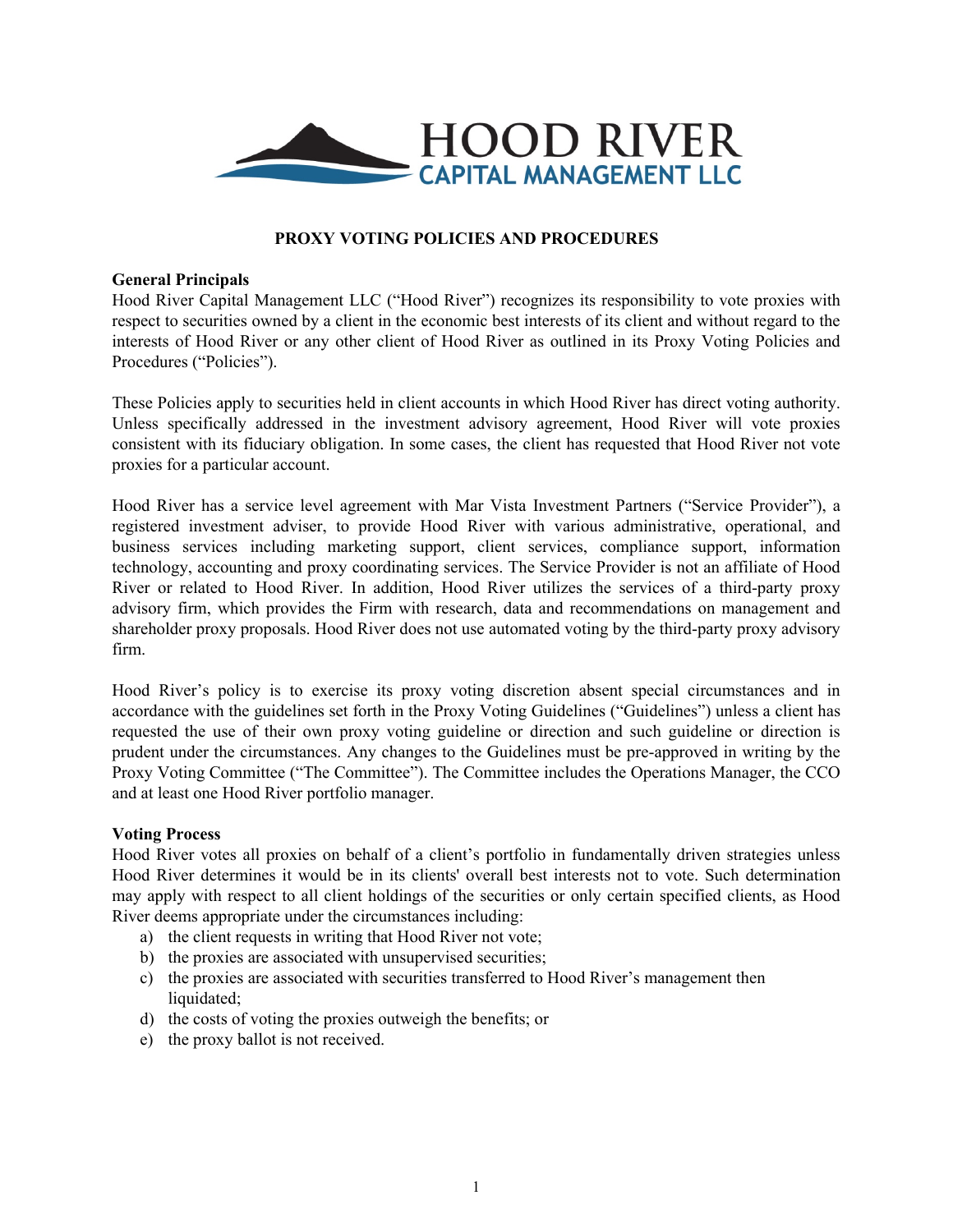The Service Provider's Operations Department ("Operations") is responsible for coordinating the voting of proxies received by Hood River. To help facilitate the proxy voting process, The Committee provides centralized management of the proxy voting process and makes all proxy voting decisions except under special circumstances as noted below. The Committee:

- a) Supervises the proxy voting process, including the identification and review of potential material conflicts of interest involving Hood River and the proxy voting process with respect to securities owned by a client;
- b) Determines how to vote proxies relating to issues not covered by these Policies; and
- c) Determines when Hood River may deviate from these Policies.

The Committee will review the analyst or portfolio manager's recommendation if it differs from the proxy advisory firm's recommendation per the Guidelines. Following the review of the recommendation, the proxy will be voted according to the majority vote of the Committee. If a Committee member disagrees with the recommendation of the analyst or portfolio manager, the reasons for the disagreement will be documented. Operations will keep documents of proxy decisions made by the Committee. Since Hood River generally considers the quality of a company's management in making investment decisions, Hood River regularly votes proxies in accordance with the recommendations of a company's management if there is no conflict with shareholder value.

When Hood River has proxy voting authority on an account, it adds up the shares owned by those accounts ("Eligible Shares") and reconciles them to the shares reported by its proxy-voting agent. For those accounts where clients participate in securities lending, shares on loan will not be included in the Eligible Shares total unless Hood River oversees such securities lending program. Generally, Hood River aims for less than a 10% difference in shares voted versus Eligible Shares. The difference of shares voted and Eligible Shares may include the timing of new and terminated accounts.

Hood River uses a proxy-voting agent to ensure that, as much as possible, Eligible Shares are voted and timely reporting is provided to Hood River and its clients. If Hood River receives ballots from a source other than the proxy-voting agent, Hood River will try to vote them using other means.

#### **Conflicts of Interest**

Potential or actual conflicts of interest relating to a particular proxy proposal may be handled in various ways depending on the type and materiality. Depending upon the facts and circumstances of each situation and the requirements of applicable law, options include:

- a) Voting the proxy in accordance with the voting recommendation of an unaffiliated, third- party proxy advisory firm; or
- b) Voting the proxy pursuant to client direction.

Voting the securities of an issuer in which the following relationships or circumstances exist is deemed to give rise to a material conflict of interest for purposes of these Policies:

a) The issuer is a client of Hood River and Hood River manages its portfolio or its retirement plan. In such a case, Hood River will obtain an independent, third-party opinion and will follow the recommendation of the third-party;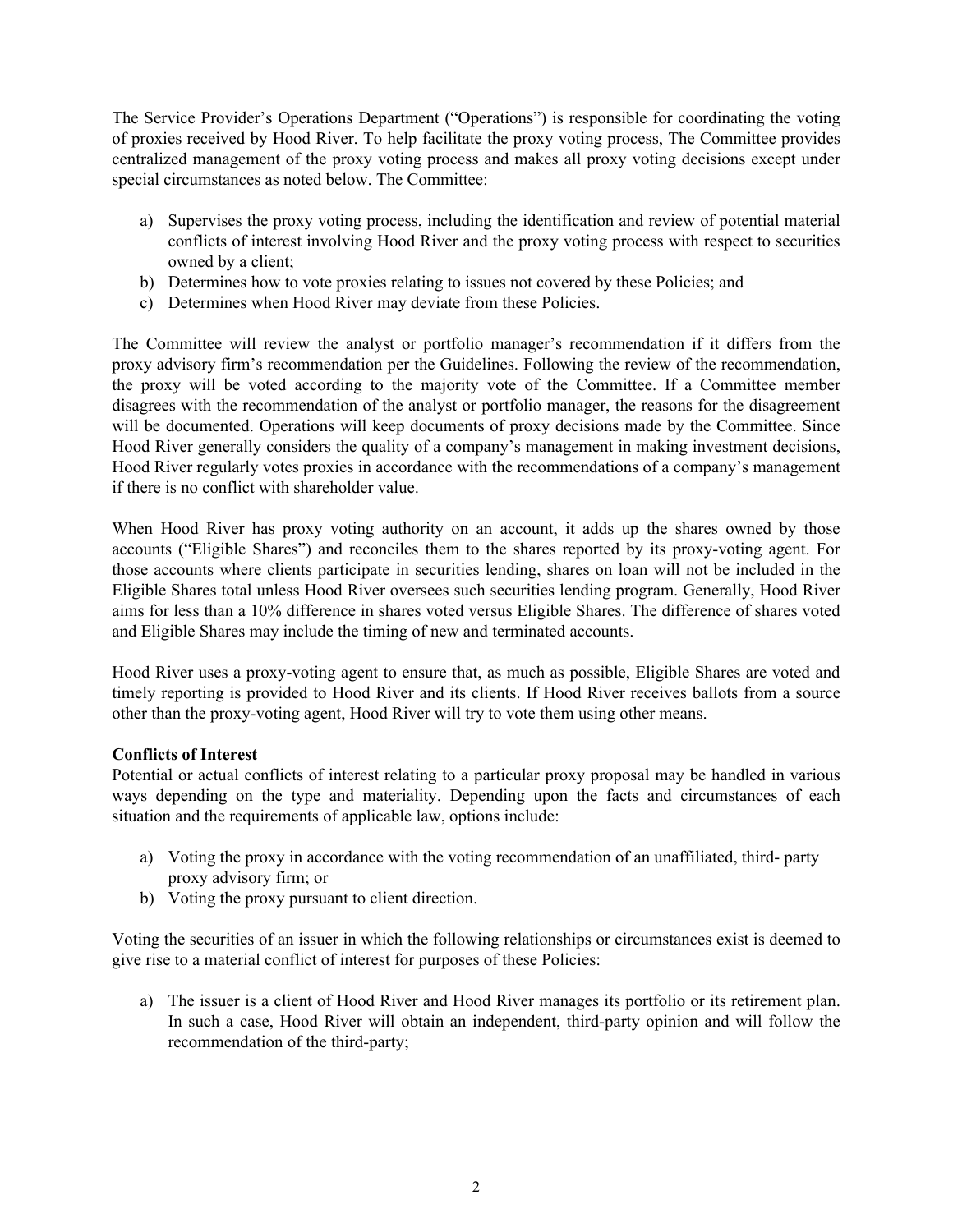- b) The issuer is an entity in which the Hood River industry analyst or portfolio manager assigned to review the proxy has a relative<sup>1</sup> in management of the issuer or an acquiring company. In such a case, the analyst or portfolio manager will not make any vote recommendations and another analyst or portfolio manager will review the proxy. Although the proxy will be re-assigned, the industry analyst or portfolio manager will still be available to answer questions about the issuer from other Committee members;
- c) The issuer is an entity in which a Committee member has a relative in management of the issuer or an acquiring company. In such a case, the Committee member with the conflict will not vote on the proxy and the alternate member of the Committee will vote instead;
- d) The issuer is an entity in which an officer or director of Hood River or a relative of any such person is or was an officer, director or employee, or such person or relative otherwise has received more than \$500 annually during Hood River's last three fiscal years. In such a case, Hood River will obtain an independent, third-party opinion and will follow the recommendation of the third-party;
- e) Another client or prospective client of Hood River, directly or indirectly, conditions future engagement of Hood River on voting proxies with respect to any client's securities on a particular matter in a particular way;
- f) Conflict exists between the interests of an employee benefit plan's portfolio and the plan sponsor's interests. In such a case, Hood River will resolve in favor of the plan's portfolio; or
- g) Any other circumstance in which Hood River's duty to serve its clients' interests, typically referred to as its "duty of loyalty," could be compromised.

Notwithstanding the foregoing, a conflict of interest described above shall not be considered material for the purposes of these Policies with respect to a specific vote or circumstance if:

- a) The securities with respect to which Hood River has the power to vote account for less than 1% of the issuer's outstanding voting securities, but only if: (i) such securities do not represent one of the 10 largest holdings of such issuer's outstanding voting securities; and (ii) such securities do not represent more than 2% of the client's holdings with Hood River; and /or
- b) The matter to be voted on relates to a restructuring of the terms of existing securities or the issuance of new securities or a similar matter arising out of the holding of securities, other than common equity, in the context of a bankruptcy or threatened bankruptcy of the issuer.

For clients that are registered investment companies ("Funds"), in which a material conflict of interest has been identified and the matter is not covered by the Policies, Hood River will disclose the conflict and the Proxy Voting Committee's determination of the manner in which to vote to the Fund's Board or committee of the Board. The Committee's determination will take into account only the interests of the Fund, and the Committee will document the basis for the decision and furnish the documentation to the Fund's Board or committee of the Board.

For clients other than Funds, in which a material conflict of interest has been identified and the matter is not covered by the Policies, the Committee will disclose the conflict to the client and advise the client that its securities will be voted only upon the recommendations of an independent third party.

<sup>&</sup>lt;sup>1</sup> For the purposes of these Policies, "relative" includes the following family members: spouse, minor children, stepchildren, or children or stepchildren sharing the person's home.